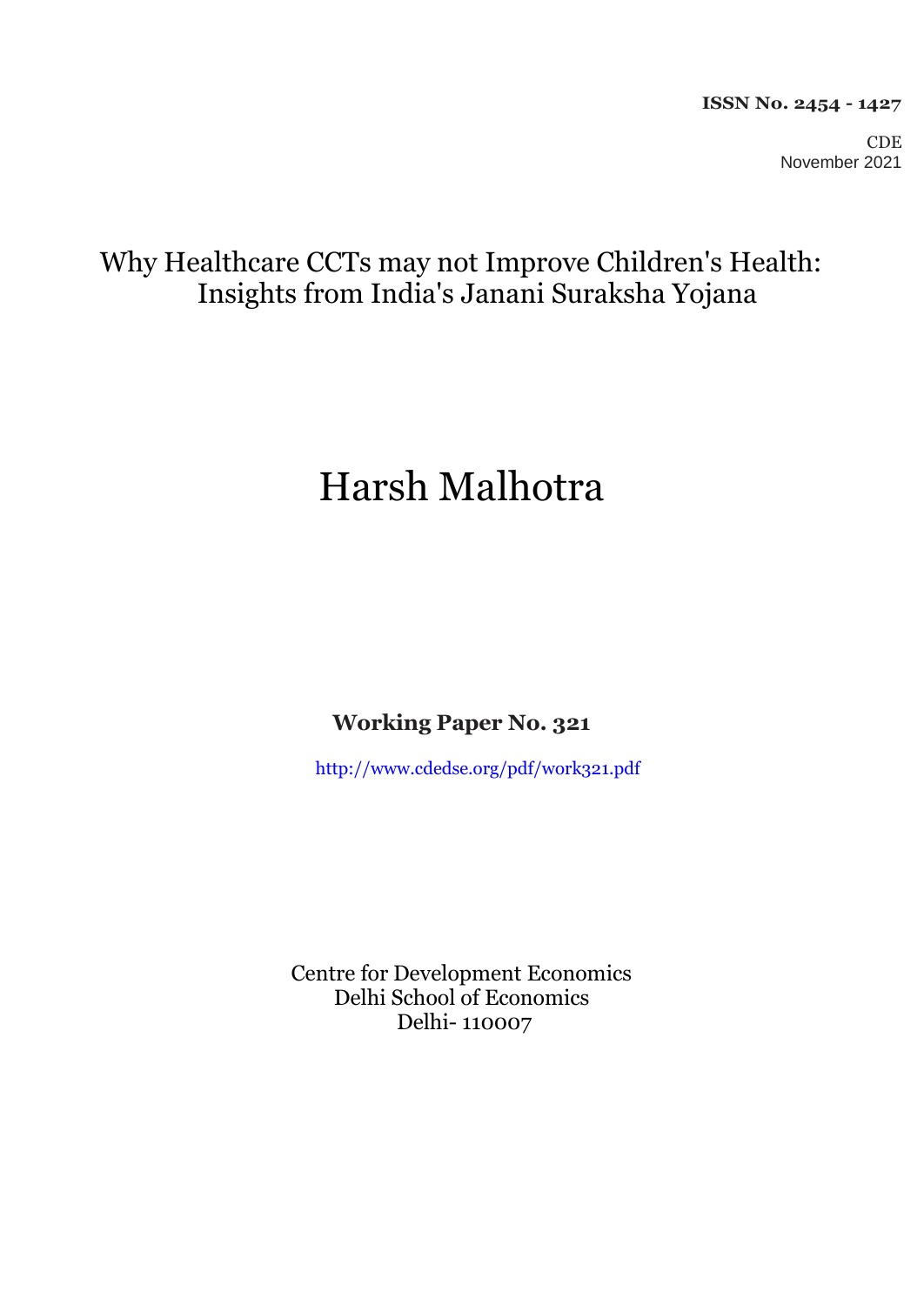Owing to the untimely demise of Harsh Malhotra, this working paper has been published posthumously. Dr. Malhotra completed his M.A. in Economics from the Delhi School of Economics and his Ph.D. from the Toulouse School of Economics.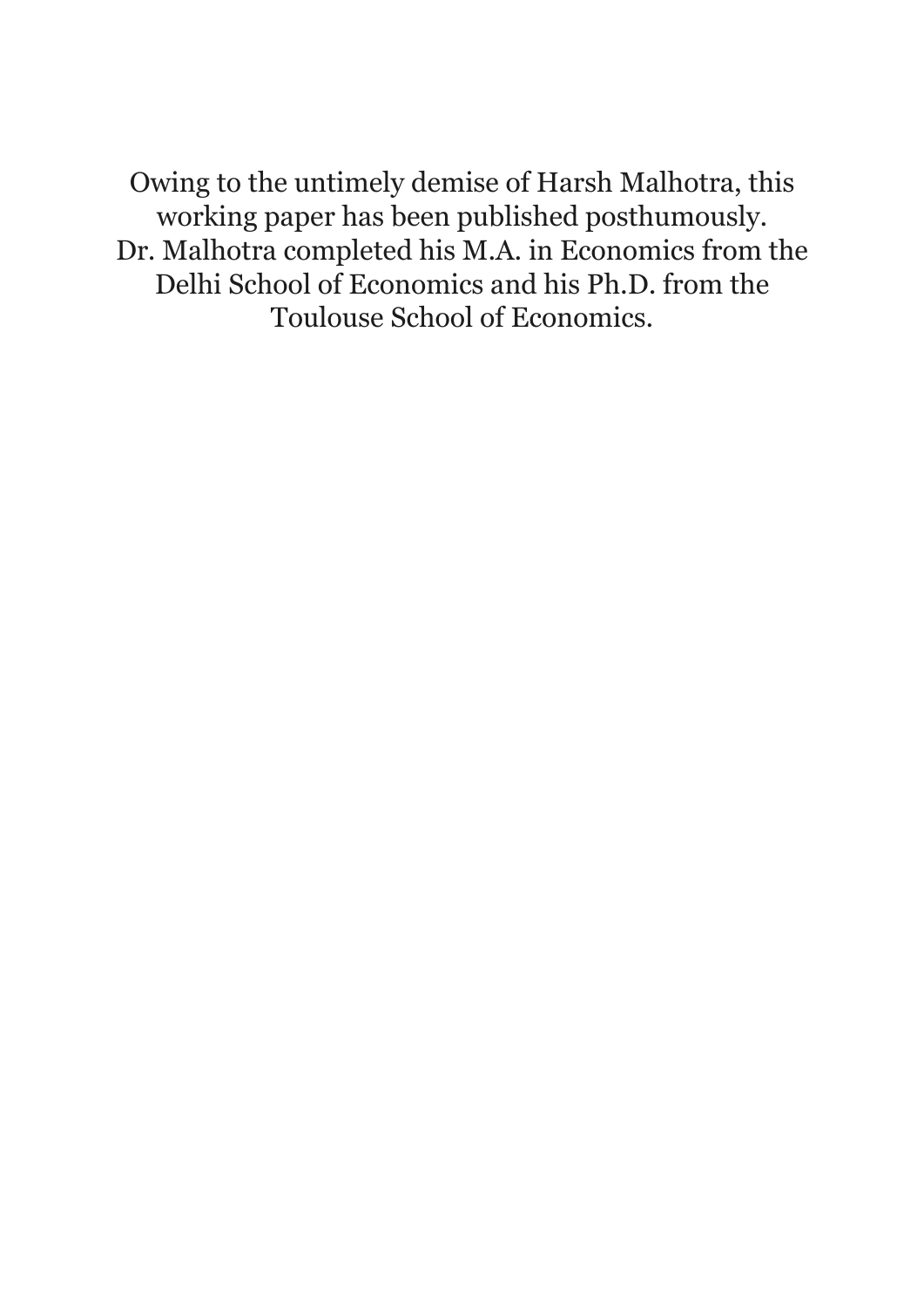# Why Healthcare CCTs may not Improve Children's Health: Insights from India's Janani Suraksha Yojana

Harsh Malhotra

#### Abstract

This paper evaluates a conditional cash transfer program, Janani Suraksha Yojana, which drove a large expansion in the use of public health facilities by mothers and their newborn children in India. The program did not improve children's mortality (as previous research documents and I confirm). I focus on understanding why. Using birth-histories from the Indian Human Development Survey (2011 and 2005), I estimate within-mother effects of the staggered arrival of the program across districts in India. The key finding is that families' preference for sons over daughters has an important bearing on the program's effects, especially in regions where the health system is less developed. A triple difference strategy reveals that families that were more likely to desire a son - those with no sons at baseline - increased fertility under the program (relative to the other families), and, exhibited a worsening of newborn mortality for daughters, but not for sons. This finding holds for under-developed regions where healthcare is of poor quality. This highlights a challenge for demand-side interventions in healthcare: the character of demand may reflect social biases that undermine children's health in the first place. In settings where the quality of healthcare is low, this may have stark consequences. <sup>1</sup>

<sup>&</sup>lt;sup>1</sup>I am indebted to Matteo Bobba for his guidance and support in this research. I thank Dimple Kukreja, Saaduzzman and Kartik Misra for useful discussions, and participants in workshops in TSE. All errors are mine.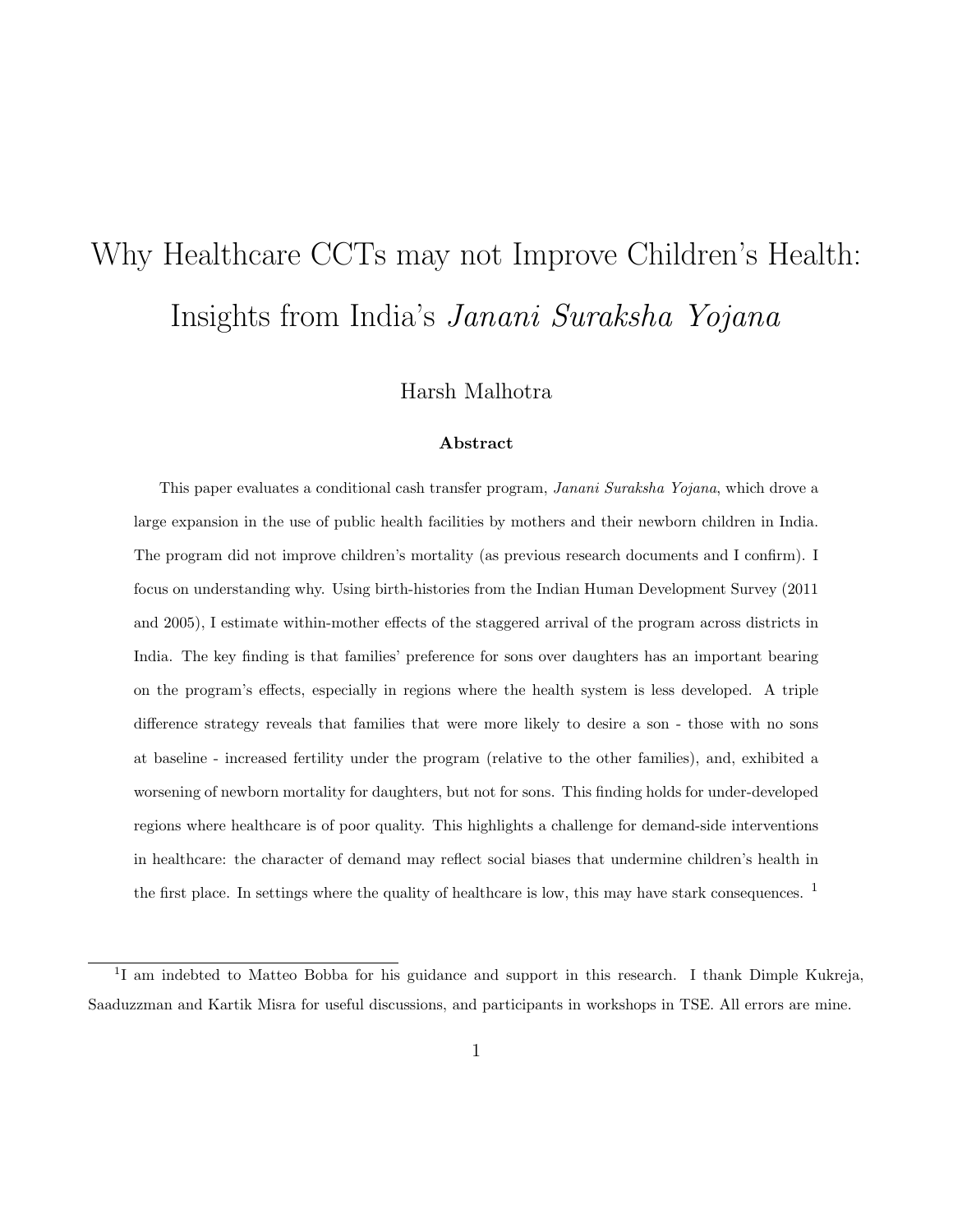### 1 Introduction

In low income countries, improving child health remains a major challenge. The unicef estimates that bringing every country's newborn mortality to the developed-country average by 2030 would save 16 million lives (UNICEF 2018). India's experience makes an especially strong case for research into why health institutions underperform in this regard. Maternal and child health in India is especially bad among countries of similar economic size, placing it 12th worst among 52 low/middle income countries. Although, recent years of rapid economic growth have seen significant improvements, progress has been weaker than in its slow-growing neighbours like Sri Lanka and Bangladesh (Dreze and Sen 2013).

Understanding why child health seems difficult to improve in India is the broad motivation for this paper. To this end, I study a major expansion in healthcare for mothers and children in India. In 2005, the government launched the Janani Suraksha Yojana (JSY) or Safe Motherhood Program, one of the largest cash transfer programs in the world. The program entitles mothers to cash payments if they deliver in government health facilities or in approved private ones. Alongside this, community health workers are hired to encourage and guide women in using health facilities, and to organise specific health services for them, like antenatal check ups. The JSY led to a substantial increase in mothers' use of institutional healthcare while the incidence of births taking place in the family's home, risky by their very nature, strongly declined (Jain, Desai and Vanneman 2016, Sivaram and Joshi 2014). However, this improvement in the conditions around birth does not seem to translate into improved health outcomes. Using the staggered roll-out of JSY, I relate variation in when it first became available across districts to *within-mother* variation in the health of children. I find no significant impact on newborn mortality, that is, on whether a child dies within one month of birth. Why did the JSY not improve newborn health? It put cash in the hands of women at the time of a child's birth. And since it successfully brought more mothers and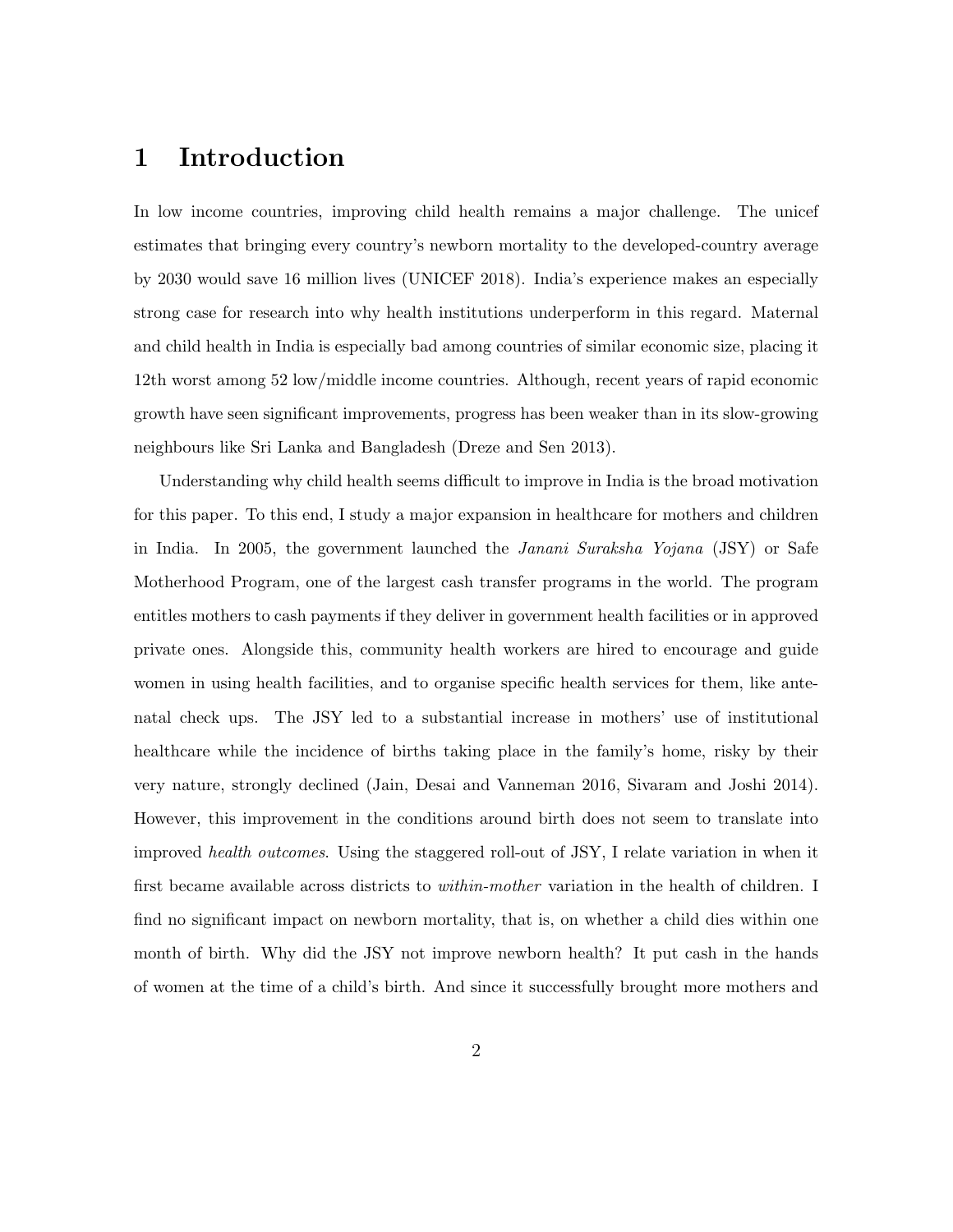children in a safer environment at birth, newborn mortality is exactly where improvements would be expected.

However, this expectation is based on an intuitive comparison: of a *given* child born and cared-for at home, vs, her being at a health facility and receiving cash. The reasoning is partial when thinking of large changes in a health system in at least two ways. One, the reasoning ignores how health institutions handle the large increase in demand. I find that women who gave birth in JSY district-years report greater use of only the very basic health services than those in control district-years. Moreover, although the gross cash transfers under the program are large, there are costs to delivering in public health facilities instead of at home. Public healthcare is free of cost in principle, but available estimates of direct and indirect costs of maternal care in public facilities imply that the net transfers under JSY are relatively small (Bonu et al 2009, Leone et al 2013).

Two, more interestingly, it ignores the possibility that families' behaviour may change under the program. I present evidence that, in fact, families' preference for having sons over daughters has a key bearing on how they respond to the program. And in settings where the health system is weak, it makes an important difference to the program's impact on the health of children, especially girls. I find that the JSY is associated with an *increase* in newborn mortality among girls. Revealingly, this increase is driven by families who likely have a stronger preference for sons. In particular, among families who did not have a son by the time the JSY was announced, its subsequent availability significantly increases newborn mortality if a girl is born, but not if a boy is born. The pattern is weak and insignificant among families who already had at least one son at baseline. These patterns seem genuinely related to the JSY in that they do not reflect trends before the program's arrival in a district, and are found in regions where the program offered the largest cash amounts, was available universally to all mothers, and where the use of health facilities therefore saw the strongest increase under it.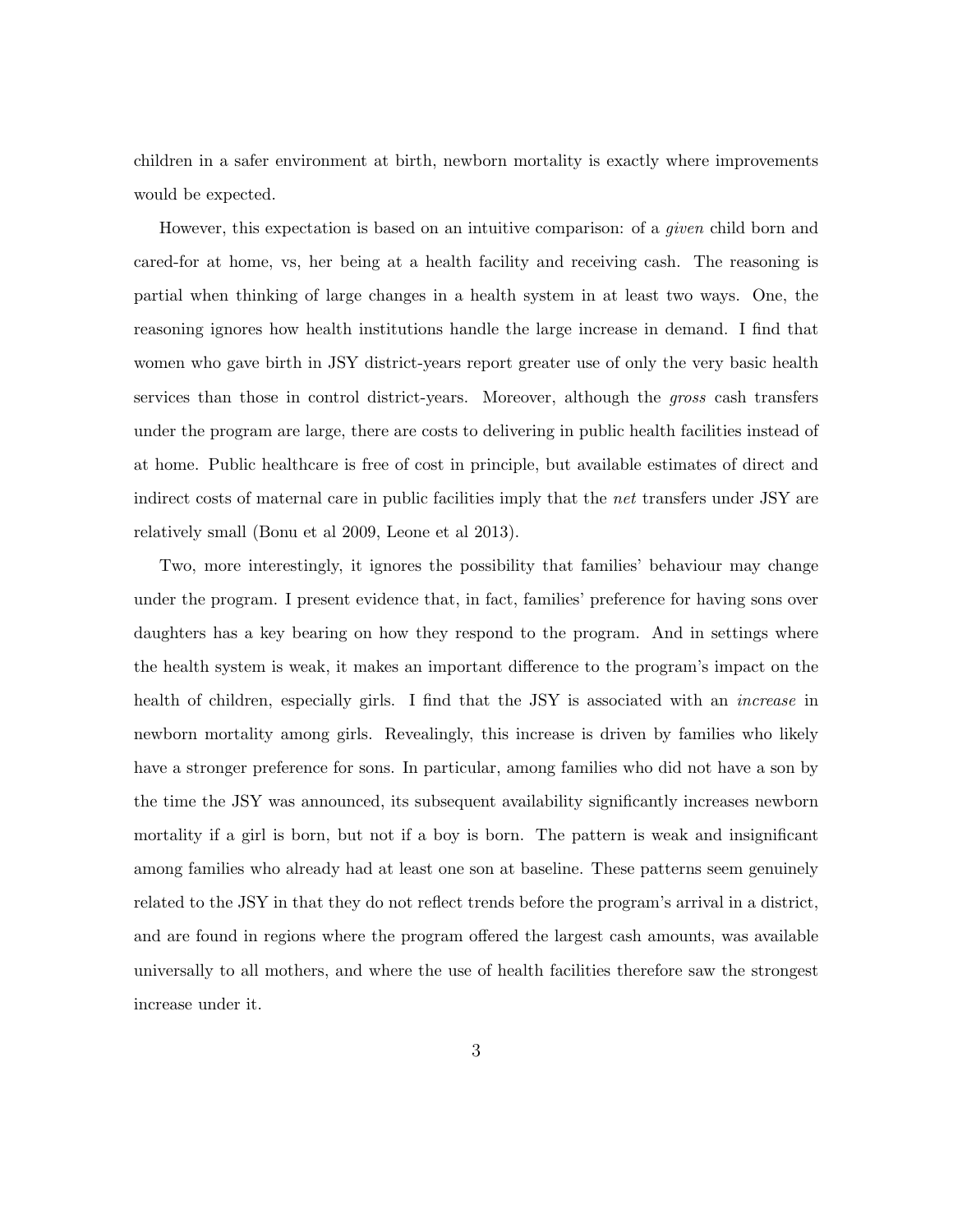It is intuitive that families who desire a son may care less for a child's health if it is a girl. Our findings indicate that the program itself interacts with this gender-bias in a perverse way, wherein it leaves girl children born to these families worse off than in "control" districts. It may be that children's health is more sensitive to a family's behaviour under the program. The JSY resulted in a near 20 percentage points increase in the chance that a child is born in a public health facility. In a setting where the demand on health institutions is much greater in the aggregate, a child's getting medical attention may come to depend more on what parents' do to insist on it. It may also be that JSY was more appealing to and "selected-in" families with a stronger desire for a son. In this case, I find that the families show a significantly greater increase in the probability of having a child under the program, if they do not have a son at baseline than if they do not have a daughter (or if they have both). This suggests that incentives offered by JSY were meaningful at the margin to families with likely stronger desire for a son, which may have changed the composition of births under JSY in favour of families relatively more likely to neglect girl children's health. Lastly, this increase in births may reflect a family's decision to have their next child sooner rather than later because of the program's incentives. In this case, the reduction in the gap between consecutive births among families with stronger son-preference may have directly worsened newborn mortality.

In exploring how son-preference may have effected the JSY's impact, I am guided by previous research on it (Anukriti 2018, Bhalotra and Cochrane 2010). In particular, Jayachandran (2015) illustrates that families in India have a strong preference for having at least one son. Her analysis of fertility stopping behaviour shows that families try to have a child till they reach one son (sometimes more). I draw on this, in comparing the impact of the JSY on families without any sons with those who have at least one by the time the program was announced. Jayachandran and Pande (2017) show that son-preferences partly account for under-nourishment among children, especially girls, in India. This paper is closest to the striking findings in Jayachandran and Kuziemko (2011), showing that daughters are breastfed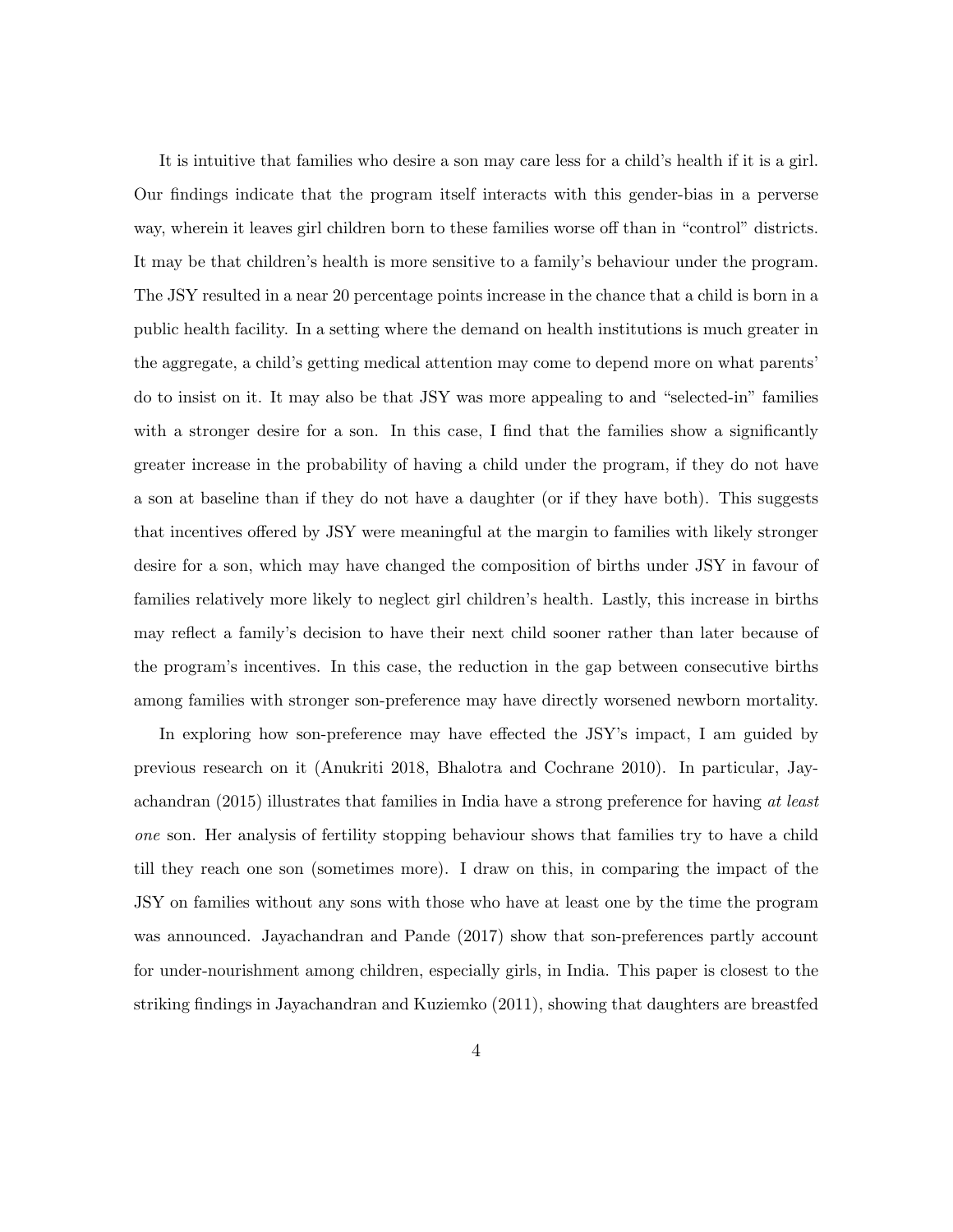less in families with less than their desired number of sons. The birth of a girl to a family looking to have a son results in her relative neglect, evidently because the family likely looks to try again for a son and breastfeeding has contraceptive effects. Our findings suggest a similar neglect of girls among families who were likely keen on having a son, but with a focus on how it interacts with the subsidisation of healthcare by the JSY.

More generally, a vast literature documents the relationship between development, welfare programs and gender inequality. In developing countries, gender inequality shows up in stark ways in education and health (reviewed in Duflo 2012). The phenomenon of "missing women" in developing countries, attributed to excess mortality among women due to unequal access to healthcare, is an especially stark case (Sen 1990, Anderson and Ray 2010). An expansion in healthcare focused on mothers and children should be expected to help. But previous research suggests that the relationship between economic and institutional development and gender welfare is not straightforward. On the one hand, Jayachandran and Lleras-muney (2009) report that improvement in healthcare in Sri Lanka that lowered maternal mortality led parents to invest more in girl children, Duflo (2003) finds that girl children benefited especially from an expansion in social security pensions to women (grandmothers) but not from pensions to men. On the other hand, Oster (2008) reports that in India, where vaccination became available, gender inequality worsened because parents seem to disproportionately immunise boys, and as availability increased further the gender-gap gradually closed. Tarozzi (2012) describes how the recent decades of high economic growth have seen larger improvements in mortality for boys than for girls (although the gender gap in nutrition has narrowed). I add to this literature by studying an intervention that brought many children into health clinics, but where it possibly appealed more to families with a stronger son-preference. Among the girls who were born, the program is associated with a worsening newborn mortality.

This paper relates to the literature on demand-side health programs. A number of welldesigned studies explore the effectiveness of demand-side incentives in healthcare (Glennerster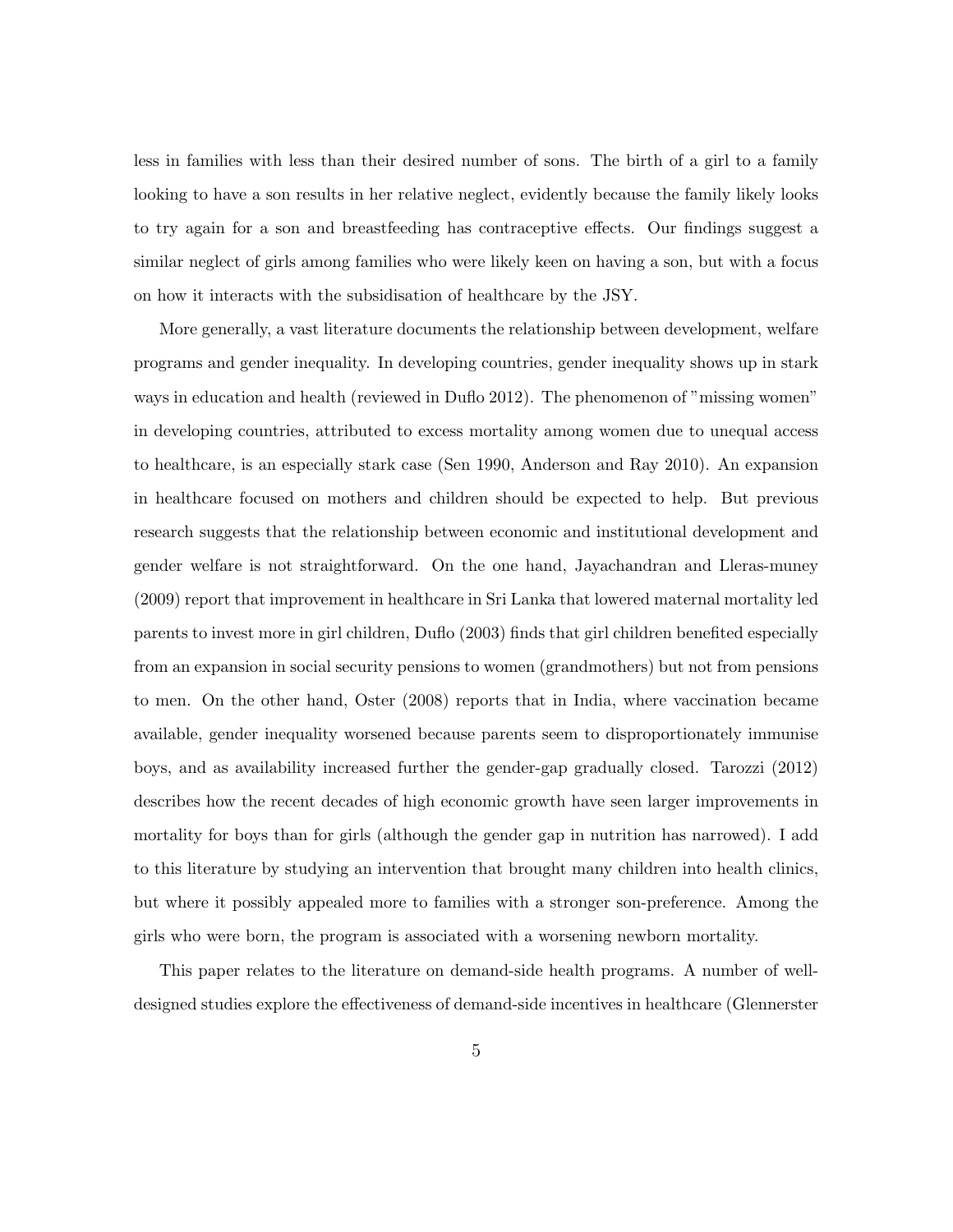et al 2010, Morris et al 2004). Typically, research has found substantial unmet demand for healthcare. Even when small, cash incentives seem to stimulate greater use of health services with high average returns. However, most studies herein concern small scale interventions. An important feature of this setting, is that we can study the consequences of a systemwide change. As it turns out, this can make a crucial difference, because changes in a large health system may alter the behaviours of people using healthcare and the response of health institutions to them (Currie and Rajani 2016). In line with this, our findings point to a fundamental trade off in healthcare. Reducing the cost of care increases desirable use of health services, but may increase/attract behaviours that are 'social bads'. This trade-off besets efforts against Tuberculosis and Malaria in developing countries (Cohen et al 2015, WHO 2017). Making treatment widely available improves health on the one hand but excessive use of antibiotics has led to worries over microbial resistance, which may render medications less effective in the future. And in dealing with Opioid addiction in the US (Hollingsworth et al 2017, Currie et al 2018), where increasing availability of pain medication has run into concerns over abuse and its social consequences. In these instances, social and economic factors shape the character of demand. In the present case, an increase in births specifically among families with a strong preference for sons results in increased newborn mortality when a girl is born.

As I indicated above, the JSY program has been studied previously. Most of this research focuses on its effect on the use of health facilities, and of related services like ante-natal and post-natal checkups. There is consensus that the use of health facilities has strongly increased as a result of JSY, but the evidence is mixed for ante-natal and post-natal care (Jain, Desai and Vanneman 2016, Sivaram and Joshi 2014). A few studies consider effects for health outcomes. Lim et al (2010) find that children's mortality falls under the program. But their estimates do not have a causal interpretation, because they compare children whose mothers received cash under the program with other women, even though the former self-select into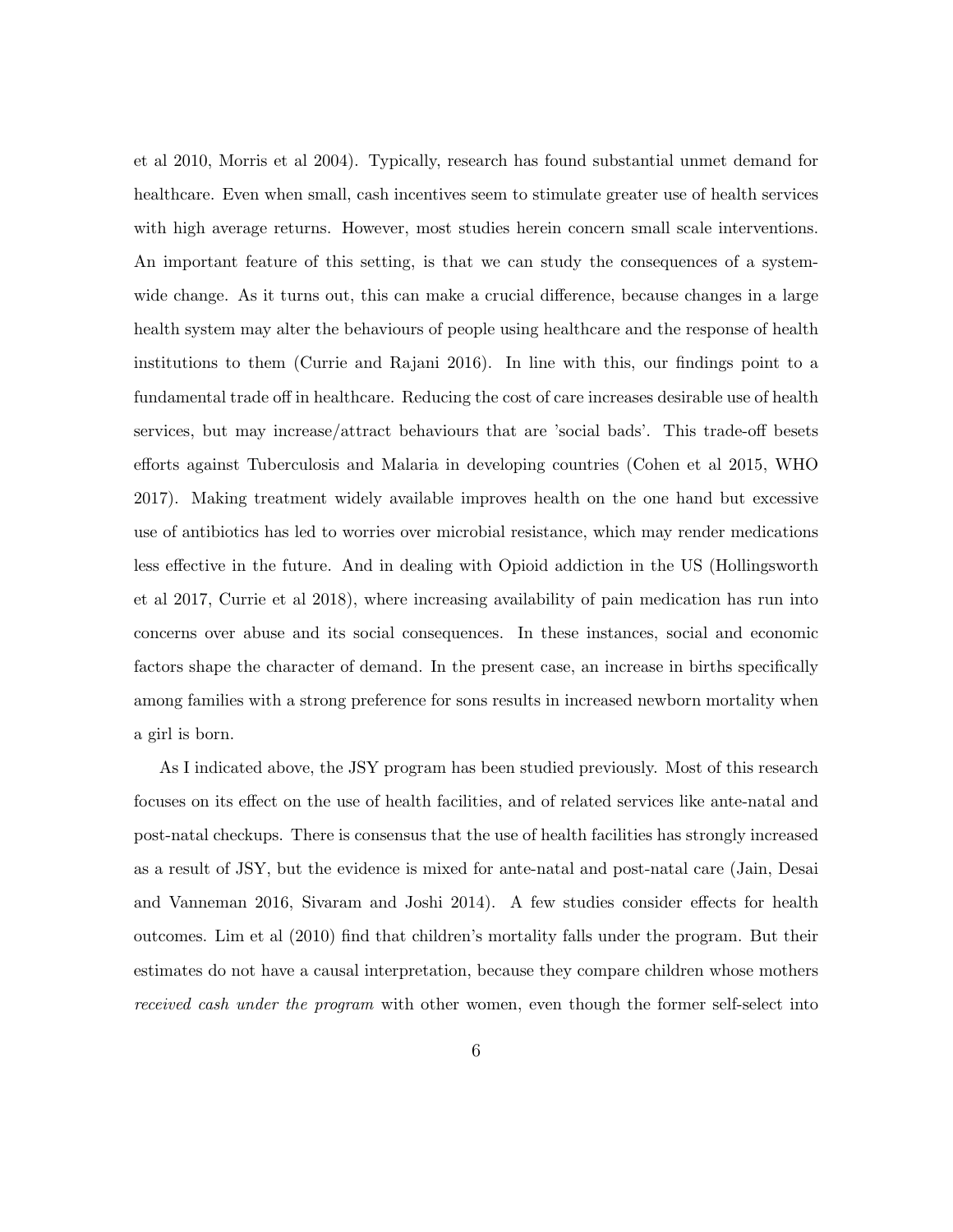the program. Like in this paper, Mazumdar, Mills and Powell-jackson (2015) instead focus on the "intention to treat", using a difference-in-difference approach to infer the effect of the program's availability. They conclude that the program does not significantly effect newborn or early newborn mortality. I contribute to earlier assessments of JSY in two ways. First, I provide within-mother estimates of the program, whereas previous research relies on analysis that pools mothers at the district level. As we see below, this makes a non-trivial difference to our analysis. While estimates with district fixed effects are similar to those in previous research, using mother fixed effects leads to a more pessimistic reading of JSY's effects. I show that this is because the profiles of mothers giving birth are systematically different (in ways that better a child's health) in JSY district-years than in "control" district-years. Mother fixed effects absorb such differences across mothers. Second, I closely examine the interaction between the program's incentives, families' fertility behaviour and health inequality between boys and girls. While Mazumdar, Mills and Powell-Jackson (2015) emphasise the role of poor infrastructure in rural health institutions as an explanation for why children's health does not improve, I highlight the role of gender-bias among families in the presence of low quality of healthcare.

### 2 Context and Data

### 2.1 The Program

The Janani Suraksha Yojana was launched in 2005, with a focus on poor families, and on regions with particularly bad maternal and child health indicators. Any woman from a below poverty line (BPL) household, above nineteen years of age, and expecting her first or second child was entitled to cash transfers at the time of giving birth, as long as she delivered in government health clinics (or accredited private ones). In regions with worse health indicators,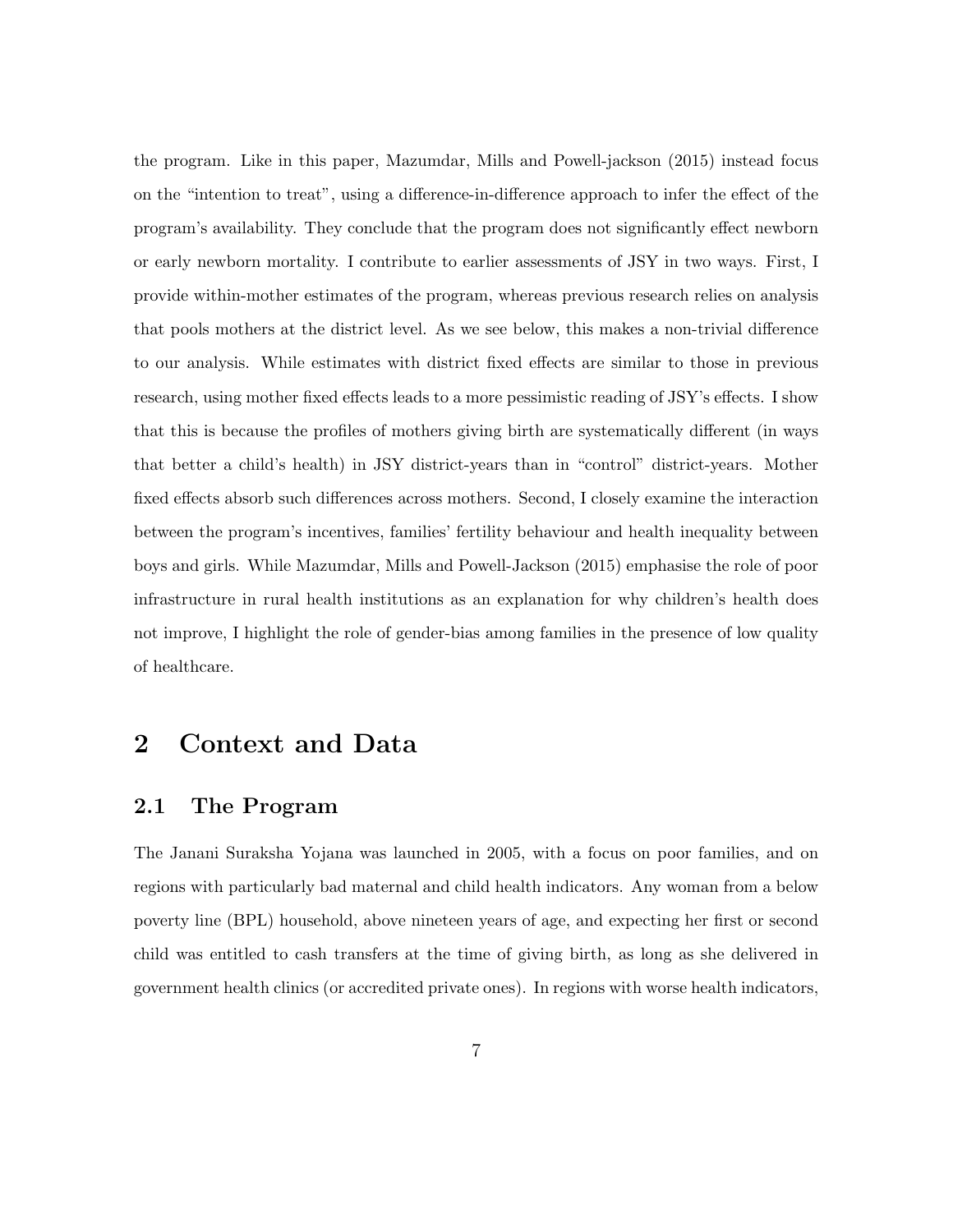marked out as "Low Performing States" (LPS), accredited social health workers were hired in each village to inform, encourage and assist women with the use of health clinics, on a pay for performance basis. These states are: Uttar Pradesh, Uttaranchal, Bihar, Jharkhand, Madhya Pradesh, Chhattisgarh, Assam, Rajasthan, Orissa and Jammu and Kashmir. In other regions, termed "High Performing States" (HPS), the program was identical in who was eligible and the cash amounts to be disbursed *initially*, except no health workers were especially recruited from the village to assist beneficiaries.

Within eighteen months, the program was reformed, and considerably expanded. In LPS regions, it was made universal. Any woman irrespective of poverty status, age or number of children was entitled to cash transfers if she gave birth in government health facilities or approved private ones. Moreover cash transfers were nearly doubled from 700 rupees to 1400 rupees in rural areas (the latter being near \$31). They were increased from 600 rupees to 1000 rupees in urban areas (the latter is near \$22). These are substantial amounts, the rural cash transfer equalling twice the average monthly per capita spending (around 747 rupees as per IHDS 2005). The cash transfer amounts may not be represent an increase in "cash-at-hand" for all families because delivering in health facilities is costly, even when these are public facilities (near 1000 rupees on average, see Bonu et al 2009 and Leone et al 2013). What's clear is these cash amounts are very powerful incentives, they substantially relax financial constraints on families who would like using healthcare. As we see in Figure 1 later, the reformed version of the program, starting 2007, sees a dramatic increase in the share of births taking place at government health centres in LPS. In HPS regions, the program was made more inclusive but not universal. Aside from women in below poverty households, all women from disadvantaged social groups, the Scheduled Castes and Scheduled Tribes, were covered irrespective of poverty status. But program benefits remained limited to mothers who were at least nineteen years old, and to only their first two children. Cash amounts were not increased in rural areas (set at 700 rupees) but were introduced at 600 rupees in urban areas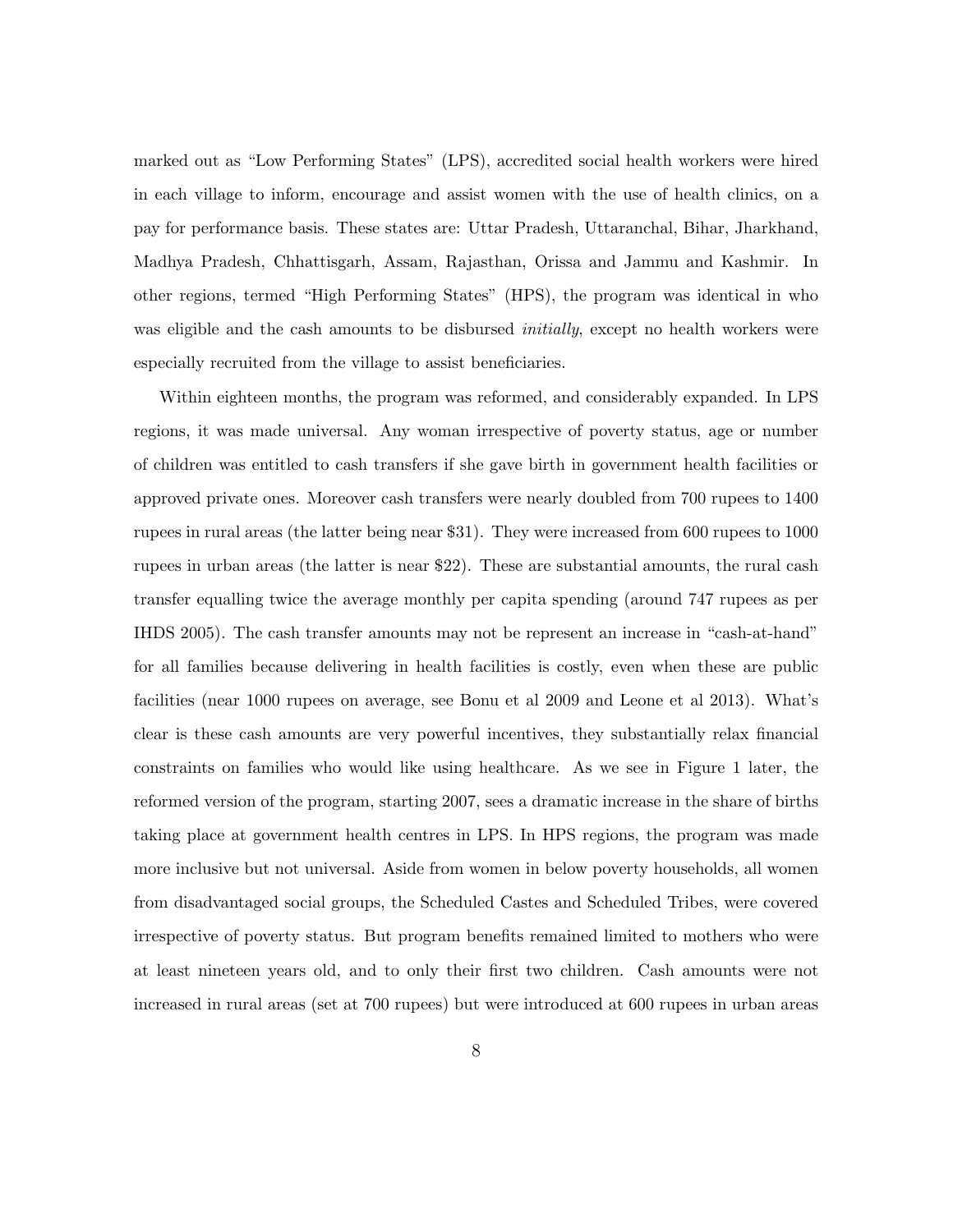(these are \$16 and \$13 respectively).

|                               | (1)                                            | (2)  |
|-------------------------------|------------------------------------------------|------|
| VARIABLES                     | First phase 2005-2006 Second phase $\geq 2007$ |      |
| Low Performing States         |                                                |      |
| Rural                         | 700                                            | 1400 |
| Urban                         | 600                                            | 1000 |
| <b>High Performing States</b> |                                                |      |
| Rural                         | 700                                            | 700  |
| Urban                         |                                                | 600  |

Table 1: JSY Incentives in Low Performing States and High Performing States

Notes: The JSY was announced in April 2005. The program incentive amounts and eligibility rules were altered (second phase) starting December 2006. In the first phase, in LPS and HPS, eligibility required a woman be below poverty line, at least 19 years of age, and have had only one previous live birth. In the second phase, in LPS all women were eligible. In HPS, women could be from below poverty line households or from scheduled caste / scheduled tribe households but meet the other two conditions as before.  $\Box$ 

As the program got announced and expanded, the use of health clinics clearly increased on average in both low and high performing regions (see Figure 1 below). The increase was much stronger in LPS regions, being gradual and slight in HPS regions. This is consistent with the differences in JSY's features in the two regions, wherein it is more inclusive and offers larger cash amounts in the low performing regions. I discuss the differences between the two regions in more detail below, and estimate the program rollout's impact on take-up of health facilities and services in the next section. Still, a casual look at how average use of health facilities changes over time sets up the puzzle on which our main results focus: If the use of institutional healthcare expands, why does mortality among children not improve?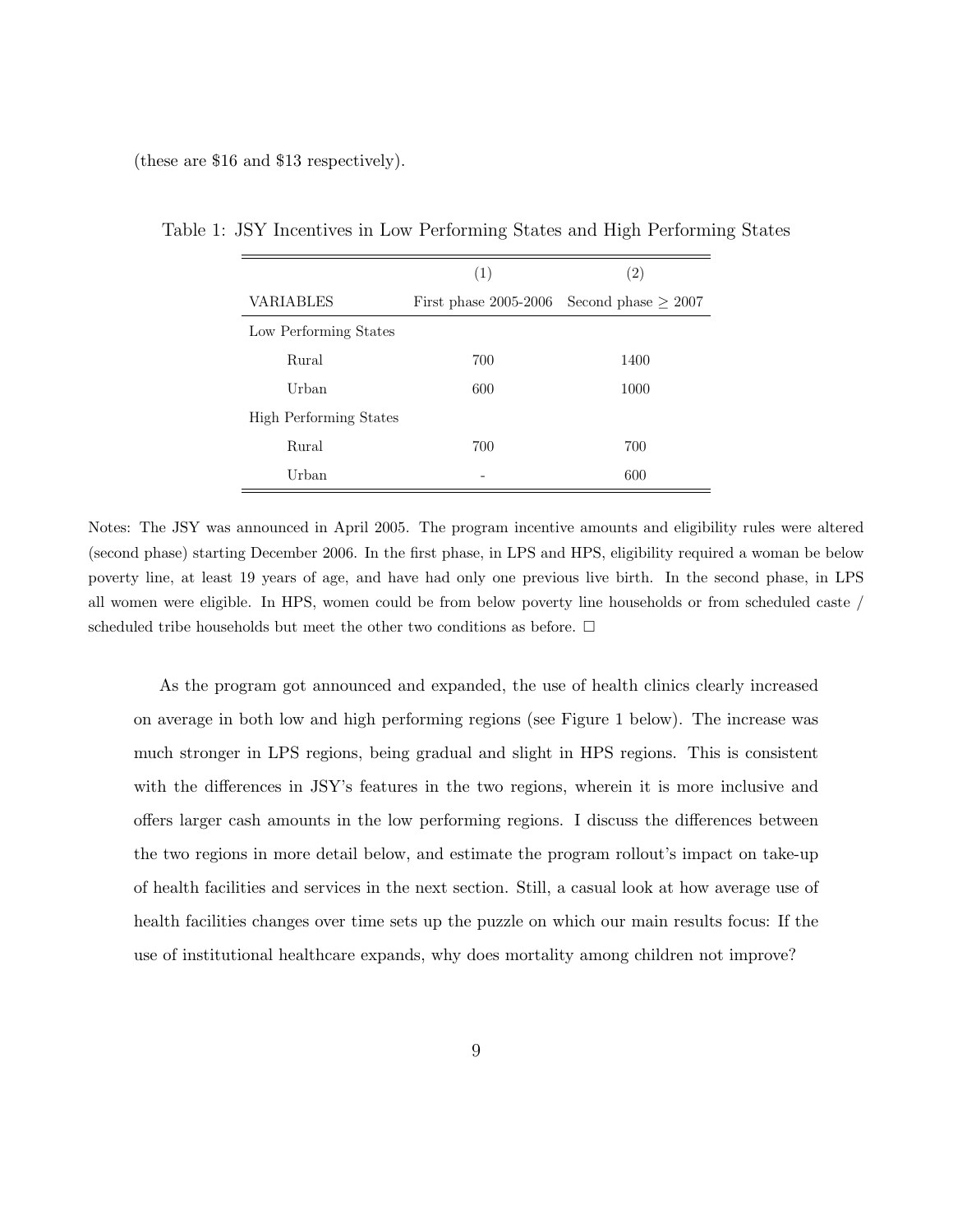### 2.2 Empirical Setting

In trying to understand how the program affects health, my approach makes use of the staggered introduction of the program across different districts in India (the district-level health bureaucracy implements most welfare programs). I relate *within-mother* variation in children's health with the program's availability in their year of birth, pursuing the "intentionto-treat" effect of the JSY via a difference-in-differences approach. Accordingly, the dataset is a panel of mothers across years 1998 to 2011, going back and forwards seven years from the program's announcement. A mother enters the panel in the year of her marriage (or in 1998, whichever is later), and is included if her marriage was before the program arrived in her district (to ensure within mother variation across pre-vs-post program years).

We know that the program's rollout was not random (Sivaram and Joshi 2014, Mazumdar, Mills and Powell-jackson 2015). So, the validity of my empirical strategy relies on program rollout across districts being unrelated to how the relevant health conditions/outcomes were changing before its arrival (i.e. on parallel trends). Accordingly, in addition to estimates of the program's impact, I report the dynamics of key health outcomes across treated and control districts in the years leading up to and after the program. The data come from the Indian Human Development Survey (IHDS), which interviewed a representative sample of households in India in 2005 and re-interviewed them in 2012. It collected retrospective birth histories from one woman (15-49 years of age) in each household, recording basic information about each birth. Aside from this, in each wave, the survey collected details about her lastborn child. This includes information about where the child was born, if any money was received from the government for birth in a health facility. It is this detail that allows me to infer the program's presence in a district, directly from beneficiaries rather than relying on government data. Ultimately we are interested in how health outcomes are effected by changes on the ground.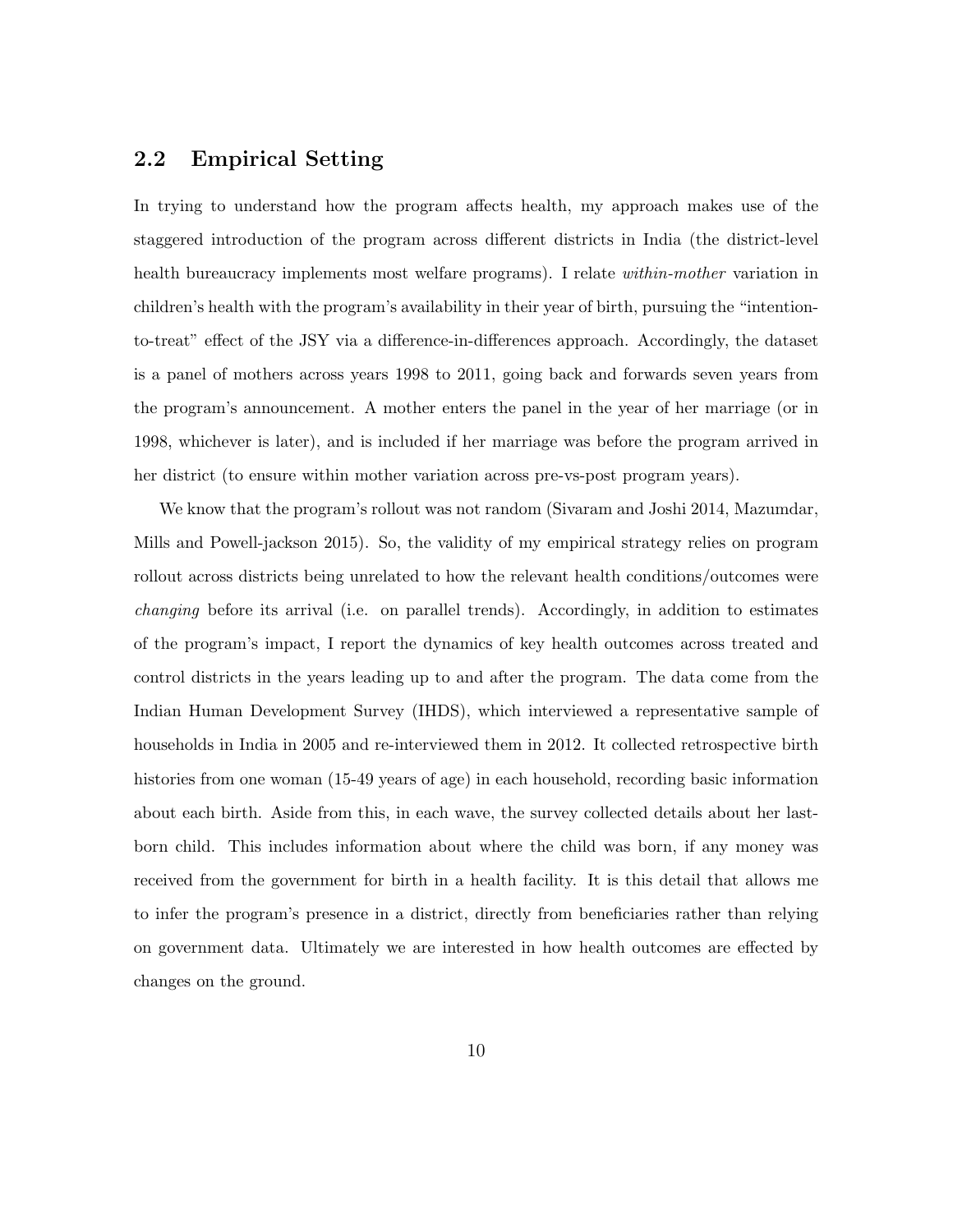Since I focus on how the program's rollout affects within-mother variation in children's health, it is essential to correctly distinguish between each mother's "treated" vs "untreated" children i.e. born before vs after the program arrived in her district. I infer the program's arrival in a district using the survey question: "Did you receive any money from the government for hospital delivery? If YES, how much". In any district, the earliest year in which any women report receiving program mandated amounts of cash, is defined as the district's program-year. This approach follows Mazumdar et al (2015) with one important difference. The National Family Health Survey (NFHS 2002, 2005-2007) with which they work, does not ask women how much cash transfer they received. In order not to confuse JSY's presence with an earlier National Maternity Benefits Scheme which offered smaller and unconditional cash transfers to women at the time of birth, they look for the earliest year in which the share of women who receive any cash jumps sharply. I use cash amounts available in the IHDS to directly untangle the JSY from earlier schemes.

Knowing which children were born before vs after the program also requires that the general sample of mothers accurately recall dates of birth. This may be more challenging for women with low literacy and numeracy. To minimise this demand on recall, I disregard information about the month of birth, using only year-of-birth data. This means that we may misidentify the program's arrival by upto to a year before or after. Nevertheless, recall issues should be kept in mind through our analysis. They are a difficult to address feature of survey based studies of child health, since they rely on mothers' recall of their birth history. However, in this paper, since we focus on newborn mortality which is a very salient event, recall should be relatively reliable. On the other hand, incorrect recall about the year in which a child was born may remain an issue.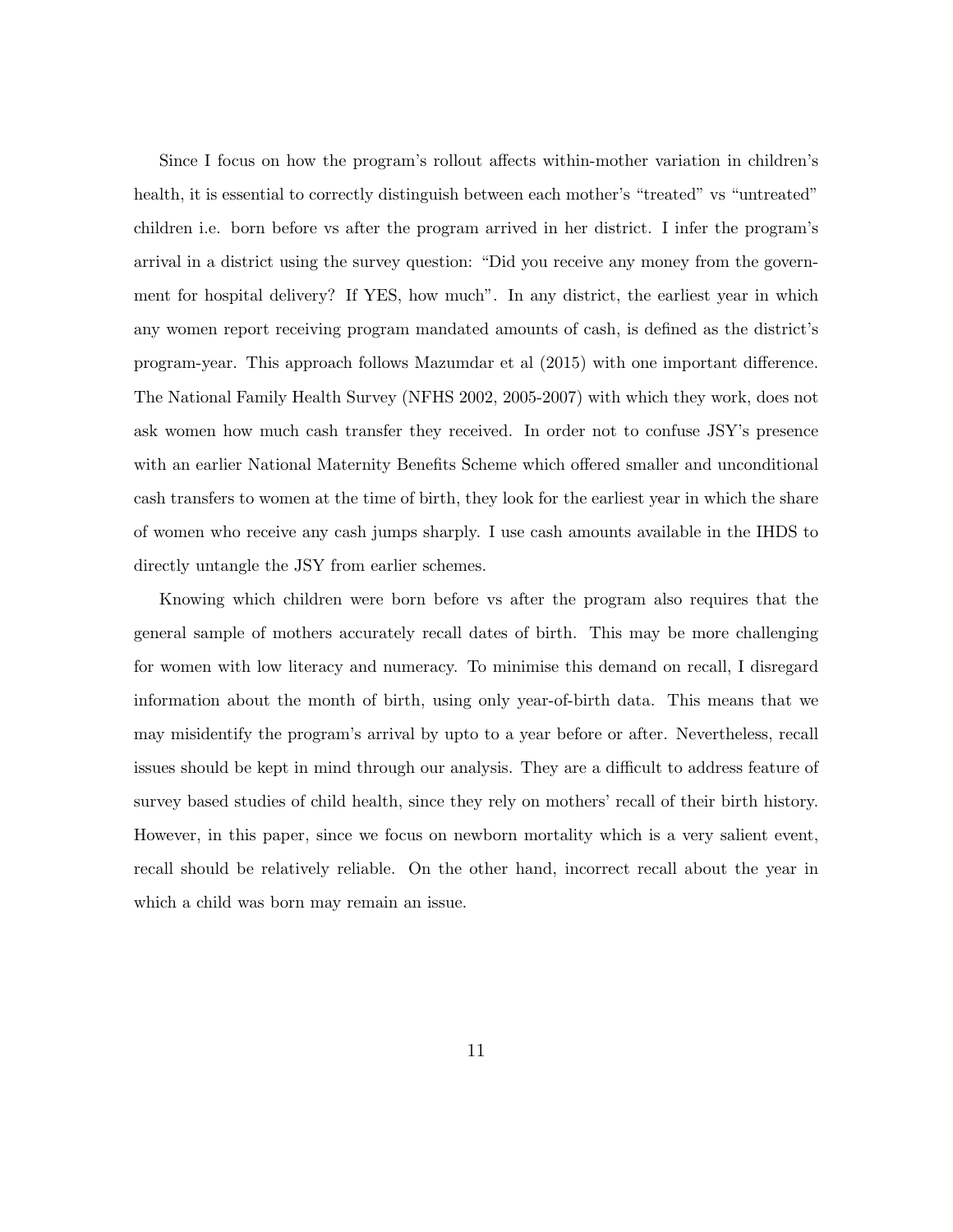### 2.3 Limitations of the Data

I work with a subsample of mothers in the dataset. This is a set of mothers who married before the program arrived in their district and had at least one child during the 1998-2011 period, so that every mother has a corresponding observation in some years before and after the program (in requiring this, we go from 39,523 interviewed women to around 21,000). The focus on the 1998-2011 period is because the data on children born is thin outside of these years and would strain recall. We also exclude some districts where the data is too thin for the program introduction to be reliably inferred (we lose observations to 958 mothers here). In general this thinness in data is related to the fact that only women whose last-born child was born in a given year can confirm / deny the program's presence in that district in that year. The relevant questions are asked only when probing women's experience during the birth of their last-born. In districts where the program ever-arrives, this is not a problem (we simply pick the earliest year), or in districts where women confirm non-receipt of cash for every year. In some districts however, data about receipt/non-receipt of cash transfers is not available for all years. In such cases, the district is included only if there is at least one valid answer about cash transfers for each of the last four years before the survey (2008-2011). I vary this threshold to 2007-2011, and 2006-2011 to see no qualitative differences in how the JSY effects newborn mortality. The final sample for our main analysis has nearly 15,000 mothers across all regions.

## 2.4 Where to Focus: Low Performing States vs. High Performing States

This paper focuses on the low performing states, for a number of reasons. The LPS and HPS regions differ in important ways. Table 2 tells us that the former are under-developed in general, and have significantly worse health-related conditions. Newborn mortality, the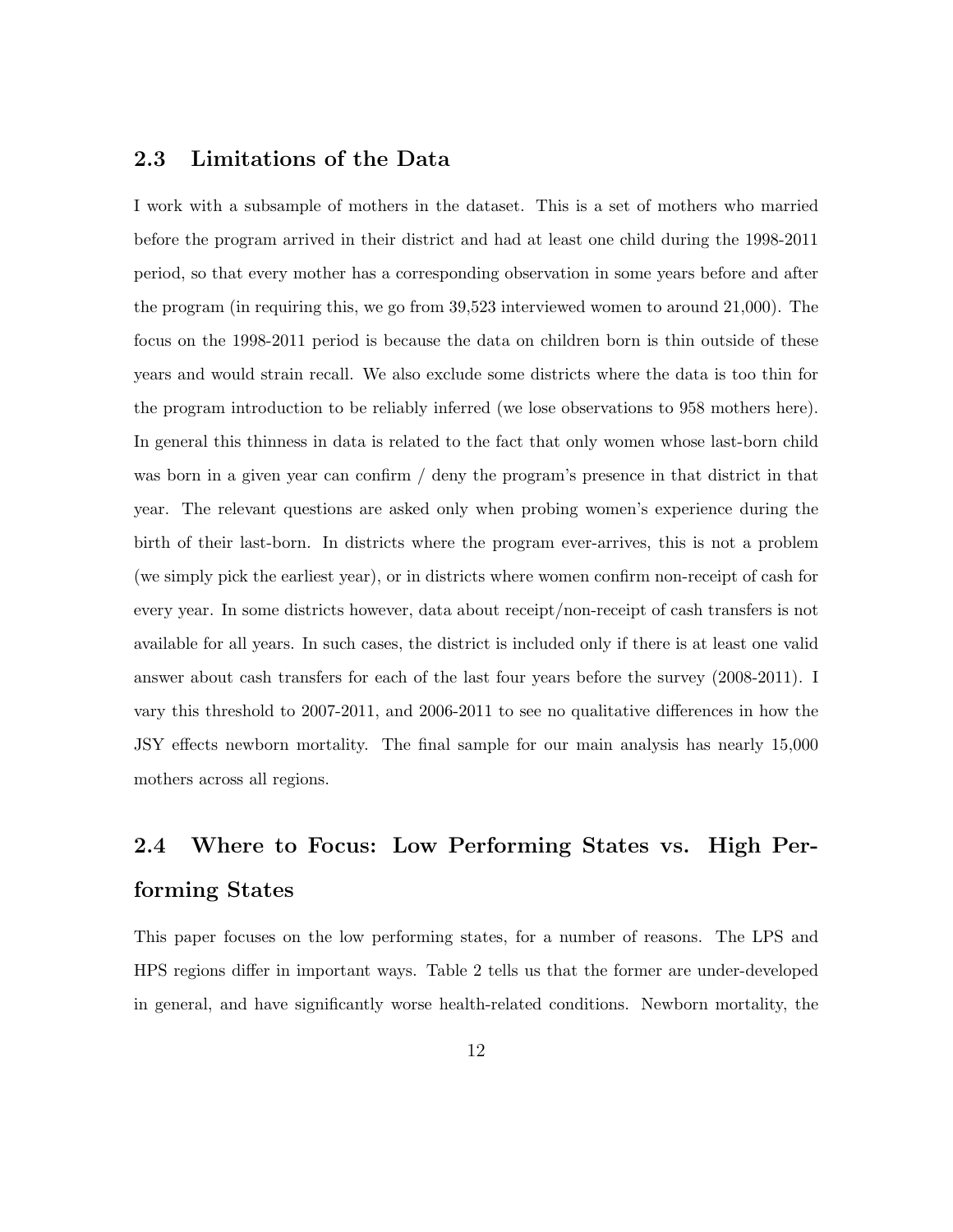outcome in which we are most interested, is 3.5 times higher in LPS than in HPS. The scope for improving health outcomes, therefore, is far greater in these states. This is why JSY itself was focused here. Like I discussed before, the program was universally applicable and offered much larger incentives in low performing states (for most of our study period). We see in Figure 1, accordingly, that across the study years, take up of health facilities changes dramatically in LPS but increases in a slim gradual manner in HPS regions, where it was much greater to begin with. The point is that the JSY is likely to be more meaningful to persons in LPS. It is also where the scope for improving newborn health is the largest.

Table 2: Key Differences between "Low Performing States" and "High Performing States"

|                                            | (1)               | (2)                |
|--------------------------------------------|-------------------|--------------------|
| <b>VARIABLES</b>                           | LPS Regions       | <b>HPS</b> Regions |
|                                            |                   |                    |
| Average Household Wealth (0-30)            | 8.9               | 12.1               |
| Literacy among Mothers                     | 41.1\%            | 65.6%              |
| Average Weight of Women                    | $46.2 \text{ kg}$ | $48.2 \text{ kg}$  |
| Share of Births at Health Centres          | 23.9%             | 65.1\%             |
| Share of Births Attended by a Doctor/Nurse | 35.4\%            | 79.7%              |
| Newborn Mortality (Death within 1 month)   | 5.83\%            | 1.67\%             |
|                                            |                   |                    |

Average Values for Baseline Years (1998-2005)

Notes: All variables based on averages computed on IHDS 2005 data; except newborn mortality which uses recall of all children born alive to mother in IHDS 2011 (as in our main regression analysis). Household wealth is an index of possessions on a 0-30 scale. Share of births at health centres and attendance by doctor/nurse are based on last-born children to interviewed women. N=19,119 women, 98,069 children.  $\Box$ 

In general, I do not uncover meaningful reasons for why newborn mortality did not improve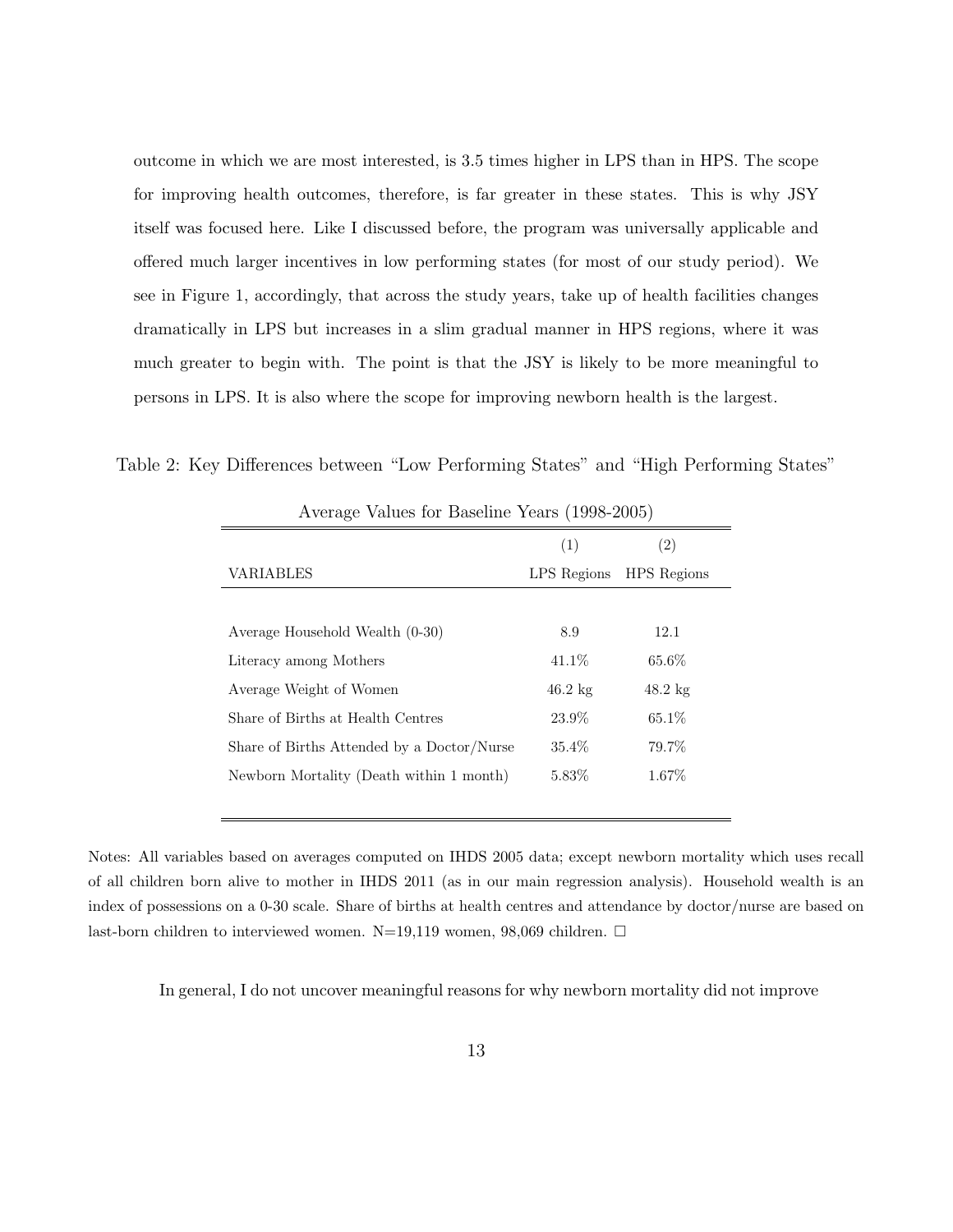

Figure 1: District Share of Births in Government and Private Health Facilities

Low Performing States

High Performing States

Notes: The figure plots the district level share of women who report their last-born child was born in a government clinic / private clinic; home is the residual category. The data combines IHDS-2005 and IHDS-2011 The left panel pertains to Low performing states, where vertical lines indicate program announcement and program reform. The right panel pertains to High performing states, vertical lines indicate the same announcements. In high performing states, on the right, an additional line marking the year 2009 indicates announcement of incentives for health workers in HPS regions. These were in place in LPS regions from the beginning.  $\Box$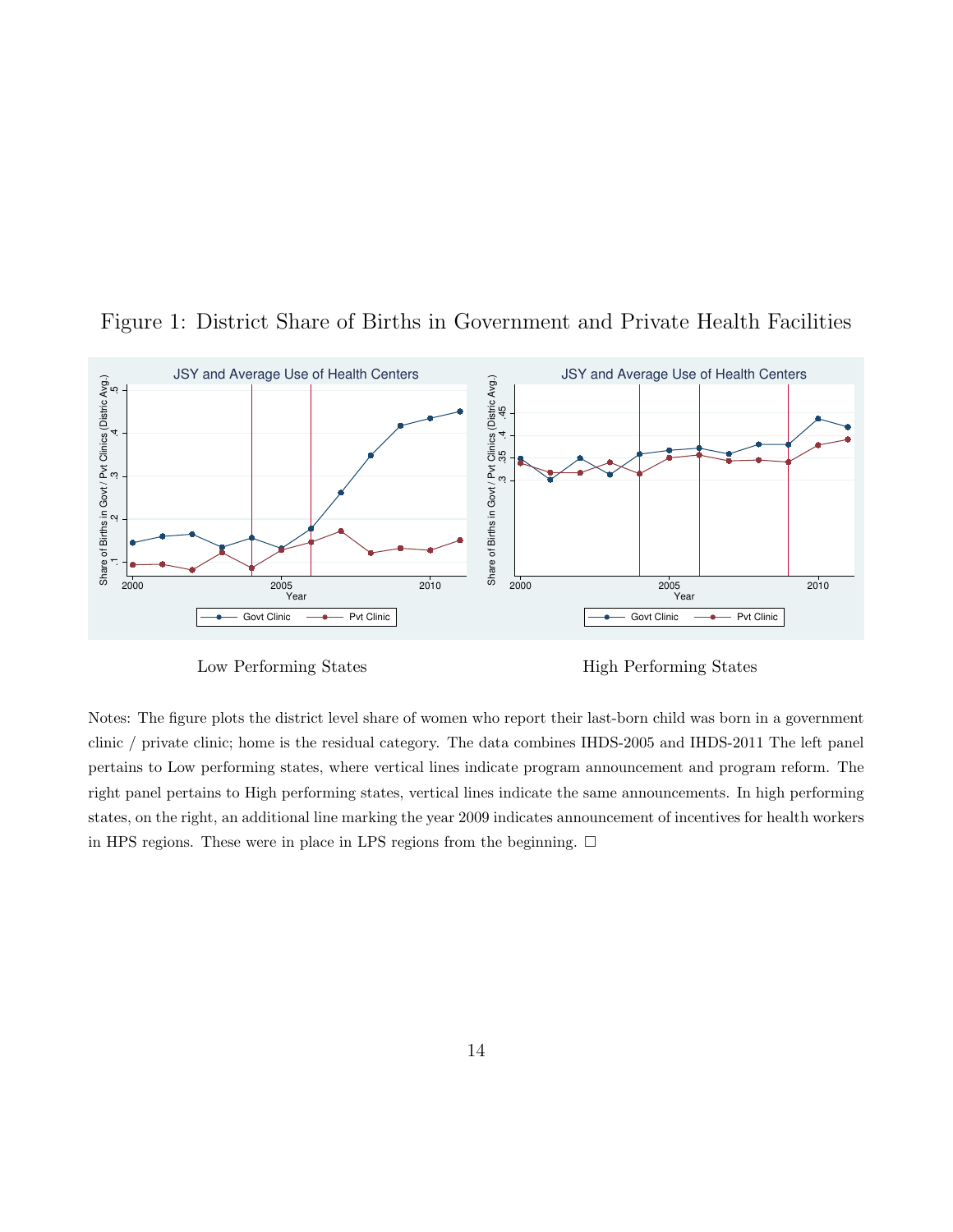in high performing states. This is possibly because JSY is has a more complex form in these states, for which our empirical strategy is ill-suited. For one, since narrow set of women are eligible under JSY here, and since cash incentives are low, there is a smaller aggregate increase in use of health facilities. An impact of the program's availability is harder to pick up when the number of "compliers" may be low. An alternative strategy, involves looking for changes among eligible mothers (vs. others). This is challenging, since it involves inferring eligibility, that is, who had BPL or Scheduled caste certification at the time of the program. Knowing if a mother was considered eligible by health facilities on the ground is even harder, since they would have had to verify the age of a woman or the number of her children. Lastly, at least six of the eleven major states in HPS group announced cash transfer programs to encourage families to have girl children during our study period (Shekhar 2012). These programs might alter family behaviour in ways that bear on children's health. If their availability across districts correlates with JSY's, our analysis would confound their effects. Among low performing states, only two states had similar program (and excluding them has no effect on our findings, except increase standard errors).

It may also simply be, that understanding why JSY did not effect newborn mortality in high performing states requires thinking harder about a different set of reasons and mechanisms. For the present, I direct the reader to section 3 which presents estimates of JSY's overall impact on newborn mortality with district fixed effects, where I present results for LPS and HPS side-by-side. And to the appendix, where tables summarise our results for high performing states, analogous to our main tables for low performing states. Substantively, the main analysis in this paper tells a story about how households responded to JSY in low performing states, and why it did not improve children's health outcomes here.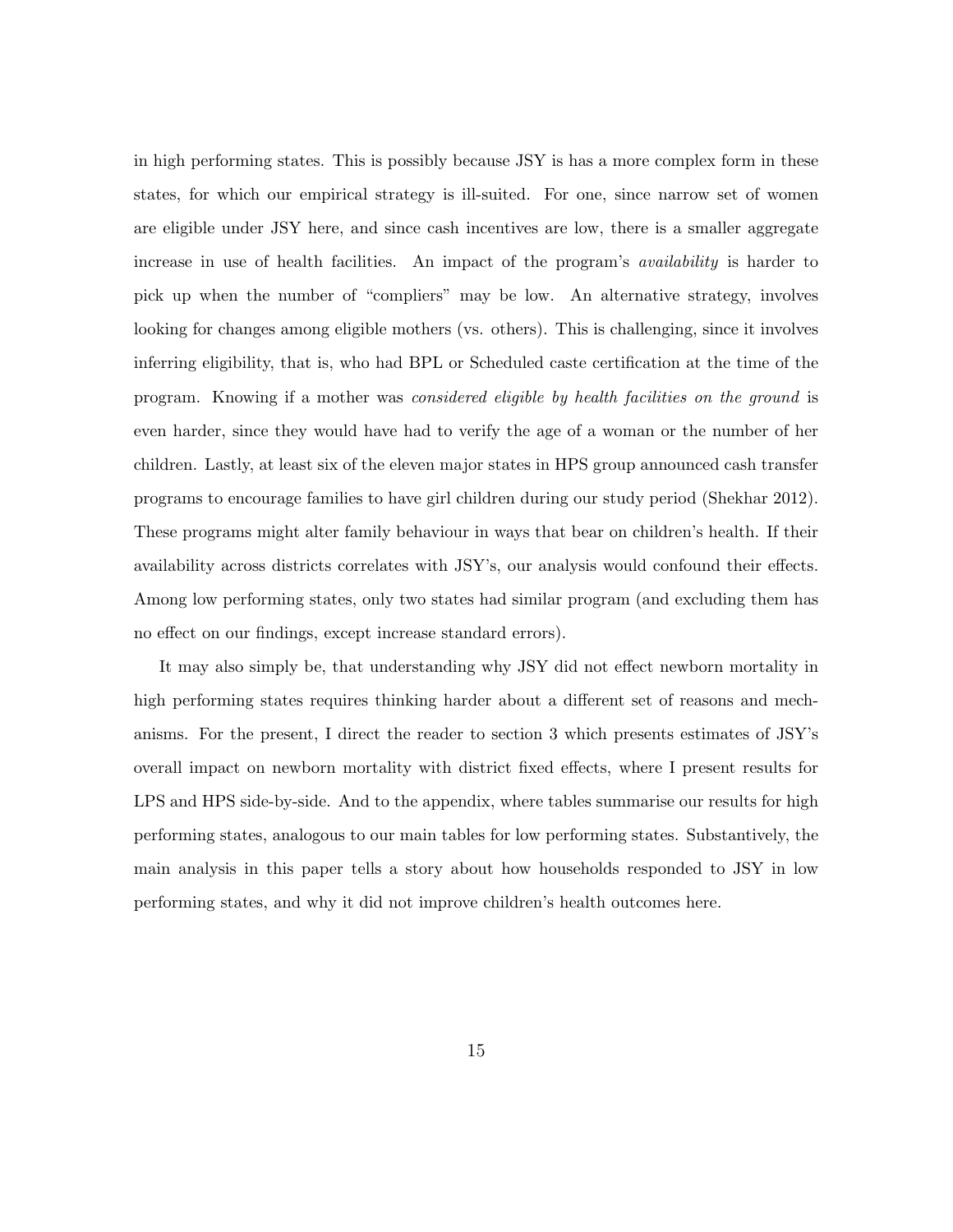## 3 JSY's Impact on Healthcare: Difference-in-Differences with District Fixed Effects

We begin by estimating the impact of JSY availability on the use of health facilities with district fixed effects. The "program" variable in Table 3 takes value 1 for children born in a district and year where the program is available, 0 otherwise. There is detailed data on healthcare services used by mothers around the birth of their *last-born* child. Accordingly, this part of our analysis does not compare children born to the same mother. The difference in difference strategy asks: are children of a district born in years after the program more likely to be born in a government health facility than those born before it, compared to the corresponding change in districts where the program did not arrive then. The coefficients are estimated around district and year fixed effects, which absorb unobserved influences on the use of health services that are invariant to a district and year respectively. I also include state-year fixed effects, and trends for districts according to the share of scheduled castes, scheduled tribes and below poverty line households. This keeps the comparison to children born across similar districts in the same state. And is important because the JSY was not randomised across districts. Lastly, I control for a number of variables that differ across mothers (literacy, household wealth, etc.) and variables that differ across time for the same mother (her age, number of previous children, etc.).

The program's availability increases the chance that a child is born in a government health centre by nearly 21% points (Table 3). This simply confirms what previous research has established before: the program had a causal impact on take-up of health services. These estimates are close to the 19% point increase reported in Mazumdar, Mills and Powell-Jackson (2011) via their instrumental variables approach again using district fixed effects. In columns 2-4, I ask if this translated into better conditions around the birth of the child. The evidence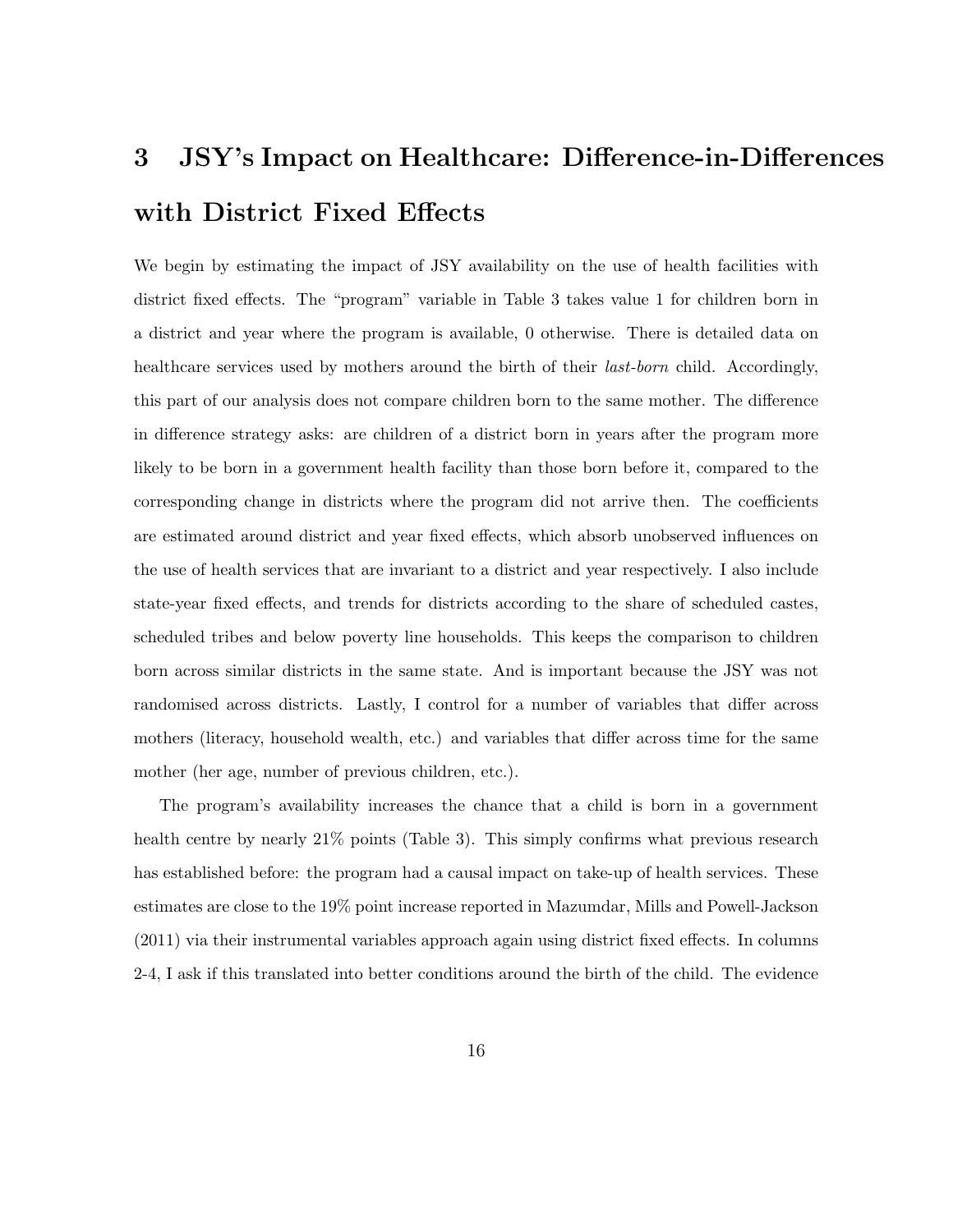is mixed. Under the JSY, it is more likely that an expecting mother receives an ante-natal check up. It is also more likely that the child is born in the attendance of a doctor, or nurse. The presence of a nurse increases significantly strongly. However, in contrast to a near 20% points increase in take-up of health clinics, the presence of a doctor increases by only 6% points and is not statistically significant, ante-natal check ups increasing only 7.78% points.

The environment of a health clinic and availability of medical professionals is necessary for preventing mortality among children; they are not sufficient of course. Typically, it requires being better prepared for specific pregnancies, so that unexpected complications can be minimised (Gawande 2009); for instance, women suffering from anaemia are more likely see complications. Of course, checking for anaemia usually requires a blood test. In Table 4, estimate whether the arrival of JSY in a district is associated with specific improvements in the quality of pregnancy related check-ups. There is an increase in the probability of at least 3 ante-natal check ups (the WHO recommended minimum), in a basic but important check for whether an expecting mother is under-weight (Coffey 2015, Currie and Vogl 2013), but not in blood pressure. The clearest reported increase is in ultrasound check ups. Seen together with other check-ups, this is difficult to interpret. On the one hand, ultrasound check ups are medically very useful. On the other hand, they are known to be used for pre-natal sex determination in India (Bhalotra and Cochrane 2010). If ultrasounds were a part of improved care, we would expect other basic improvements as well, unlike what we see in this table. On a related point, motivated by the significant increase in ultrasounds, I test for JSY's effects on the sex-ratio, and find no significant effects (not reported here). This may be because while on the one hand, ultrasound is more accessible under the program, on the other hand, the JSY benefits are received only upon a child's birth.

This evidence suggests, overall, that the program is associated with improvements in only very basic aspects of health services. It is important that these results be interpreted as indicative only, for at least two reasons. One, women's recall about the health services they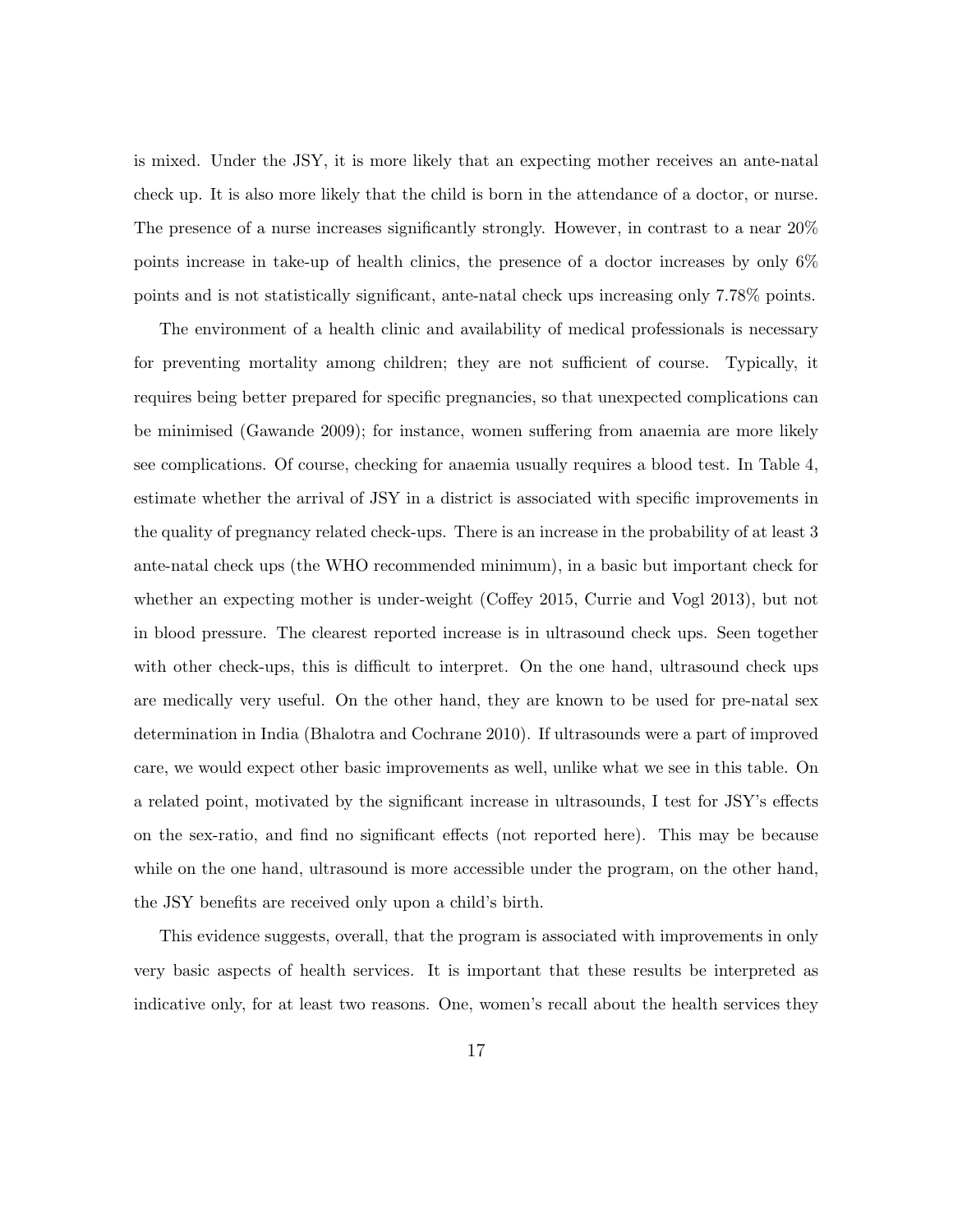| Low Performing States                      |             |             |             |                                                                                             |  |
|--------------------------------------------|-------------|-------------|-------------|---------------------------------------------------------------------------------------------|--|
|                                            | (1)         | (2)         | (3)         | (4)                                                                                         |  |
| VARIABLES                                  |             |             |             | Birth in Govt. Clinic Presence of Doctor Presence of Nurse Ante-natal check-up (at least 1) |  |
|                                            |             |             |             |                                                                                             |  |
| Program                                    | $0.209***$  | 0.0629      | $0.110***$  | $0.0778*$                                                                                   |  |
|                                            | (0.0444)    | (0.0462)    | (0.0396)    | (0.0416)                                                                                    |  |
| Baseline care at Govt clinic               | $0.176***$  | 0.0628      | $0.100*$    | 0.0310                                                                                      |  |
|                                            | (0.0517)    | (0.0578)    | (0.0602)    | (0.0609)                                                                                    |  |
| Baseline care at Pvt clinic                | 0.0113      | 0.0641      | 0.0897      | 0.00693                                                                                     |  |
|                                            | (0.0656)    | (0.0750)    | (0.0736)    | (0.0718)                                                                                    |  |
| Doctor Present                             |             | $0.159***$  | 0.0423      | 0.0100                                                                                      |  |
|                                            |             | (0.0528)    | (0.0537)    | (0.0427)                                                                                    |  |
| Nurse Present                              |             | $-0.0668*$  | $0.0811*$   | 0.00450                                                                                     |  |
|                                            |             | (0.0387)    | (0.0412)    | (0.0326)                                                                                    |  |
| Baseline: Ante-natal check-up (at least 1) |             |             |             | $0.0704**$                                                                                  |  |
|                                            |             |             |             | (0.0317)                                                                                    |  |
| Wealth $(2005)$                            | $-0.000414$ | $0.0111***$ | $0.00852**$ | $0.00618*$                                                                                  |  |
|                                            | (0.00352)   | (0.00373)   | (0.00390)   | (0.00355)                                                                                   |  |
| Number of children                         | $0.134***$  | $0.178*$    | $0.160**$   | 0.0784                                                                                      |  |
|                                            | (0.0562)    | (0.101)     | (0.0629)    | (0.0812)                                                                                    |  |
| Mother's Age                               | 0.00287     | $0.00900**$ | 0.000478    | 0.00379                                                                                     |  |
|                                            | (0.00477)   | (0.00445)   | (0.00507)   | (0.00453)                                                                                   |  |
|                                            |             |             |             |                                                                                             |  |
| Observations                               | 2302        | 2,263       | 2,262       | 2,246                                                                                       |  |
| Number of Districts                        | $205\,$     | $205\,$     | $205\,$     | $205\,$                                                                                     |  |
| District FE, Year FE, State-Year FE        | <b>YES</b>  | <b>YES</b>  | <b>YES</b>  | <b>YES</b>                                                                                  |  |
| Clustered SE                               | <b>YES</b>  | <b>YES</b>  | <b>YES</b>  | <b>YES</b>                                                                                  |  |

### Table 3: Improvements in Health Services under JSY: District level DID

Notes: This outcome is an indicator of the use of health services. In column 1, it takes value 1 if the child was delivered in a government clinic. In column 2, if a doctor was present during birth; In column 2, if an accredited nurse was present; In column 3, if at least one ante-natal check-up was conducted. Outcomes are explained with variation in timing in JSY introduction across districts starting 2005. We are especially interested in families with varied use of healthcare services at baseline. Accordingly the sample is narrow: only mothers who were interviewed about their use of child-maternal health services in both  $\ddagger$ HDS-2005 and IHDS-2011 i.e. who gave birth both during 2000-2005 and 2005-2011 periods. All standard errors are clustered at district level.  $\Box$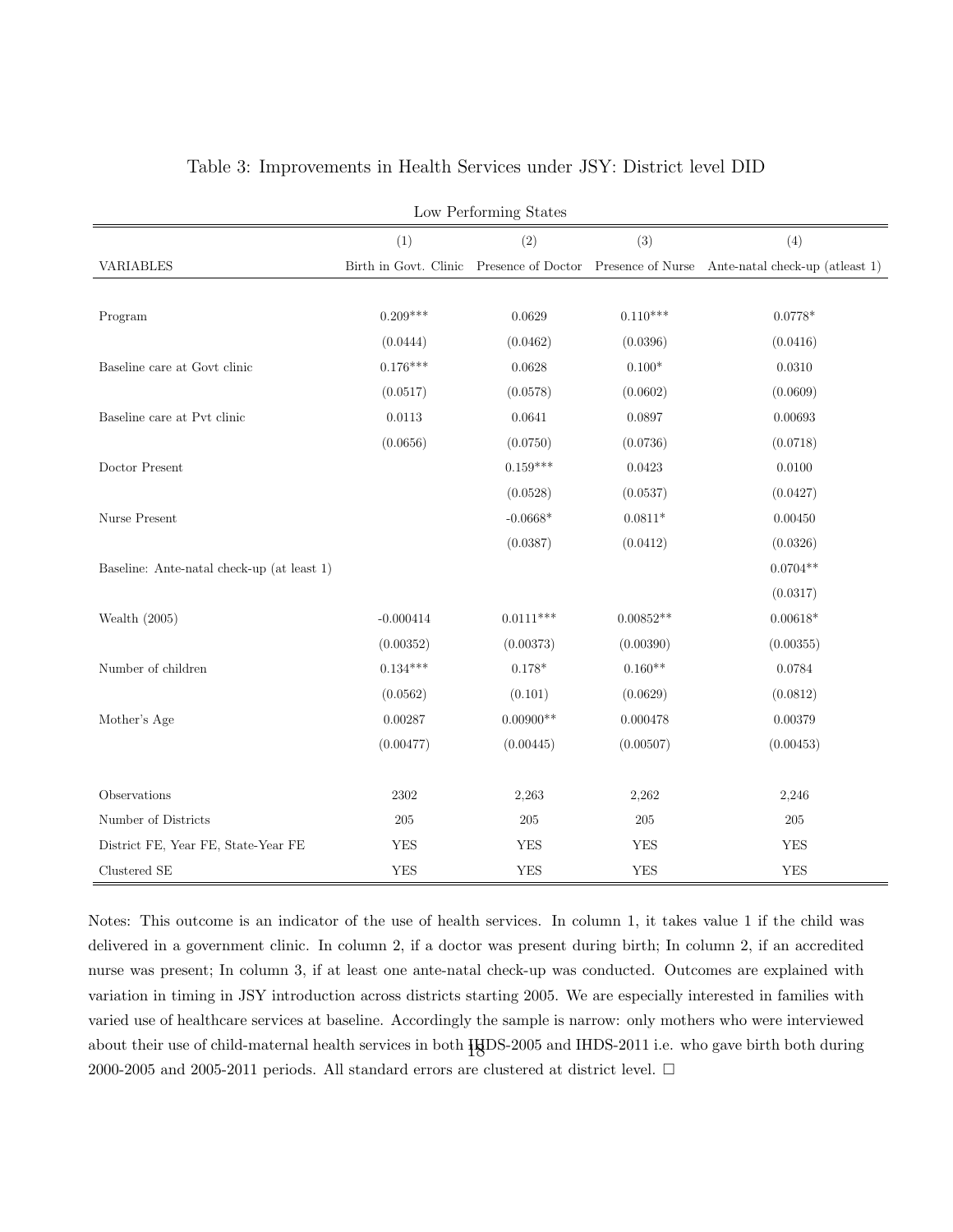| Low Performing States                    |                            |              |                                       |                  |  |
|------------------------------------------|----------------------------|--------------|---------------------------------------|------------------|--|
|                                          | (1)                        | (2)          | (3)                                   | (4)              |  |
| VARIABLES                                | $3$ ante-natal checks $\,$ |              | Weight checked Blood Pressure checked | Ultrasound       |  |
|                                          |                            |              |                                       |                  |  |
| Program                                  | $\,0.0332\,$               | $0.0697*$    | $-0.00175$                            | $0.0919***$      |  |
|                                          | (0.0432)                   | (0.0384)     | (0.0487)                              | (0.0334)         |  |
| Baseline care at Govt clinic             | $0.160***$                 | 0.0190       | $0.0959**$                            | 0.0483           |  |
|                                          | (0.0519)                   | (0.0414)     | (0.0395)                              | (0.0318)         |  |
| Baseline care at Pvt clinic              | 0.0364                     | $0.109***$   | $0.166***$                            | 0.0382           |  |
|                                          | (0.0465)                   | (0.0414)     | (0.0564)                              | (0.0378)         |  |
| Baseline: Ante-natal checks (at least 3) | $0.0554*$                  |              |                                       |                  |  |
|                                          | (0.0303)                   |              |                                       |                  |  |
| Baseline: Weight checked                 |                            | $0.0936***$  |                                       |                  |  |
|                                          |                            | (0.0311)     |                                       |                  |  |
| Baseline: Blood Pressure checked         |                            |              | $0.0669**$                            |                  |  |
|                                          |                            |              | (0.0286)                              |                  |  |
| Baseline: Ultrasound                     |                            |              |                                       | $0.101**$        |  |
|                                          |                            |              |                                       | (0.0422)         |  |
| Wealth $(2005)$                          | $0.0140***$                | $0.00982***$ | $0.00737*$                            | $0.0168^{***}\,$ |  |
|                                          | (0.00334)                  | (0.00346)    | (0.00423)                             | (0.00317)        |  |
| Number of children                       | 0.0262                     | $-0.0476$    | $-0.0538$                             | $-0.0408$        |  |
|                                          | (0.0705)                   | (0.0662)     | (0.0709)                              | (0.0351)         |  |
| Mother's Age                             | $0.00956**$                | $0.0105*$    | 0.00681                               | 0.00498          |  |
|                                          | (0.00442)                  | (0.00535)    | (0.00492)                             | (0.00406)        |  |
|                                          |                            |              |                                       |                  |  |
| Observations                             | 2,242                      | 2,003        | 2,003                                 | 1,985            |  |
| Number of Districts                      | $205\,$                    | $205\,$      | $205\,$                               | 205              |  |
| District FE, Year FE, State-Year FE      | YES                        | YES          | <b>YES</b>                            | YES              |  |
| Clustered SE                             | YES                        | YES          | YES                                   | YES              |  |

### Table 4: The Quality of Care under JSY

Notes: The outcome is an indicator of the quality of health services. In column 1, if the WHO recommended minimum 3 ante-natal checks are done; In columns 2, 3, 4, if in ante-natal period the mother's weight, blood pressure, or ultrasound were checked respectively. Outcomes are explained with variation in timing in JSY introduction across districts starting 2005. We are especially interested in families with varied use of healthcare services at baseline. Accordingly the sample is narrow: only mothers who were interviewed about their use of child-maternal health services in both IHDS-2005 and IHDS-2011 i.e. who gave birth both during 2000-2005 and 2005-2011 periods. All standard errors are clustered at district level.  $\Box$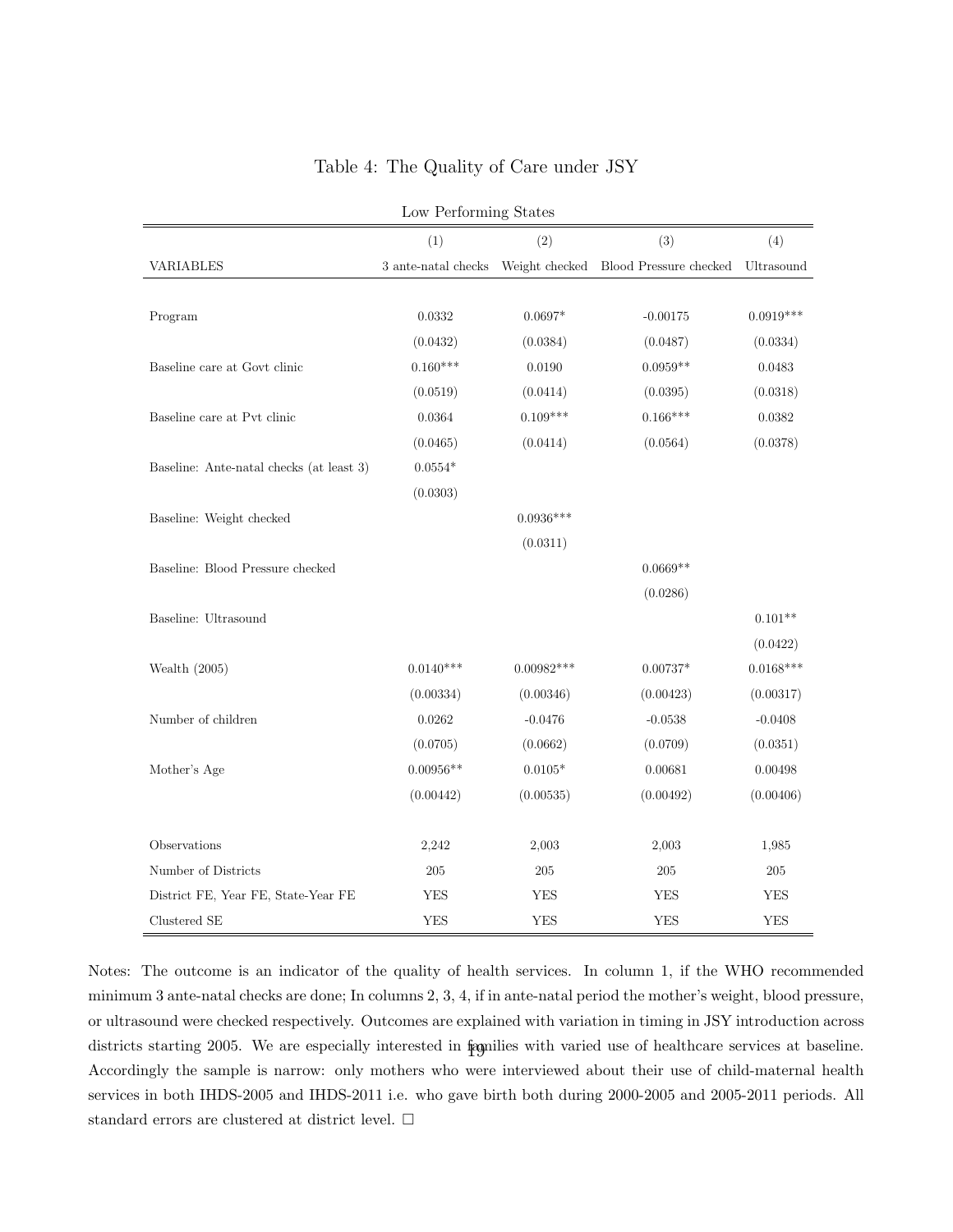received is likely to vary depending on what they are asked. Ultrasound check-ups are more salient than blood pressure checks, for instance. Recall biases should be kept in mind through our analysis. As I discussed in section 2, they are a difficult to address feature of survey based studies of child health, since they rely on mothers' recall of their birth history, and of details of her experience with her last-born child. Even when questions pertain to salient events or experiences, it is easy to mix up years of birth or experiences with earlier births with the last-born's. Two, it matters that the above analysis is based only on last-born children, not all children born to a mother. Since the choice of having a child is endogenous, families whose last-born was born before the program may be systematically different to those who "select-into" fertility under the program's promise of subsidised healthcare.

The JSY's impact on newborn mortality is close to zero. This refers to a child dying within one month of birth. If the motivation of JSY was to improve health by ensuring that children are born in a safer medical environment, mortality soon after birth is exactly where we would expect an impact. One month is the shortest period for which information is available in our data. The results are no different if we consider the program's impact on oneyear mortality. In Table 5, we see that high performing states show a fall in the chance that a child dies within 1 month, but the effect is not significantly different from zero. Although I report effects on both HPS and LPS regions in this Table, as I explained before I keep focus on low performing states. I do not find a meaningful explanation for why mortality does not improve more in high performing states. There is a program-related increase in mortality in the under-developed low-performing-states; this too is a null effect. I note that the standard errors are quite large compared to the coefficient, especially in low performing states. This evident heterogeneity partly motivates our main analysis, in the next section.

Of course the above results come from relating the arrival of JSY to variation in the health of children born across program years in the *same district*, net of similar variation elsewhere. Children born in "treated" and "control" years may be born to different mothers,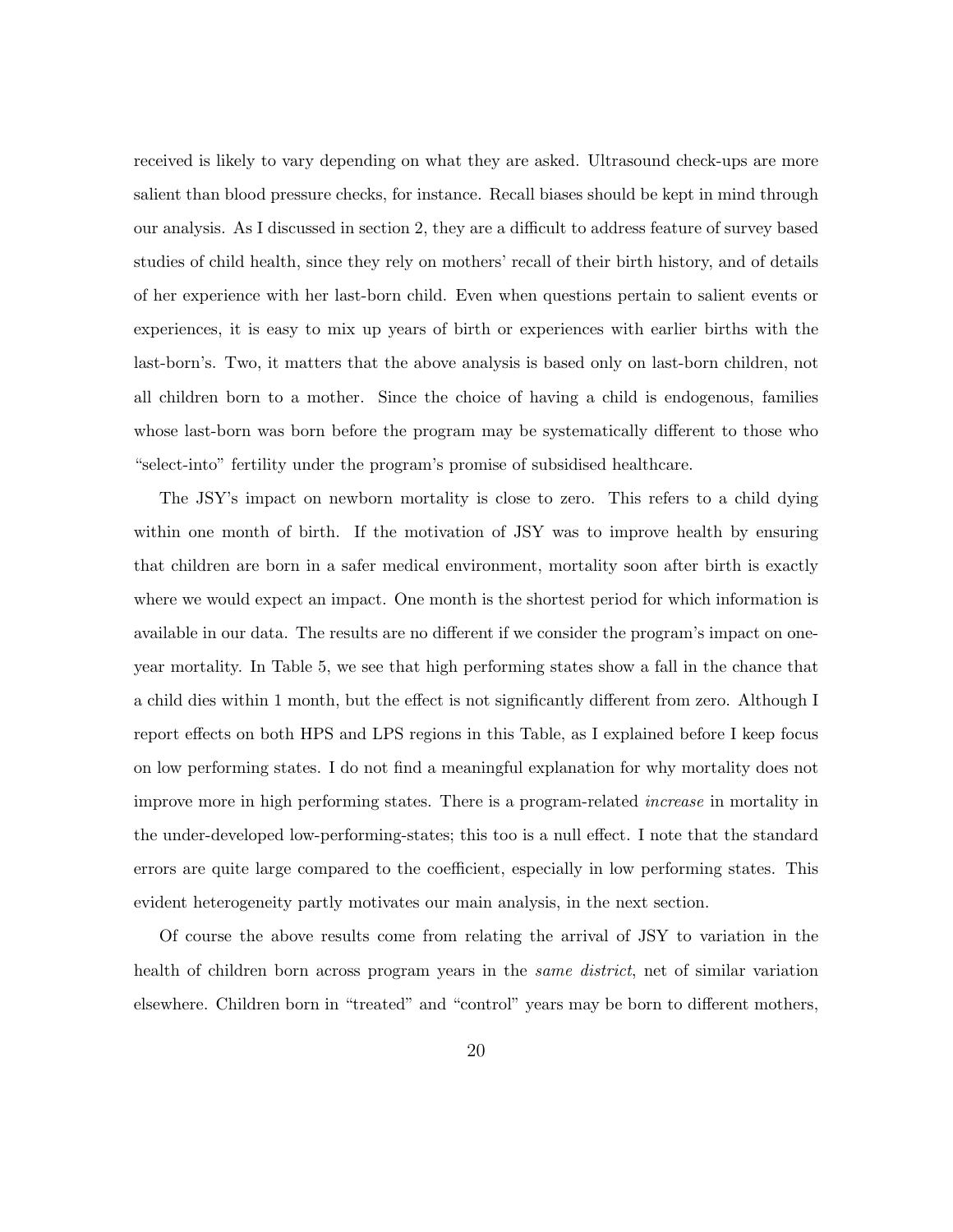|                                     |             | rewporth mortality in Low and High I eriorining brates |                               |
|-------------------------------------|-------------|--------------------------------------------------------|-------------------------------|
|                                     | (1)         | (2)                                                    | (3)                           |
| VARIABLES                           | Overall     | Low Performing States                                  | <b>High Performing States</b> |
|                                     |             |                                                        |                               |
| Program                             | $-0.000656$ | 0.000616                                               | $-0.00130$                    |
|                                     | (0.00740)   | (0.0113)                                               | (0.00762)                     |
| Boy                                 | $0.00642*$  | 0.00750                                                | 0.00449                       |
|                                     | (0.00362)   | (0.00525)                                              | (0.00288)                     |
| Mother's Age                        | 0.000398    | 0.000673                                               | 3.70e-05                      |
|                                     | (0.000594)  | (0.000904)                                             | (0.000460)                    |
| Number of sons                      | $-0.00287$  | $-0.00439$                                             | 7.95e-05                      |
|                                     | (0.00275)   | (0.00342)                                              | (0.00317)                     |
| Number of children                  | 0.00210     | 0.00216                                                | 0.00277                       |
|                                     | (0.00266)   | (0.00322)                                              | (0.00435)                     |
|                                     |             |                                                        |                               |
| Observations                        | 33,764      | 19,617                                                 | 14,147                        |
| Number of Districts                 | 406         | 211                                                    | 195                           |
| District FE, Year FE, State-Year FE | YES         | <b>YES</b>                                             | <b>YES</b>                    |
| Clustered SE                        | <b>YES</b>  | <b>YES</b>                                             | <b>YES</b>                    |

Table 5: JSY Impact on Newborn Mortality with District Fixed Effects

Newborn Mortality in Low and High Performing States

Notes: This outcome is an indicator of newborn mortality, taking value 1 if the child died within one month of birth. In column 1, we pool observations from all regions. In columns 2 and 3 we separately consider observations from low performing and high performing regions respectively. Outcomes are explained with variation in timing in JSY introduction across districts starting 2005. The dataset is a panel of all children born alive across different years to each mother. Aside from the fixed effects indicated in the table, we include interactions in year fixed effects with a district's share of SC, ST and BPL households. All standard errors are clustered at district level.  $\Box$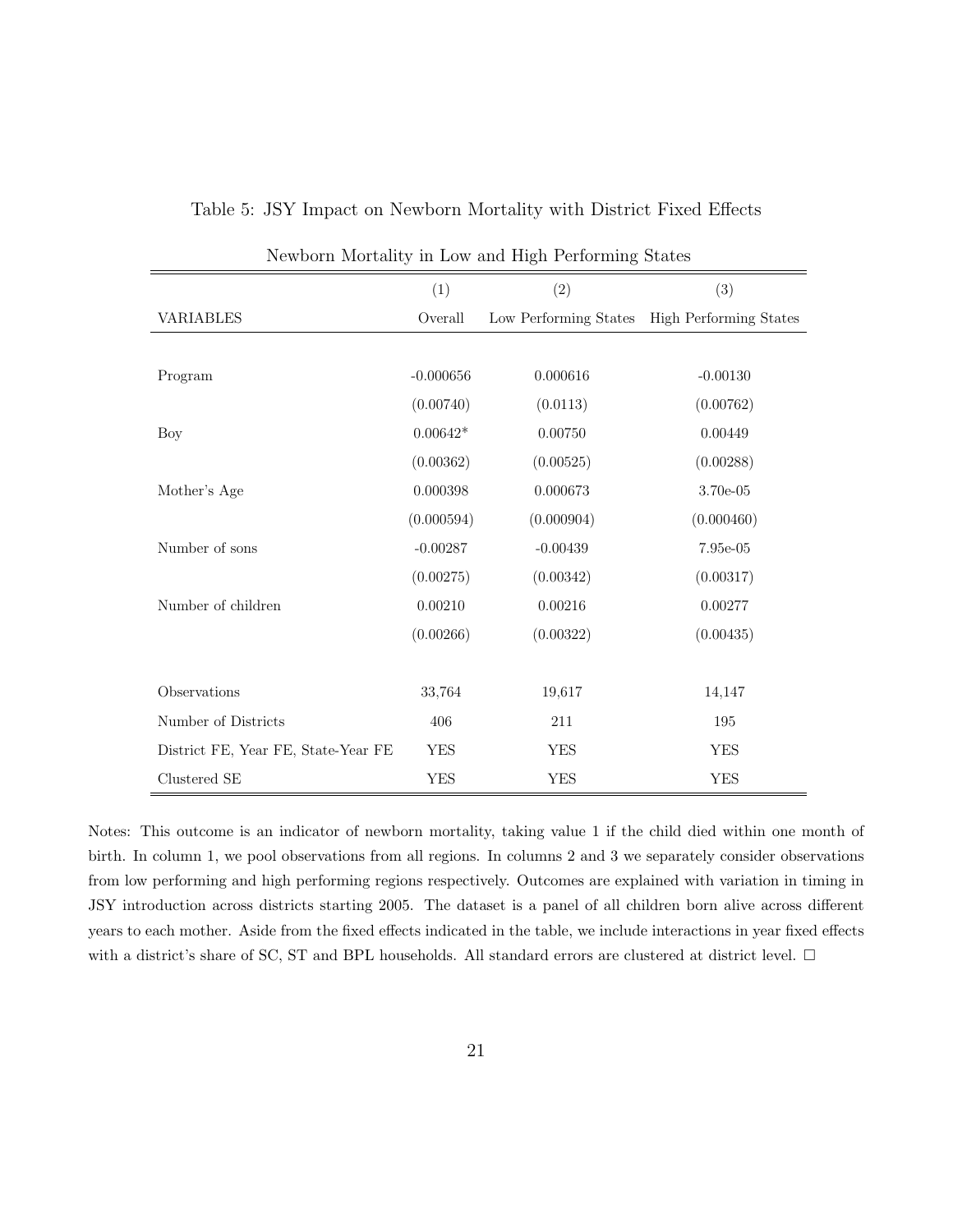whose profile may be changing over time. For eg. women giving birth in later and later years may be more educated; if such progress is stronger in some districts compared to others in a way that correlates with the program's arrival, our estimates would be biased. The effect of the rollout of JSY on health would be confounded by the effect of mothers being a more educated cohort in "treatment" district years than in "control". I illustrate below that this is a non-trivial concern. Figure 2 is based on regressions with district fixed effects, done exactly as the ones I have discussed so far. I regress the literacy of a mother on the timing of her children's births relative to the arrival of the program in her district. Mothers in treatment district-years are more likely to be literate than those in control. A difference-indifference strategy that looks for effects around district fixed effects would compare the health of children born to systematically different mothers. This shows that the use of mother fixed effects is important here. Figure 2 in fact refers to a sub-sample of women who would be key to identification in analysis with mother fixed effects (a figure with all women looks similar in slope, with coefficients closer to zero). These are mothers who gave birth at least once in both pre-program and post-program years, and therefore provide useful within-mother variation. The typical mother giving birth two years post the program's arrival would effectively get compared to her own previous birth before the program; whereas without mother fixed effects we could compare her to the typical - less likely literate - mother from before the program.

## 4 JSY's Impact on Newborn Mortality: Differencein-Differences with Mother Fixed Effects

This section presents the main results. I relate within-mother variation in the health of children to the rollout of the program in her district. In most regressions, I estimate an equation of the kind given below. Our main coefficient of interest would be  $\beta_1$  which would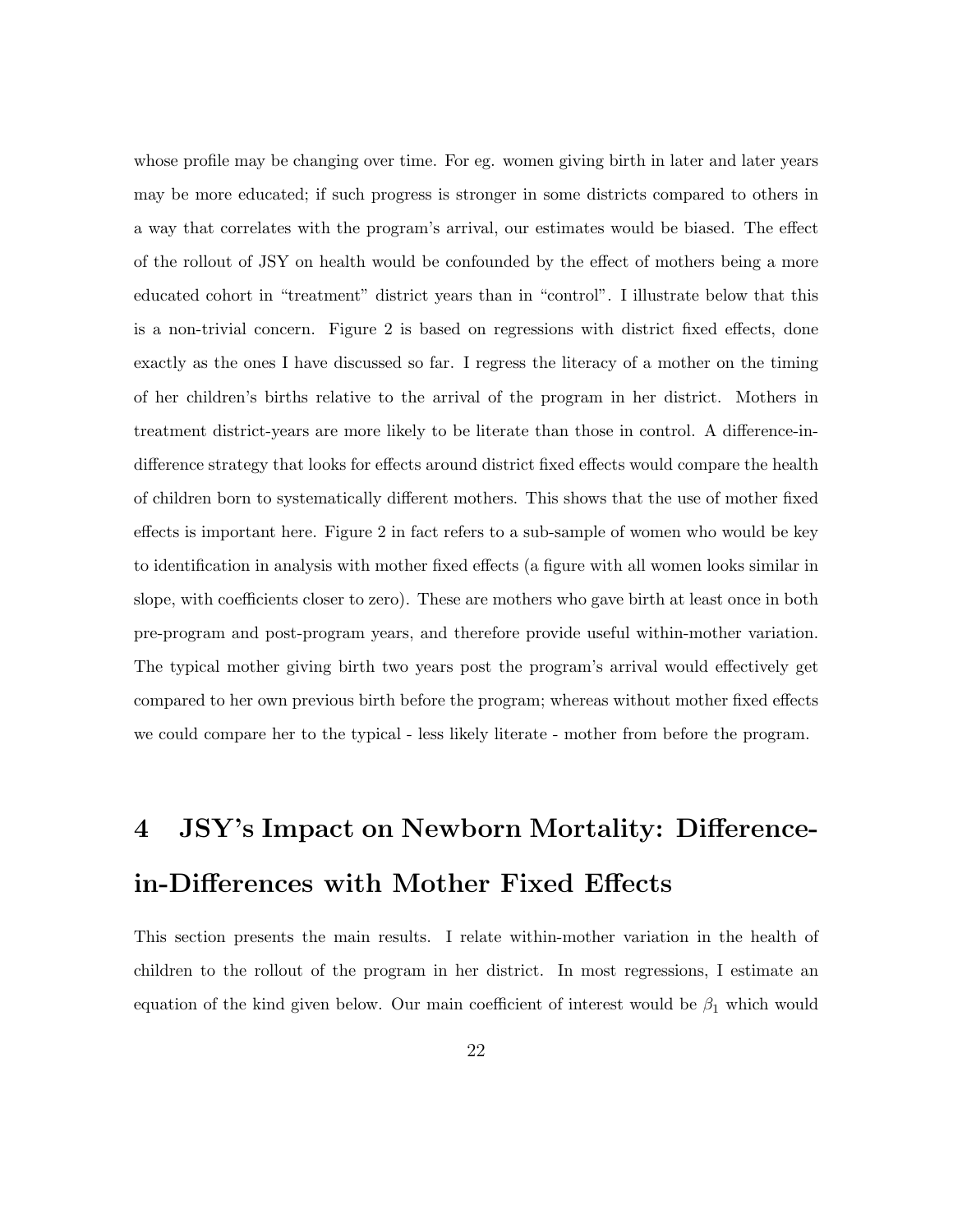



Notes: Plots coefficients from a regression of mother's literacy on timing of her child's birth relative to the availability of JSY in her district. This is exactly like previous regressions with district fixed effects, but with outcome variable changed, and explanatory variable an indicator of timing rather than presence of JSY. The sample is all mothers who have an observation both in pre-program years and post-program years (therefore those are key to identifying effects in regressions with mother fixed effects). The plot shows that mothers in treatment are systematically different from mothers in control.  $\Box$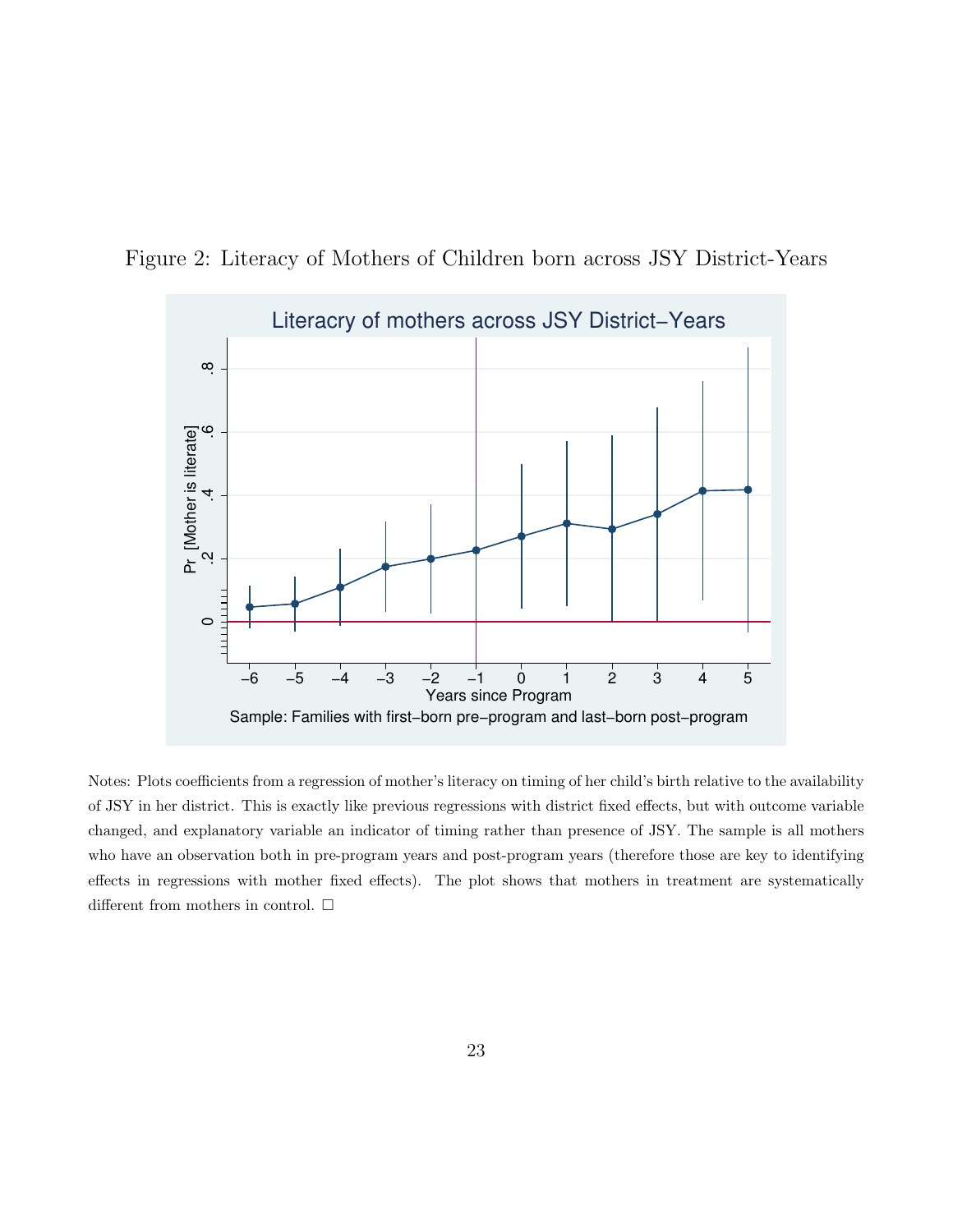give the program's impact on girl children and  $\beta_2$  indicating any gender-related differences. When I explore the heterogeneity in the effects of JSY, I interact another variable with the presence of the program, and with the gender of the child born. In some instances, the indicator for the presence of the program in a child's district and year-of-birth is replaced with indicators for years around the program's arrival in the child' district (i.e. with leads and lags) going seven years back and five years ahead.

$$
Y_{mtd} = \beta_0 + \beta_1 \text{Program}_{td} + \beta_2 (\text{Program}_{td} * \text{Boy}_{tmd}) + \beta_3 \text{Boy}_{tmd}
$$

$$
+ \beta_4 X_{mtd} + \text{Mother}_{md} + \text{Year}_{td} + \text{Specific Trends}_{tmd} + e_{tmd}
$$
(1)

In what follows, I first evaluate the overall effect of JSY on newborn mortality with mother fixed effects, focusing on differences in what we find for girls and boys. Then, pursue the question of why newborn mortality seems to worsen for girl children in particular.

### 4.1 Overall Program Impact

In Table 6, we see that newborn mortality is positively associated with the program's rollout. The overall effect is larger than what we see with district fixed effects. This is possibly for two reasons. First, as discussed above, mothers in "treated" district-years may have attributes that correlate with healthier children (like mother's literacy). Fixed effects for mothers absorb these. Second, the health of children born to the same mother is likely to vary less overall, so intuitively, small changes related to the program may possibly explain more of it. More importantly, when we allow the program's effect to vary by the gender of the child (columns 2 and 3), we see an increase in newborn mortality for girls that is significantly differently from zero, especially in rural areas. The effect in mortality is net of at least some factors that vary for the same mother across time, for which I control. Specifically, these include the age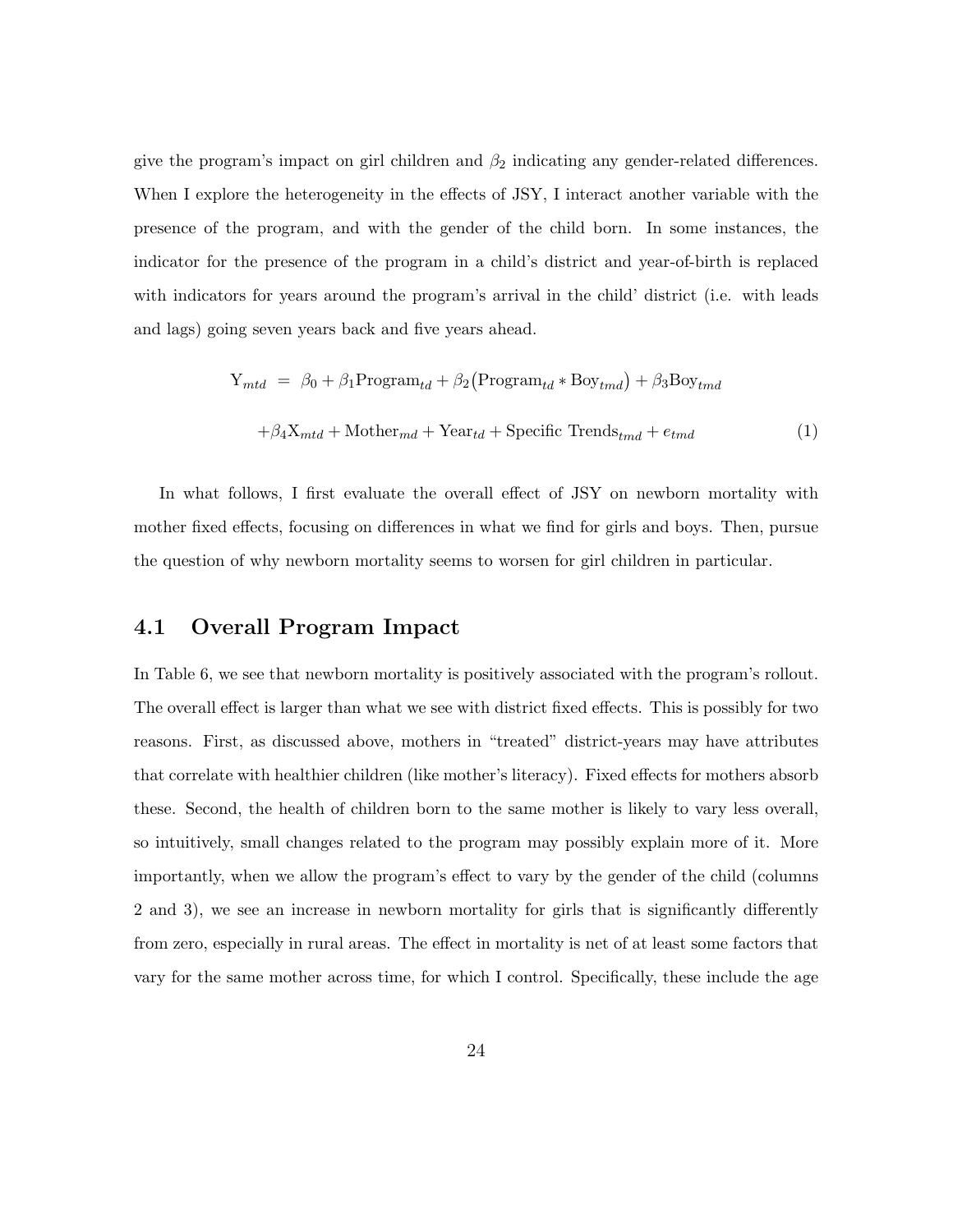of the mother (at the time of this child's birth), years since she got married, the number of children she has had up to then, and the number of sons among them.

In Figure 3, we can see how newborn mortality is changing in years across the program, on average. These plot the coefficients that convey the relation between the timing of a child's birth around the program. Looking at coefficients for years before the program, we see that newborn mortality in treatment districts (relative to control) does not significantly predict the arrival of the program. This suggests that the average difference-in-differences are not picking up the consequences of systematically different pre-program trends in mortality. In the plot for girls, we see a faint downward trend before the program, which gets displaced upwards when the program arrives, beginning with an evident spike.

Why would newborn mortality, while not improving for boys, *worsen* for girl children? The JSY is a conditional cash transfer program. It successfully brought more women to health facilities. It also put cash in the hands of women at time of a child's birth. We should expect that health outcomes would possibly improve; certainly not worsen. However, this view is based on an intuitive comparison: of a given child born and cared-for at home, vs, her being at a health facility. This reasoning is partial when thinking of large changes in a health system; in at least two ways. The reasoning ignores how health institutions handle the large increase in demand. As we saw in section one, women living in JSY districts report improvements in only very basic health services. More importantly, it ignores the possibility that families' behaviour may change under the program (for eg. they may reduce the gap between consecutive births). If behaviours change in a way that undermines children's health in general, health outcomes could worsen unless health institutions make up for it in some way.

I explore these possibilities in below, motivated by the observation that the program is associated with a worsening specifically among girls. It is possible that the program was especially appealing to families who desired having a son, in which case daughters born to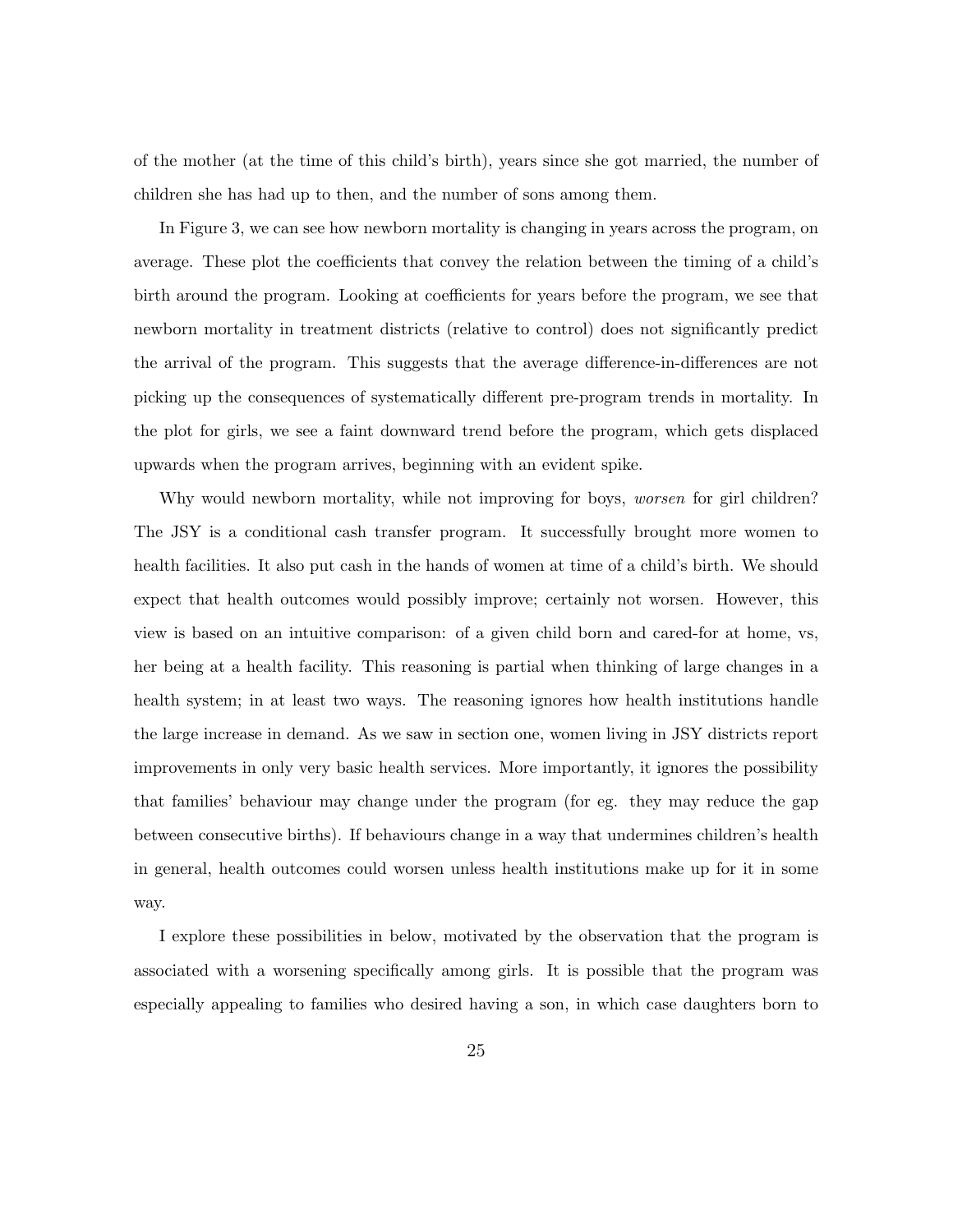| Newborn Mortality in Low Performing States |                |                     |                                               |  |
|--------------------------------------------|----------------|---------------------|-----------------------------------------------|--|
|                                            | (1)            | (2)                 | (3)                                           |  |
|                                            | Overall Effect |                     | By Gender of Child By Gender of Child (rural) |  |
| <b>VARIABLES</b>                           |                | (Base group: Girls) | (Base group: Girls)                           |  |
|                                            |                |                     |                                               |  |
| Program                                    | 0.0155         | $0.0232*$           | $0.0298**$                                    |  |
|                                            | (0.0109)       | (0.0131)            | (0.0149)                                      |  |
| Boy                                        | 0.00766        | 0.0119              | 0.00972                                       |  |
|                                            | (0.00764)      | (0.00859)           | (0.00949)                                     |  |
| Program $\times$ Boy                       |                | $-0.0147$           | $-0.0155$                                     |  |
|                                            |                | (0.0108)            | (0.0118)                                      |  |
| Mother's Age                               | $-0.00133$     | $-0.00135$          | $-0.000709$                                   |  |
|                                            | (0.00233)      | (0.00233)           | (0.00260)                                     |  |
| Number of sons                             | $-0.0264**$    | $-0.0243*$          | $-0.0271*$                                    |  |
|                                            | (0.0128)       | (0.0128)            | (0.0139)                                      |  |
| Number of children                         | $-0.0528***$   | $-0.0539***$        | $-0.0555***$                                  |  |
|                                            | (0.00956)      | (0.00970)           | (0.0105)                                      |  |
|                                            |                |                     |                                               |  |
| Observations                               | 19,617         | 19,617              | 15,811                                        |  |
| Number of Mothers                          | 7,905          | 7,905               | 6,196                                         |  |
| Mother FE, Year FE, State-Year FE          | <b>YES</b>     | <b>YES</b>          | <b>YES</b>                                    |  |
| Clustered SE                               | <b>YES</b>     | <b>YES</b>          | <b>YES</b>                                    |  |

#### Table 6: JSY Impact on Newborn Mortality with Mother Fixed Effects

Notes: The outcome is an indicator of newborn mortality, taking value 1 if the child died within one month of birth. Column 1 gives the overall effect. In columns 2-3 program effects are allowed to vary by gender of the child. Column 3 only considers rural areas. Aside from the listed fixed effects, we include interactions in year fixed effects with a district's share of SC, ST and BPL households. All regressions control for mother-specific time-varying factors including: mother's age, years since marriage, the number of previous children, number of previous sons, years since marriage.  $\square$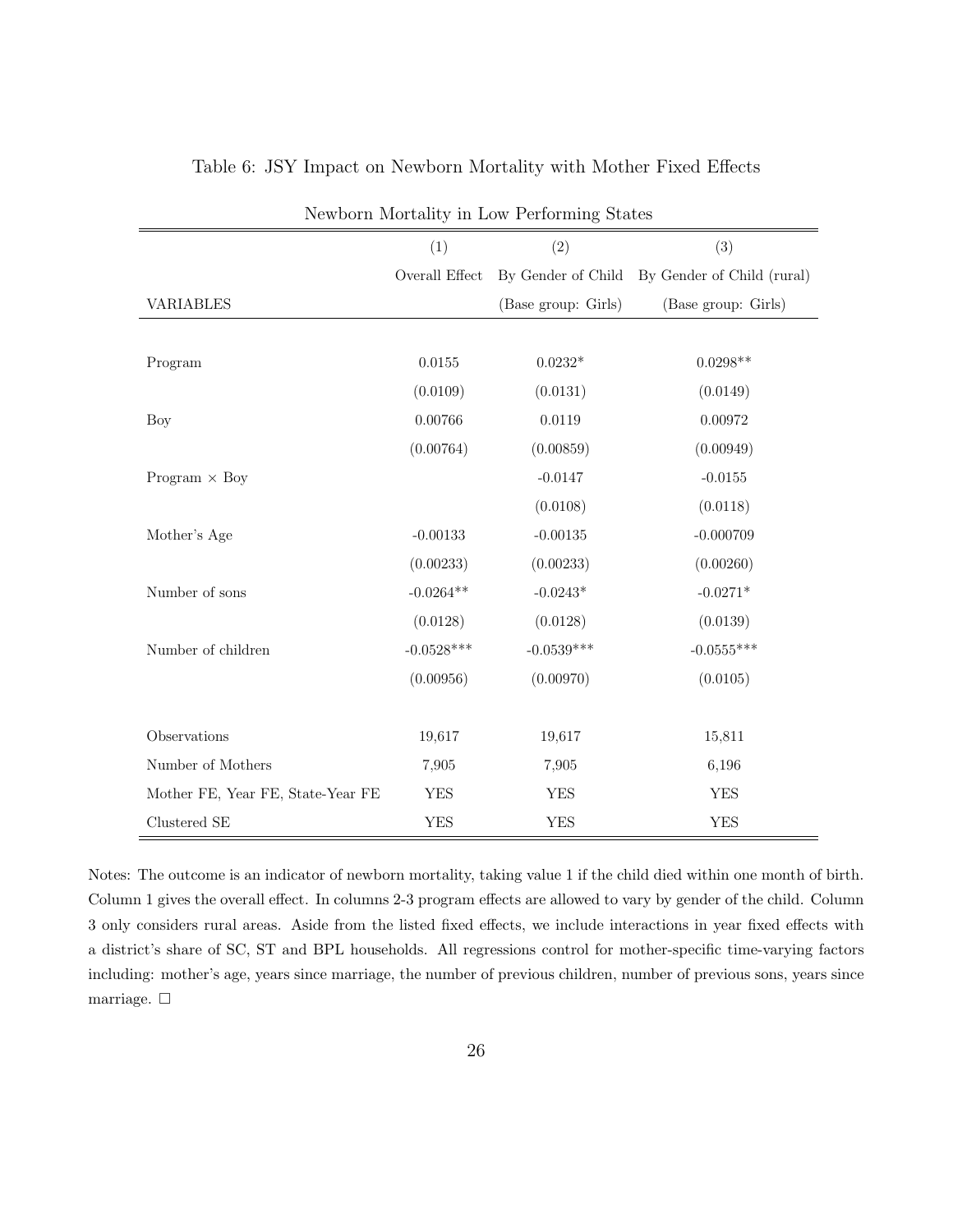

Figure 3: JSY and The Dynamics in Newborn Mortality

Notes: These are plots of coefficients from regressions of newborn mortality over a child's birth relative to the timing of the program's availability in its districts. These figures correspond exactly to columns 1 and 2 of Table 6 above, except in how program availability is formulated. The top panel depicts overall pre and post program dynamics. The bottom panel comes from a model where program effect is allowed to vary by the gender of the child; we plot coefficients for girl children.  $\Box$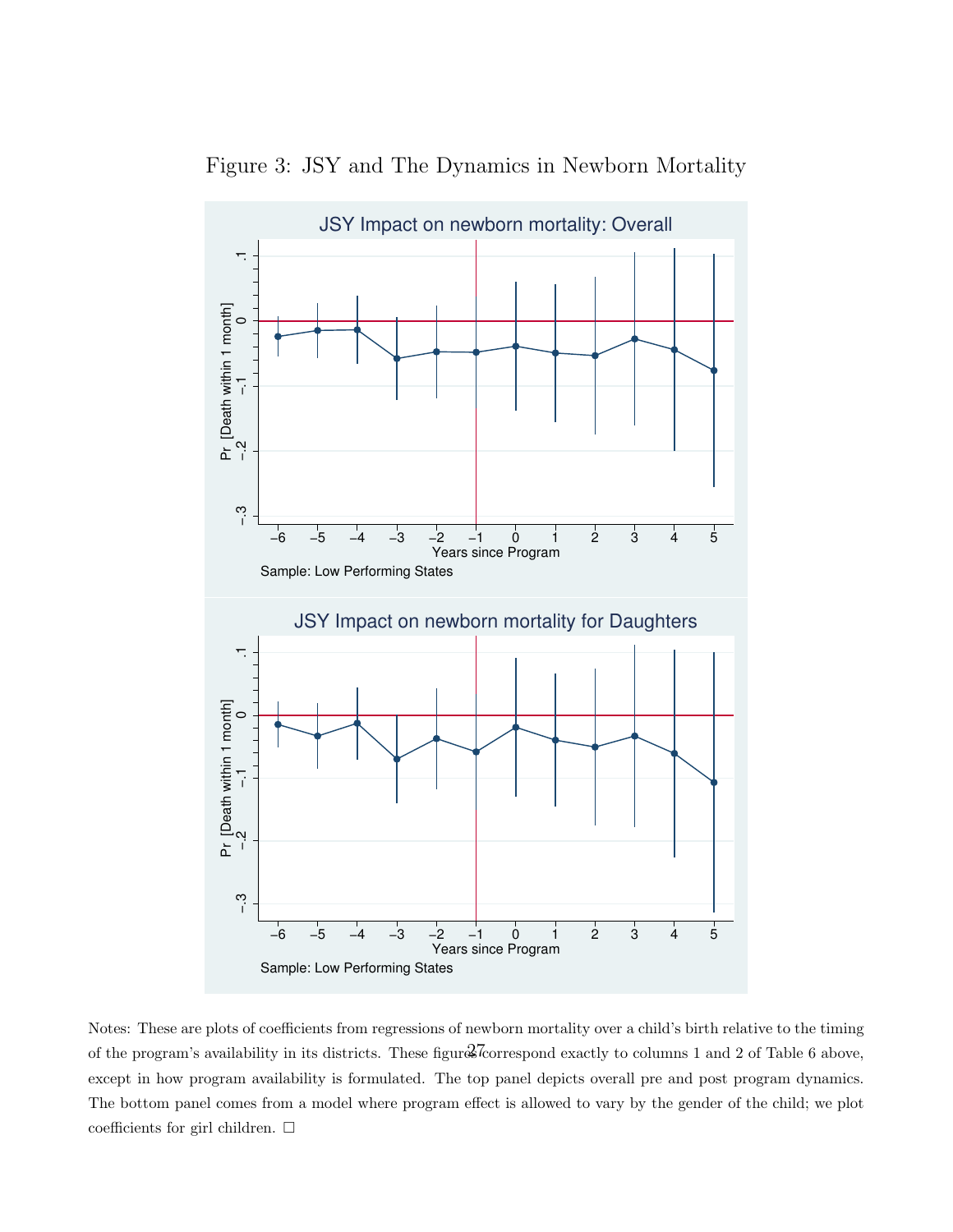them may receive less care. It is possible that this interacted with the generally low quality of healthcare available to generate a perverse outcome.

### 4.2 Among Whom Does Newborn Mortality Increase?

The increase in mortality for girl children is concentrated in families who do not have a son at baseline. I allow the program's effects to vary by the composition of the family as of 2005, when the program was announced. Among families without sons at baseline, the program's arrival significantly increases the mortality of girls born to them (by 3.4% points); but not of boys. We see this in Table 7 (column 1). The interaction terms tell us that girls in families that have at least one son, fare relatively better under the program. Although the relevant interaction term is not significant, it is strong enough to drive the effect on girls in familieswith-sons to a statistical zero. In column 2, we consider a subset of families. Those who already have one daughter by the time the program is announced. The desire for a son is likely even stronger among families if they have one or more daughters. If the reason why girl children's health worsens under JSY has to do with its appeal to parents who desire having a son, and their subsequent behaviour towards daughters, we should expect stronger effects in this sub-sample. This is what we see. JSY significantly increases newborn deaths of girls among those families without a son. As the interaction with "boy" indicates, this is starkly different from what happens when a son is born under the program.

The idea is to consider families who are likely to vary in how strongly they prefer having a son over daughters. It is intuitive that a desire for a son would be stronger among families without any. It is also backed by previous research (Anukriti 2018, Jayachandran 2017). In particular, Jayachandran (2017) argues that families in India exhibit behaviours that suggest a strong desire for at least one son, the heterogeneity we exploit here. This may be grounded in social institutions like patrilocal customs, where parents expect to be cared for by their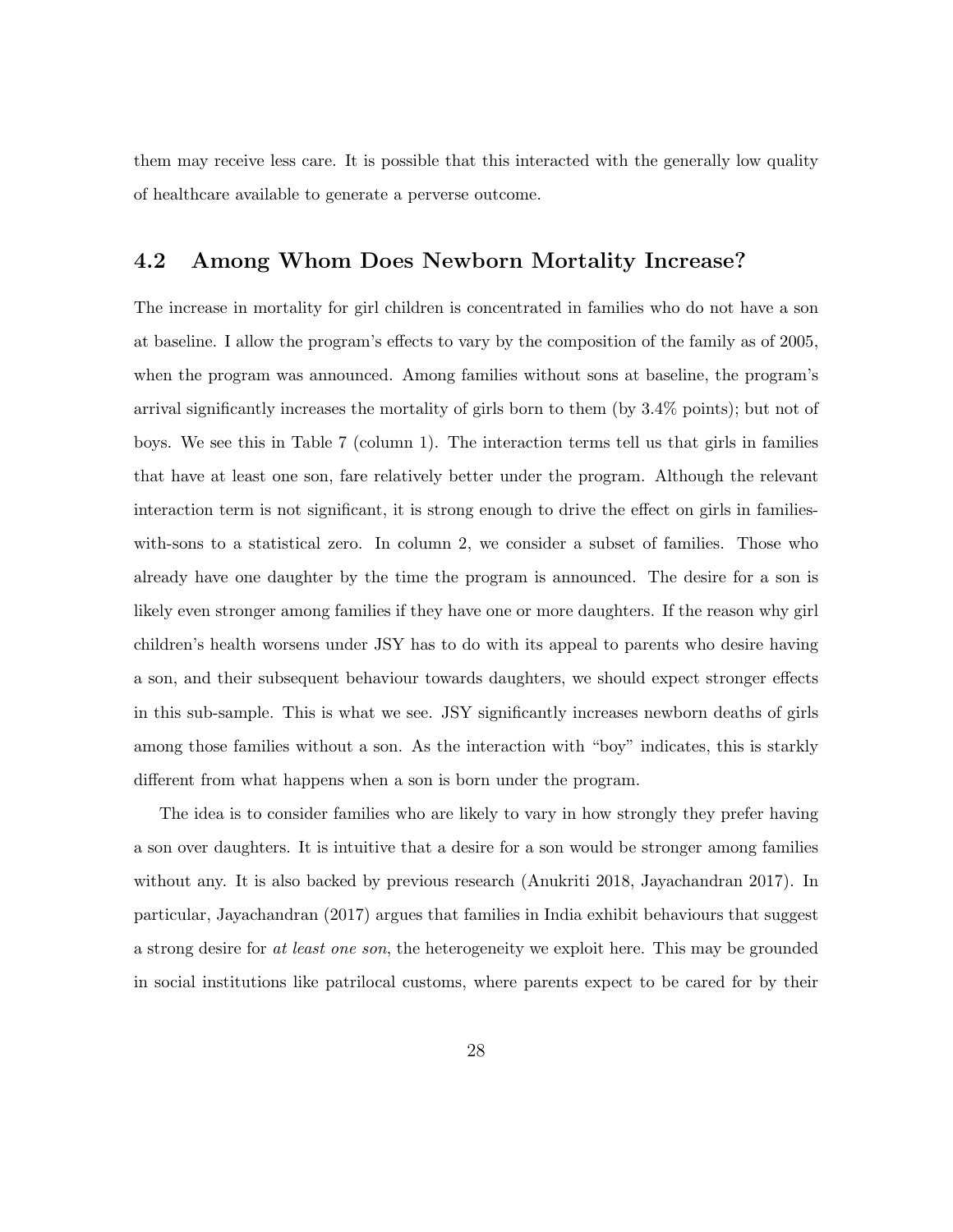sons. Or in considerations around dowry, having at least son increases a family's lifetime wealth. Or in religious customs in India that give primacy to sons. There is already some evidence that a preference for sons may result in the neglect of health of daughters. For instance, Jayachandran and Kuziemko (2011) show that parents with less than their desired number of sons breastfeed daughters less, in looking to become pregnant again.

It is possible that families with-vs-without a son by baseline, vary in many ways, not merely in their son-preference. In this regard, two things are worth noting. The first is that our estimates have a triple difference flavour. Although these families may be different from each other in a number of ways, there is no obvious reason for this difference to be large in treatment than in control districts. Again while the difference between the groups is not statistically significant, the magnitude of the difference is sizeable enough to drive JSY's effect on families without-sons-by-baseline statistically close to zero. The point is, we see that the program interacts with family composition at baseline worsening the newborn mortality strongly in one group. Two, an explanation for why increased mortality is concentrated among families with no sons at baseline, must explain why this is so only for girl children. The specific worsening among girls suggests that son-preference may be responsible.

I confirm that our results are not driven by non-parallel trends. In Figure 4 below, we see plots of coefficients that relate a child's health to the timing of its birth around the program. The top panel shows the dynamics for girl children in families without sons at baseline, in the full sample. The bottom panel shows effects on newborn mortality for girls among a subsample of families: those with at least one daughter at baseline. The two curves represent families with sons vs. without sons at baseline, if they already had at least some daughters by then. We see a divergence between the two under the JSY, implying that mortality of girls born to families without sons diverges from their mortality in families that already had a son. This accounts for strong interaction terms in column 2 of table 7. We may also compare the blue curves in the top panel and the bottom panel. The top panel analyses girls' mortality in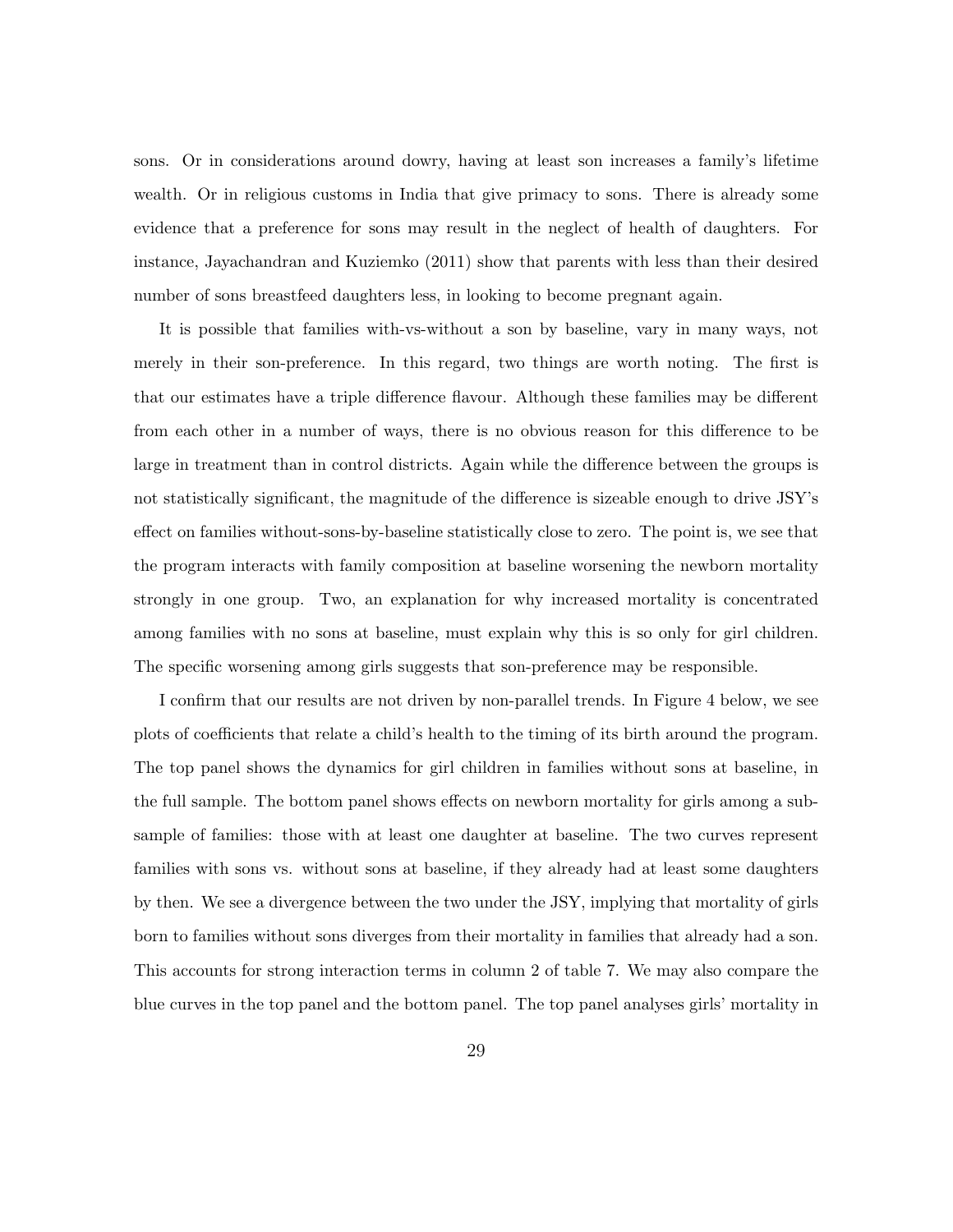the full sample. The bottom panel is a subsample: families who already have a daughter at baseline. A family that has no sons at baseline should have a stronger desire for having a son subsequently in this subsample than the full sample. Consequently we may expect newborn mortality among girls born to families without sons to worsen more starkly under the JSY, in the bottom panel than in the top panel. This is exactly what we see.

What explains these findings? Specifically, while families with stronger son-preference may exhibit greater specific mortality for girls, why is it accentuated under the JSY? We cannot identify one specific reason. One reason may be that the large increase in demand at health facilities may make it more important for a child's health that its parents ensure it gets medical attention. This, because there are more claims on doctors and nurses in JSY district-years, or even because crowded health centres may be places where infections spread easily unless specific steps are taken to avoid this. Essentially the neglect of girl children may have worse consequences under the JSY related crowding of health centres. Two, it may also be that JSY was more appealing to families with a stronger desire for a son, who account for more births under the JSY. Throughout our main analysis, we use mother fixed effects, these absorb unobservable variation across families. Nevertheless, if families who desire a son are over-represented among JSY-births, because they are more likely to respond to JSY's availability by having a child, this may effect the average effect on newborn mortality. In the next section, we probe this possibility.

### 4.3 The JSY and Fertility

In this subsection, I consider the fertility response to the JSY. We are especially interested in the response of families that were differently composed at baseline. And in what varied responses may reveal about why girls' health worsens under the program. The main takeaway is that as the program rolls-out, births increase differentially among families that have no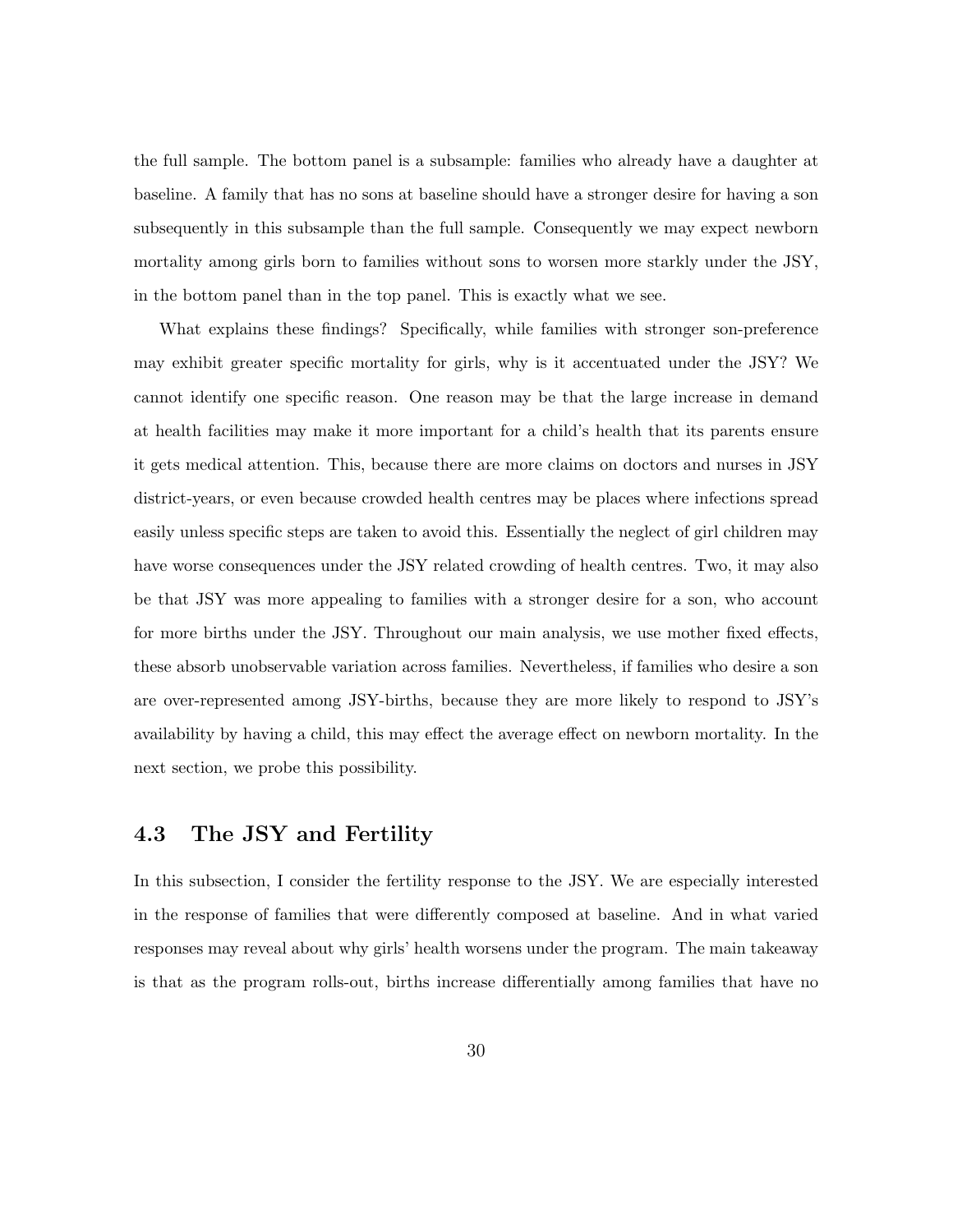

Figure 4: JSY and Dynamics in Newborn Mortality: The Roel of Son Preference

Notes: Both panels plot coefficients from a regression of newborn mortality on a child's birth relative to the timing of the program's availability in its districts. From regressions with a triple interaction: the program's effect  $\times$  gender of the child born  $\times$  indicator for family having at least 1 son by baseline. The plots give coefficients representing the effect for girl children. In the top panel, we see newborn mortality for girl children among families with no sons at baseline. The bottom panel corresponds to a subsample of families: those with at least 1 daughter at baseline. The blue curve has the same interpretation as in the top panel, but for this subsample. The red curve pertains to girls' mortality among families with at least 1 son at baseline (in the subsample again).  $\Box$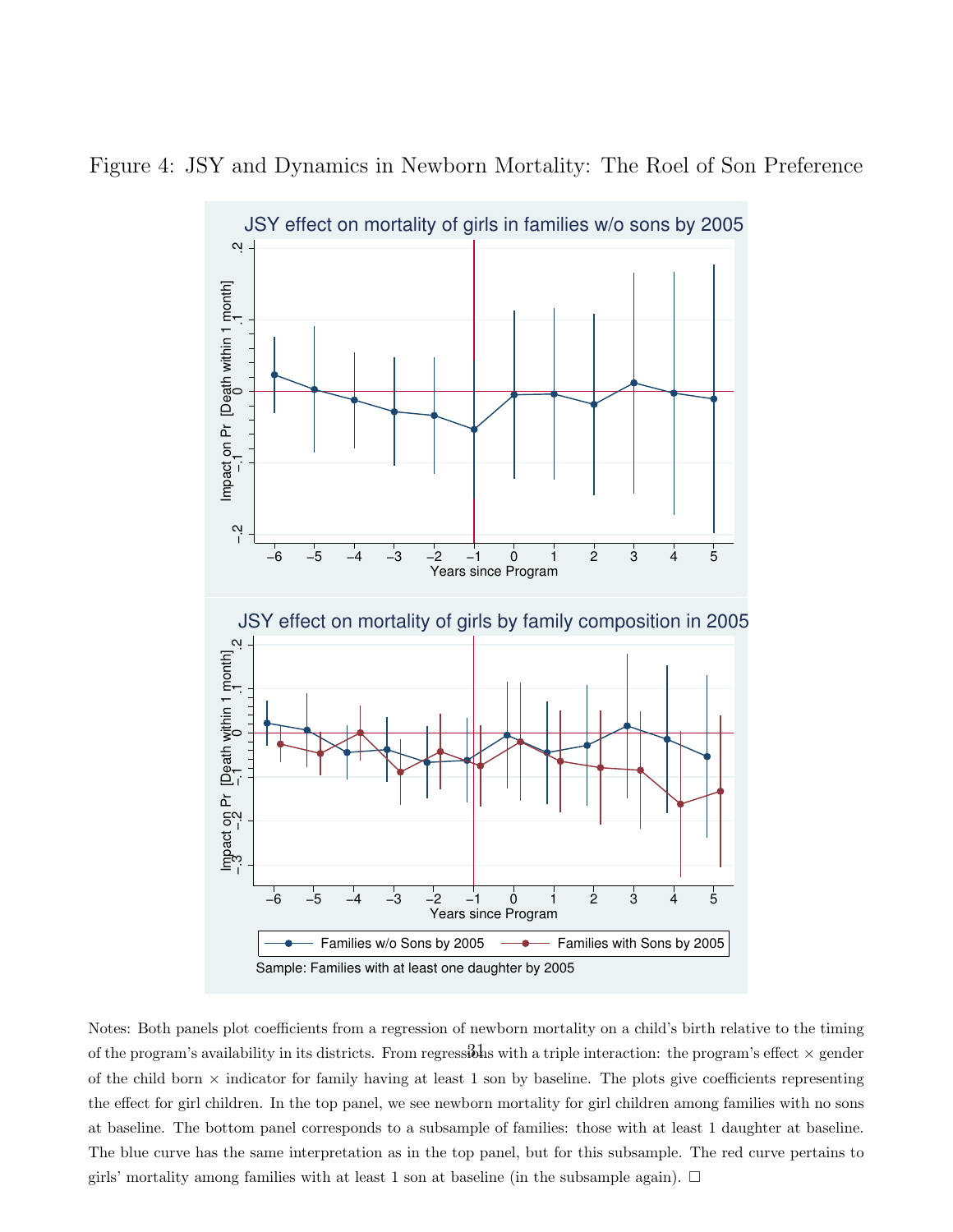| Low Performing States: JSY Impact Heterogeneity Across Families With vs $W/o$ Sons at Baseline (by 2005) |              |             |                                                                 |  |
|----------------------------------------------------------------------------------------------------------|--------------|-------------|-----------------------------------------------------------------|--|
|                                                                                                          | (1)          | (2)         | (3)                                                             |  |
|                                                                                                          | All families | Family With | (Rural) Family With                                             |  |
| VARIABLES                                                                                                |              |             | At least 1 Daughter at Baseline At least 1 Daughter at Baseline |  |
|                                                                                                          |              |             |                                                                 |  |
| Program (Base Group: Girl Born to Family w/o any Sons)                                                   | $0.0346**$   | $0.0528**$  | $0.0595**$                                                      |  |
|                                                                                                          | (0.0164)     | (0.0210)    | (0.0229)                                                        |  |
|                                                                                                          |              |             |                                                                 |  |
| Program $\times$ Boy Born                                                                                | $-0.0283$    | $-0.0908**$ | $-0.0975**$                                                     |  |
|                                                                                                          | (0.0195)     | (0.0351)    | (0.0384)                                                        |  |
| Program $\times$ At least 1 Son at Baseline                                                              | $-0.0177$    | $-0.0309$   | $-0.0304$                                                       |  |
|                                                                                                          | (0.0219)     | (0.0286)    | (0.0312)                                                        |  |
|                                                                                                          |              |             |                                                                 |  |
| Observations                                                                                             | 19,608       | 14,134      | 11,489                                                          |  |
| Number of Mothers                                                                                        | 7,899        | 5,494       | 4,348                                                           |  |
| Mother FE, Year FE, State-Year FE                                                                        | <b>YES</b>   | <b>YES</b>  | <b>YES</b>                                                      |  |
| Clustered SE                                                                                             | <b>YES</b>   | <b>YES</b>  | <b>YES</b>                                                      |  |

### Table 7: JSY Impact On Newborn Mortality: The Role Of Son Preference

Notes: The outcome is an indicator of newborn mortality, taking value 1 if the child died within one month of birth. All regressions interacts the program's presence, the gender of the child, and an indicator for whether the family had at least one son. Column 2 considers the sub-sample of families that have at least 1 daughter. Column 3 additionally keeps to rural areas. Aside from the listed fixed effects, we include interactions in year fixed effects with a district's share of SC, ST and BPL households. All regressions control for mother-specific time-varying factors including: mother's age, years since marriage, the number of previous children, number of previous sons, years since marriage.  $\Box$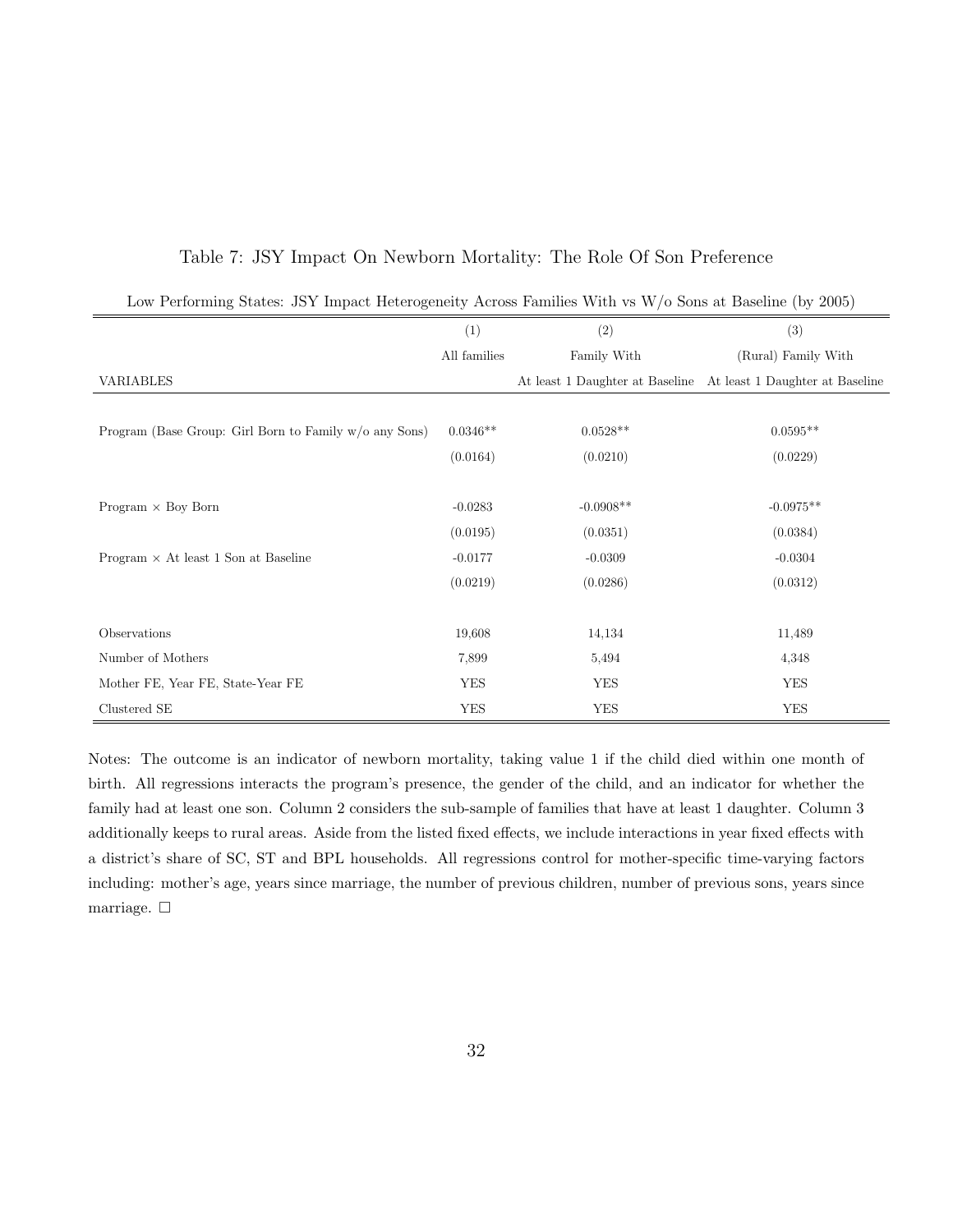sons at baseline, than those who have no daughters (or those who have both). This indicates a stronger response to the program among families who more likely desire a son. I emphasise that we are interested not so much in overall fertility, as in fertility among one set of families relative to others, because of what we learn about how the JSY interacts with gender-bias.

I allow the program's effect on fertility to vary by the number of boys and girls it has already had by 2005. I summarise in Table 8, estimates of the program's impact on fertility (as defined before), allowing it to vary by the children it has already had by 2005. Before interpreting these results, two things must be kept in mind. First, I restrict the analysis here to the 2005-2011 years, to avoid obtaining mechanical results. A mother enters our dataset only if she has at least one child during 1998-2011. Therefore, a family without any sons or daughters by 2005, is mechanically more likely to have a child under the program because all years before 2005 are "control" years, while some years afterwards are "treatment" years (depending on the district). The results I present, based on 2005-2011, thus exploit the timing of JSY availability after its nationwide announcement. Second, we are interested less in how JSY affects fertility behaviour for families with more vs fewer children in total, but rather in similar families with a *different gender-composition* of their children. This may tell us something about the gender-preferences of families that tend to select-into the JSY (or into giving birth under the JSY).

In Table 8, the program's effect is estimated on the base group of families with at least one daughter and one son by 2005. This set of families show a decline in fertility associated with the arrival of JSY. The main coefficients of interest are in columns 2 and 3: the interaction terms with no-sons and no-daughters. Relative to the base group of families, JSY related fertility falls among those who have no sons, but more importantly this fall is much more pronounced among those who have no daughters. In particular, JSY increases the chance that a family without any daughters would have a child by 8.6% points more it does for the base group (where JSY decreases births), but among the corresponding increase is 20% points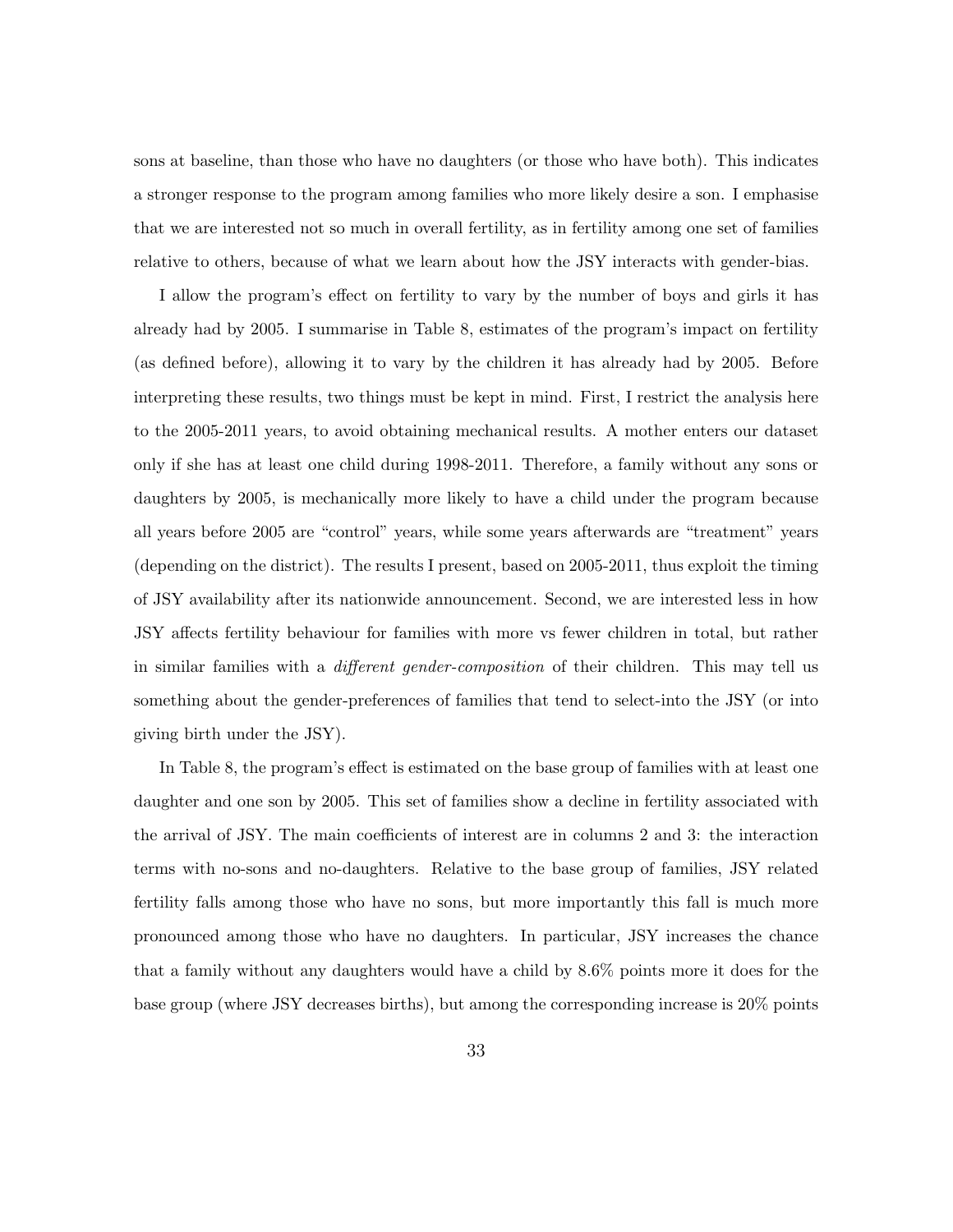#### Table 8: JSY Impact On Fertility Behaviour: The Role Of Son Preference

Low Performing States: Heterogeneity in Impact By Family Composition At Basline (By 2005) Outcome: Probability Of A Birth In a Given Year During 2005-2011

|                                                             | (1)         | (2)          | (3)                                                 |
|-------------------------------------------------------------|-------------|--------------|-----------------------------------------------------|
| VARIABLES                                                   | Overall     |              | By Family Composition By Family Composition (Rural) |
|                                                             |             |              |                                                     |
| Program (Base Group: At least 1 Son & Daughter at Baseline) | $0.0256***$ | $-0.0683***$ | $-0.0706***$                                        |
|                                                             | (0.00687)   | (0.00794)    | (0.00880)                                           |
|                                                             |             |              |                                                     |
| Program $\times$ No Sons at Baseline                        |             | $0.203***$   | $0.208***$                                          |
|                                                             |             | (0.0184)     | (0.0209)                                            |
| Program $\times$ No Daughters at Baseline                   |             | $0.0861***$  | $0.0918***$                                         |
|                                                             |             | (0.0160)     | (0.0181)                                            |
| Program $\times$ No Sons $\times$ No Daughters at Baseline  |             | $0.0713**$   | $0.0627*$                                           |
|                                                             |             | (0.0284)     | (0.0319)                                            |
|                                                             |             |              |                                                     |
| Observations                                                | 48,830      | 48,830       | 38,365                                              |
| Number of Mothers                                           | 7,228       | 7,228        | 5,676                                               |
| Mother FE, Year FE, State-Year FE                           | <b>YES</b>  | YES          | <b>YES</b>                                          |
| Clustered SE                                                | <b>YES</b>  | <b>YES</b>   | <b>YES</b>                                          |

Notes: The dataset consists of all years 2005-2011 for each mother in our sample. The outcome is an indicator of whether a given mother had a child in a given year. Column 1 gives the overall DID program impact with mother fixed effects. I note that the corresponding figure shows that pre-program trends across treatment-vs-control areas simply continued (see Figure 5). In columns 2-3 involves a three-way interaction: program  $\times$  indicator for no sons by  $2005 \times$  indicator for no daughters by 2005. The coefficient on program gives effect on the base group, which is families with at least 1 son and 1 daughter. Aside from the listed fixed effects, we include interactions in year fixed effects with a district's share of SC, ST and BPL households. All regressions control for mother-specific time-varying factors including: mother's age, years since marriage, the number of previous children, number of previous sons, years since marriage.  $\square$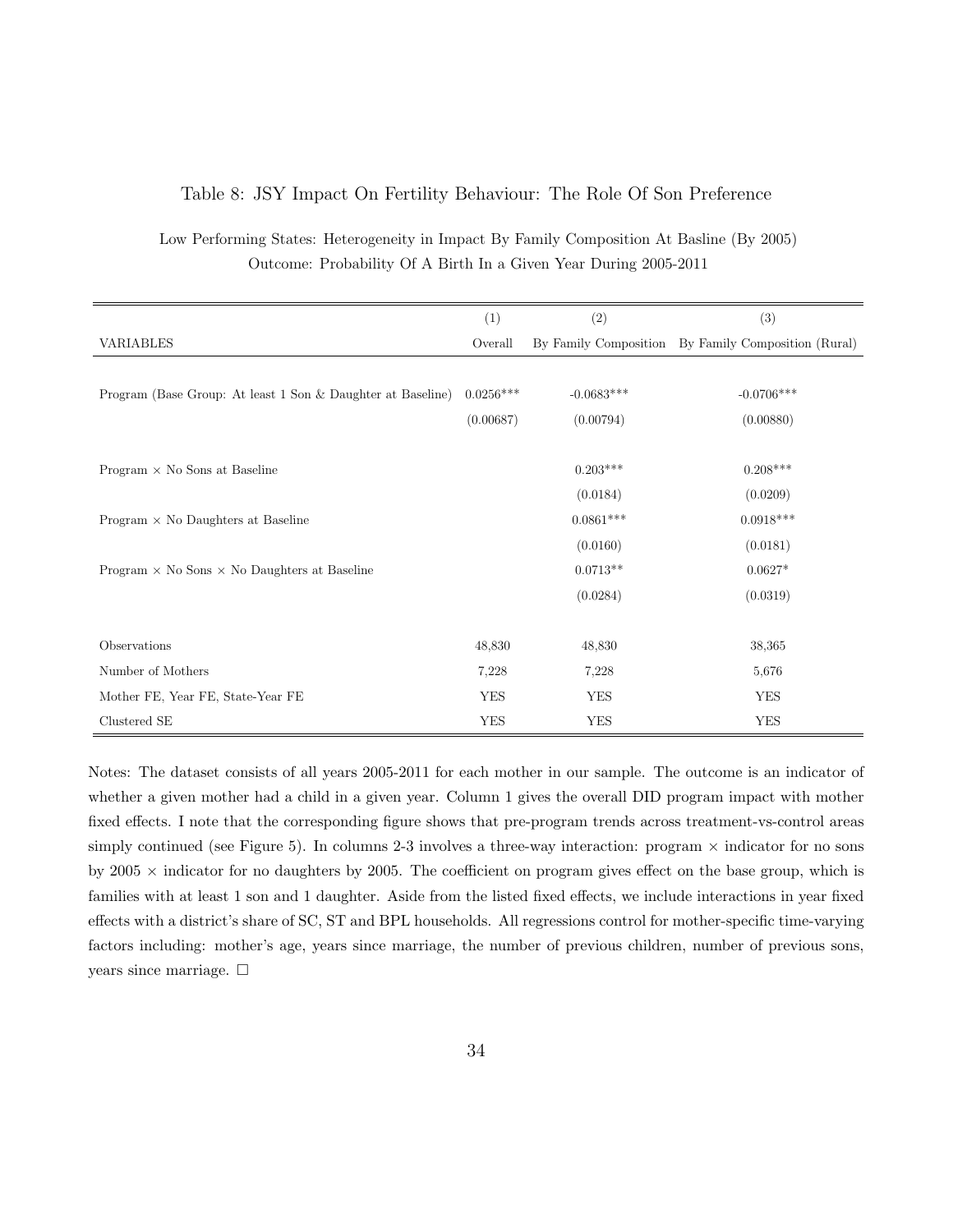Figure 5: JSY Impact On Probability Of A Birth in Given Year



Notes: On a panel where each woman has an observation for every year 1998-2011, the figure plots coefficients from a regression of whether the woman had a child in a given year, on that years distance from the program's arrival in her district. Defined in this way, fertility increase is greater on average in JSY district-years than others, but the figure illustrates that this is simply a continuation of the pre-program trend.  $\Box$ 

more than the base group if the family has no sons. It is worth noting as it is, we control for the number of children a mother has had by a particular year, in estimating the probability that she gives birth in that year (in all our regressions). And so, differences between the probability of birth across families without sons vs. without daughters cannot be attributed to the fact that these families may be of different overall size.

It is worth noting that we have used the term "fertility" to refer to the probability that a mother gives birth in a given year. This notion of fertility is not the same as total final number of children. Since we are studying only a five-six year period after the program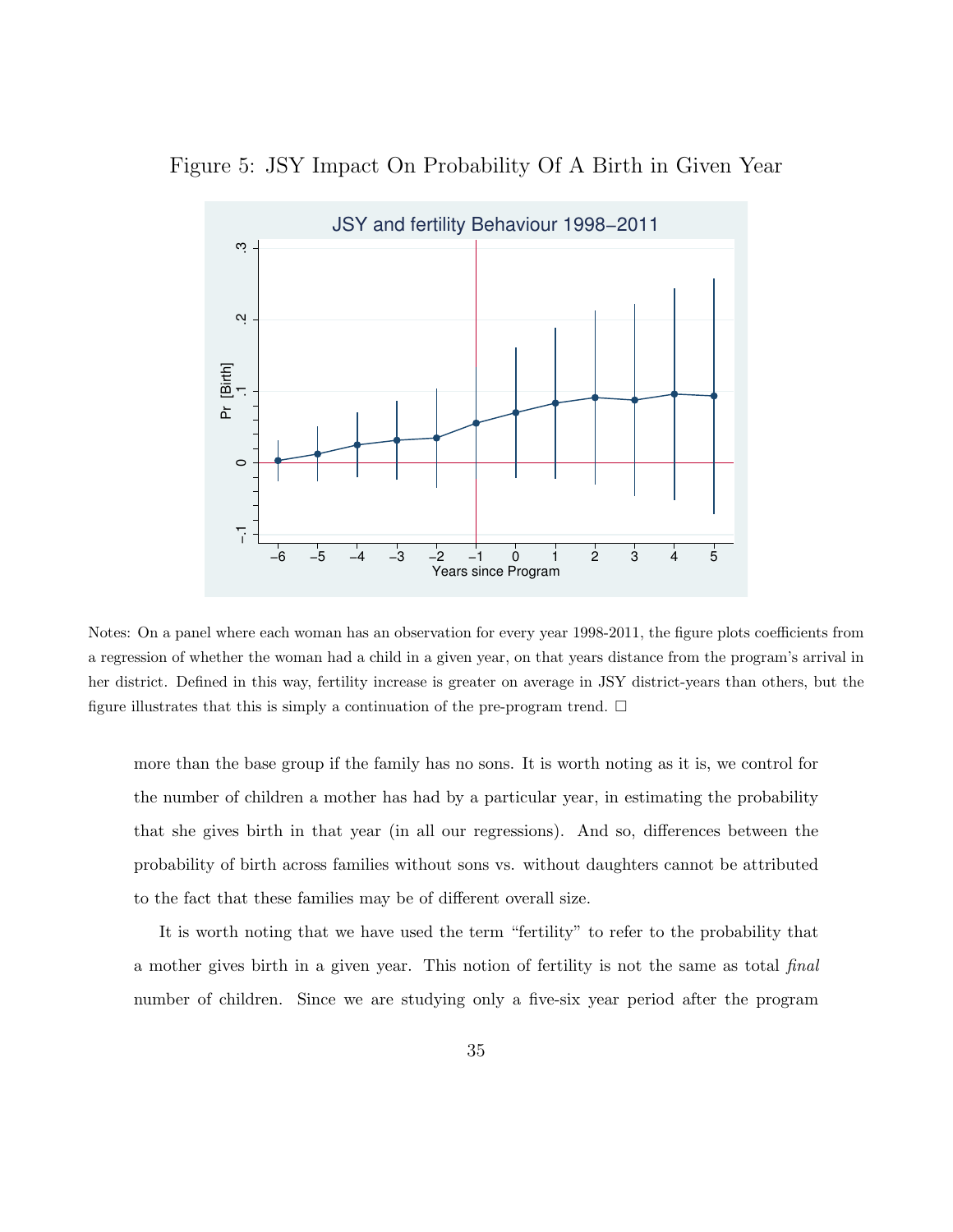was first announced, increases in births after the program arrives in a district may reflect a decision to have the next child sooner rather than having more children. In this sense, our results may reflect both: an increase in the share of JSY-births among families with a likely stronger preference for sons, and/or, a differential fall in birth-spacing which may compromise the health of the subsequent child.

In either case, this indicates that JSY meaningfully interacts with son-preference among the families. It is consistent with the idea that the appeal of cash incentives is heterogenous, possibly persuading those who wanted to have a son to try sooner. This illustrates one reason for why, when daughters are born in families without any sons at baseline they exhibit increased mortality.

The program is correlated with an increase in overall fertility-behaviour as well (as column 1 in Table 8 shows). However, it is not clear that this effect is causal. Figure 5 shows that the program years see an increase in the probability that a child is born in a given year, for "treatment" districts relative to "control" districts. But the uptick seems to begin a year before the program's arrival relative to the period before it. It may be that we have misidentified the program's arrival by a year by using only year-of-birth and not also monthof-birth information. Or, taking the figure at face value, fertility simply increases across the program's arrival only in line with its prior trend.

### 5 Conclusion

This paper evaluates a large conditional cash transfer program introduced with a view to improve maternal and child health. The case of the JSY throws up a puzzle, because as I show, although it substantially increases the use of institutional healthcare, newborn mortality does not improve. In confirming that this is the case, we see that increase in the share of births at health facilities does not translate into increased health services per se. Only very basic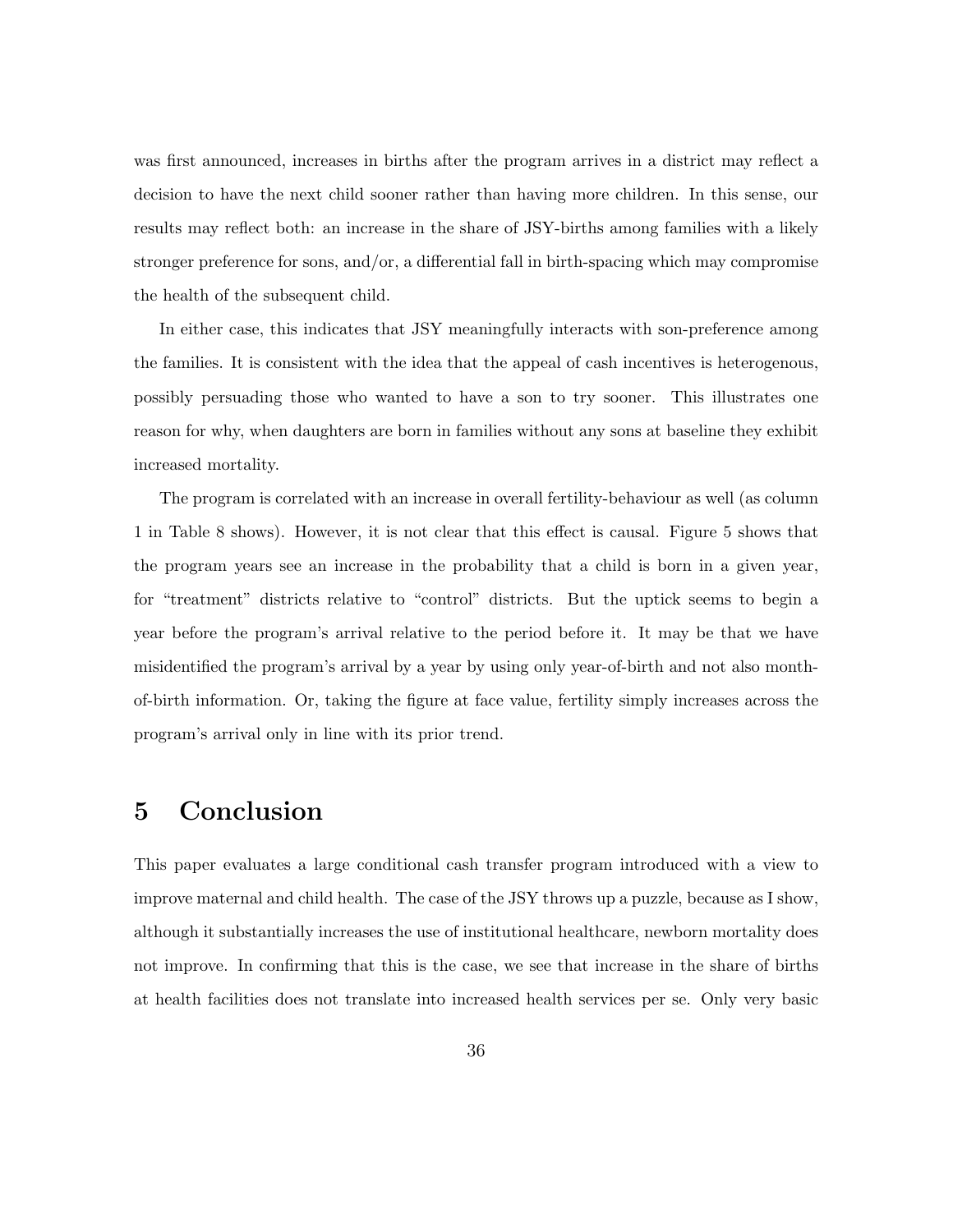aspects of healthcare around an expecting mother seem to improve. Many aspects that seem necessary to prevent newborn mortality like identifying mothers with high blood pressure do not improve. This is natural in light of the large aggregate increase in the people using health facilities; but it makes clear that the health system did not correspondingly increase it capacity to provide health services.

In exploring the consequence of JSY on health outcomes, this paper moves beyond estimating changes around district fixed effects. As we see, it is in fact important to do so. The profile of mothers is changing over time. Since it appears to be correlated with the program's rollout across districts in India, mothers in "JSY districts and years" are systematically different from mothers in "control districts and years". Analysis using mother fixed effects shows that the JSY does not improve newborn mortality significantly; in fact it worsens it among girl children. It also reveals that the program's effects are highly heterogenous.

In the main analysis, I propose a possible explanation for why the program increases newborn mortality for girl children. The JSY interacts in a perverse way with families' preferences for having sons over daughters. Families who did not have a son by the time the program was announced, and are therefore more likely to desire one (relative to a daughter) have more children in program district-years. These families exhibit an especially high newborn mortality for daughters subsequently born to them but not for sons. What this says about health programs is important. In supporting the demand for healthcare, it is important to understand that demand may be coloured by social-biases. These affect who selects-in to the program and people's behaviour in a way that undermines the health in itself. In settings where health institutions do not provide good quality care to everybody, therefore making up for the negative effects of these biases, health outcomes may be difficult to improve via such programs.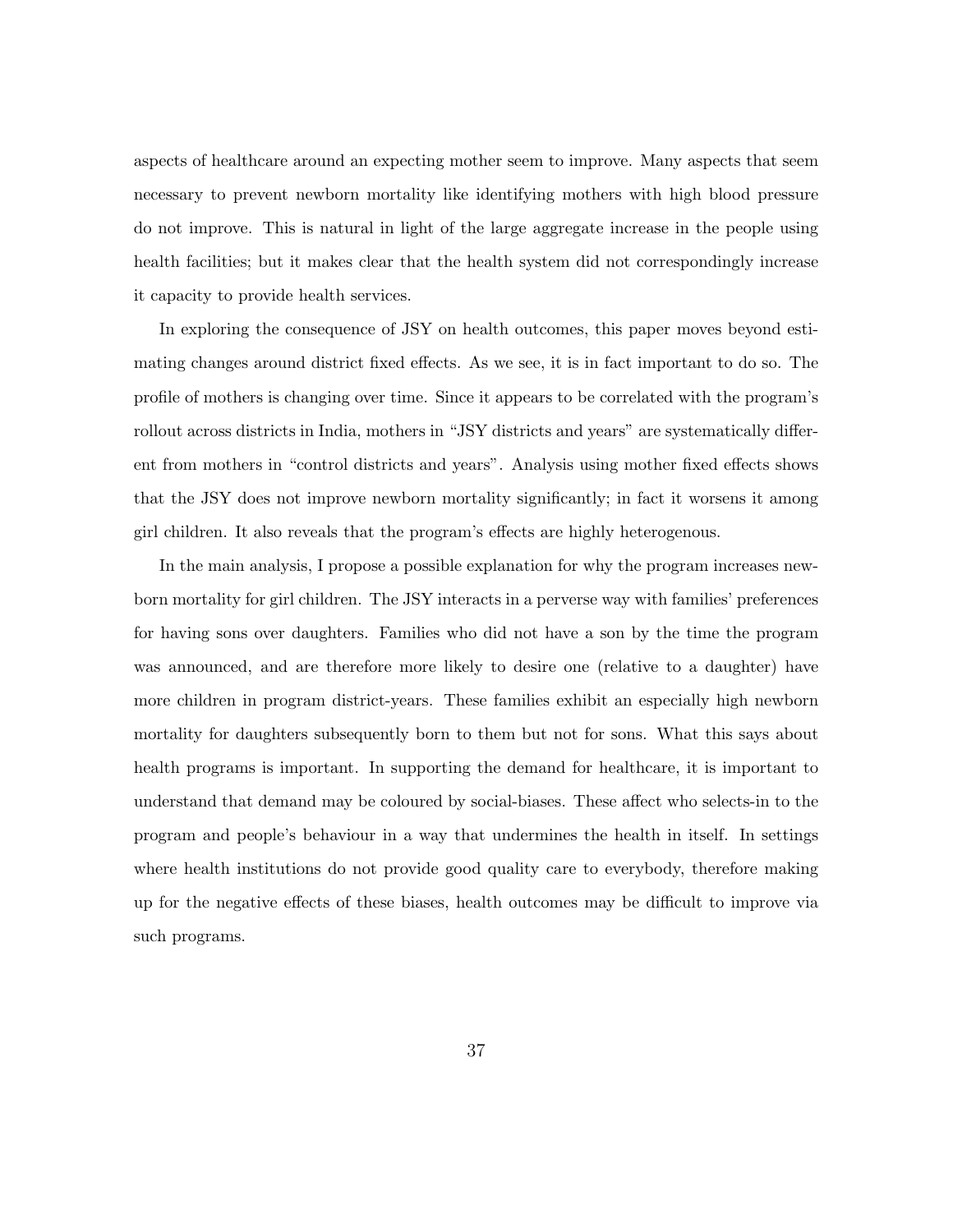### 6 References

- Anderson Siwan, Debraj Ray, 2010 "Missing Women: Age and Disease," Review of Economic Studies, Oxford University Press, vol. 77(4), pages 1262-1300.
- Anukriti S 2018 "Financial Incentives and the Fertility-Sex Ratio Trade-Off," American Economic Journal: Applied Economics, American Economic Association, vol. 10(2), pages 27-57, April.
- Bhalotra, Sonia R., Tom Cochrane, 2010 "Where Have All the Young Girls Gone? Identification of Sex Selection in India," IZA Discussion Papers 5381, Institute for the Study of Labor (IZA).
- Bonu Shekhar, Indu Bhushan, Manju Rani, Ian Anderson 2009 "Incidence and correlates of 'catastrophic' maternal health care expenditure in India.", Health Policy and Planning, Volume 24, Issue 6, November 2009, Pages 445–456, https://doi.org/10.1093/heapol/czp032
- Cohen Jessica, Pascaline Dupas, Simone Schaner, 2015 "Price Subsidies, Diagnostic Tests, and Targeting of Malaria Treatment", American Economic Review 105(2), pp. 609-645, February 2015
- Currie Janet, Ishita Rajani 2015 "Within-Mother Estimates of the Effects of WIC on Birth Outcomes in New York City," " Economic Inquiry (ISSN 0095-2583) Vol. 53, No. 4, October 2015, 1691–1701
- Currie Janet, Jonas Y. Jin, Molly Schnell 2018 "U.S. employment and opioids: is there a connection" NBER working paper No. 24440
- Desai Sonalde, Ruchi Jain, Reeve Vanneman, 2016 'Janani Suraksha Yojana: Declining Socioeconomic Inequalities In Maternal Healthcare in Rural India" IHDS Working Paper 2016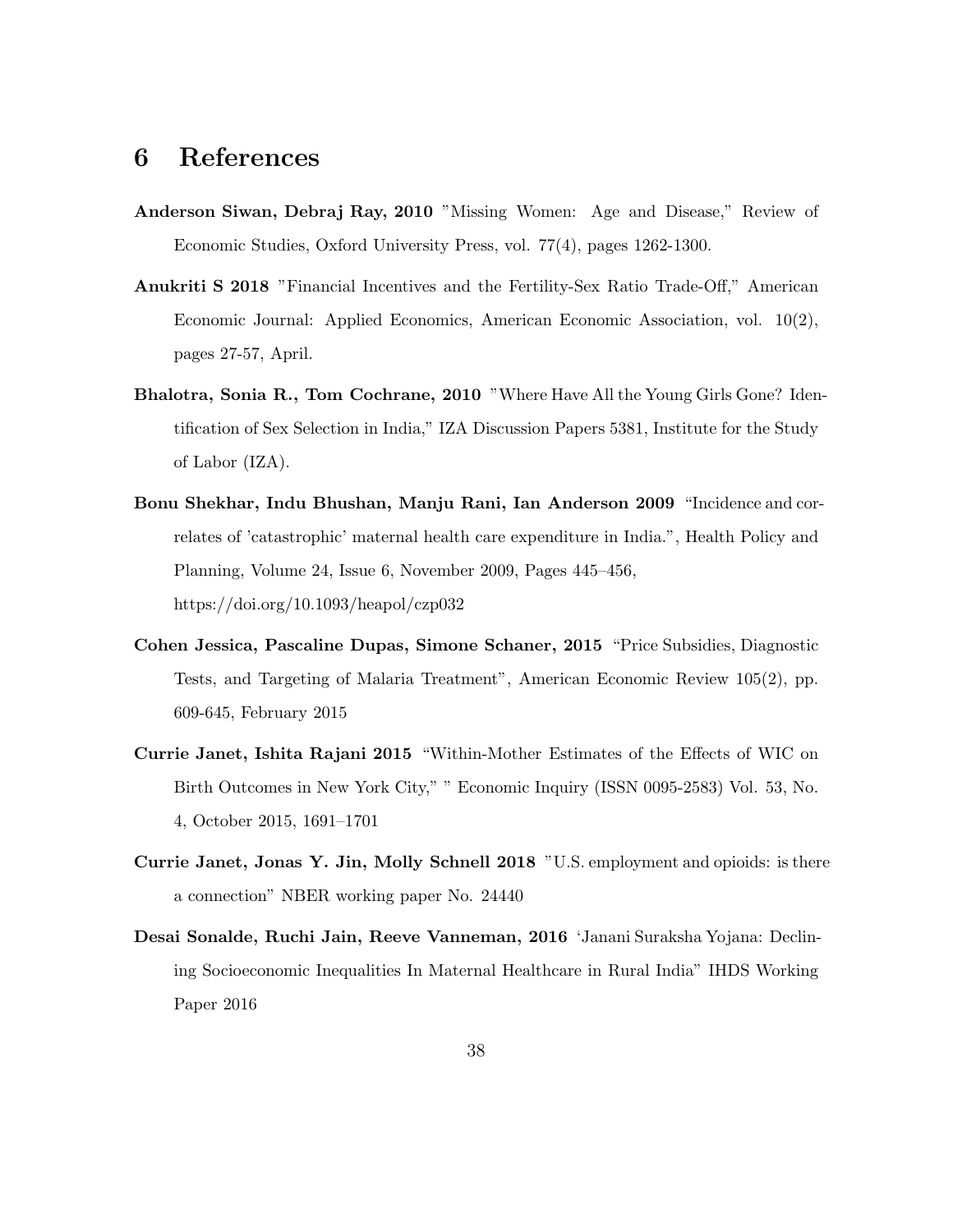- Desai, Sonalde, Vanneman, Reeve, and National Council of Applied Economic Research, New 1 India Human Development Survey (IHDS), 2005 Ann Arbor, MI: Inter-university Consortium for Political and Social Research [distributor], 2018-08-08. https://doi.org/10.3886/ICPSR22626.v
- Desai, Sonalde, and Vanneman, Reeve India Human Development Survey-II (IHDS-II), 2011-12. Ann Arbor, MI: Inter-university Consortium for Political and Social Research [distributor], 2018-08-08. https://doi.org/10.3886/ICPSR36151.v6
- Dreze Jean, Amartya Sen, 2013 "An Uncertain Glory: India and its Contradictions", Princeton University Press
- Duflo Esther, 2003 "Grandmothers and Granddaughters: Old-Age Pensions and Intrahousehold Allocation in South Africa," World Bank Economic Review, World Bank Group, vol. 17(1), pages 1-25, June.
- Duflo Esther 2012 "Women Empowerment and Economic Development" Journal of Economic Literature, Vol. 50, No. 4, December 2012
- Gawande Atul 2009 "The Checklist Manifesto", Picador
- Glennerster Rachel, Abhijit Banerjee, Esther Duflo, Dhruv Kothari 2010 "Improving immunisation coverage in rural India: clustered randomised controlled evaluation of immunisation campaigns with and without incentives" BMJ 2010;340:c2220
- Hollingsworth Alex, Ruhm J. Christopher, Simon Kosali, 2017 "Macroeconomic conditions and opioid abuse," Journal of Health Economics Volume 56, December 2017, Pages 222-233. DOI: 10.1016/j.jhealeco.2017.07.009.
- Jayachandran Seema, Adriana Lleras-Muney 2009 "Life Expectancy and Human Capital Investments: Evidence from Maternal Mortality Declines", The Quarterly Journal of Economics, Volume 124, Issue 1, February 2009, Pages 349–397 https : //doi.org/10.1162/qjec.2009.124.1.349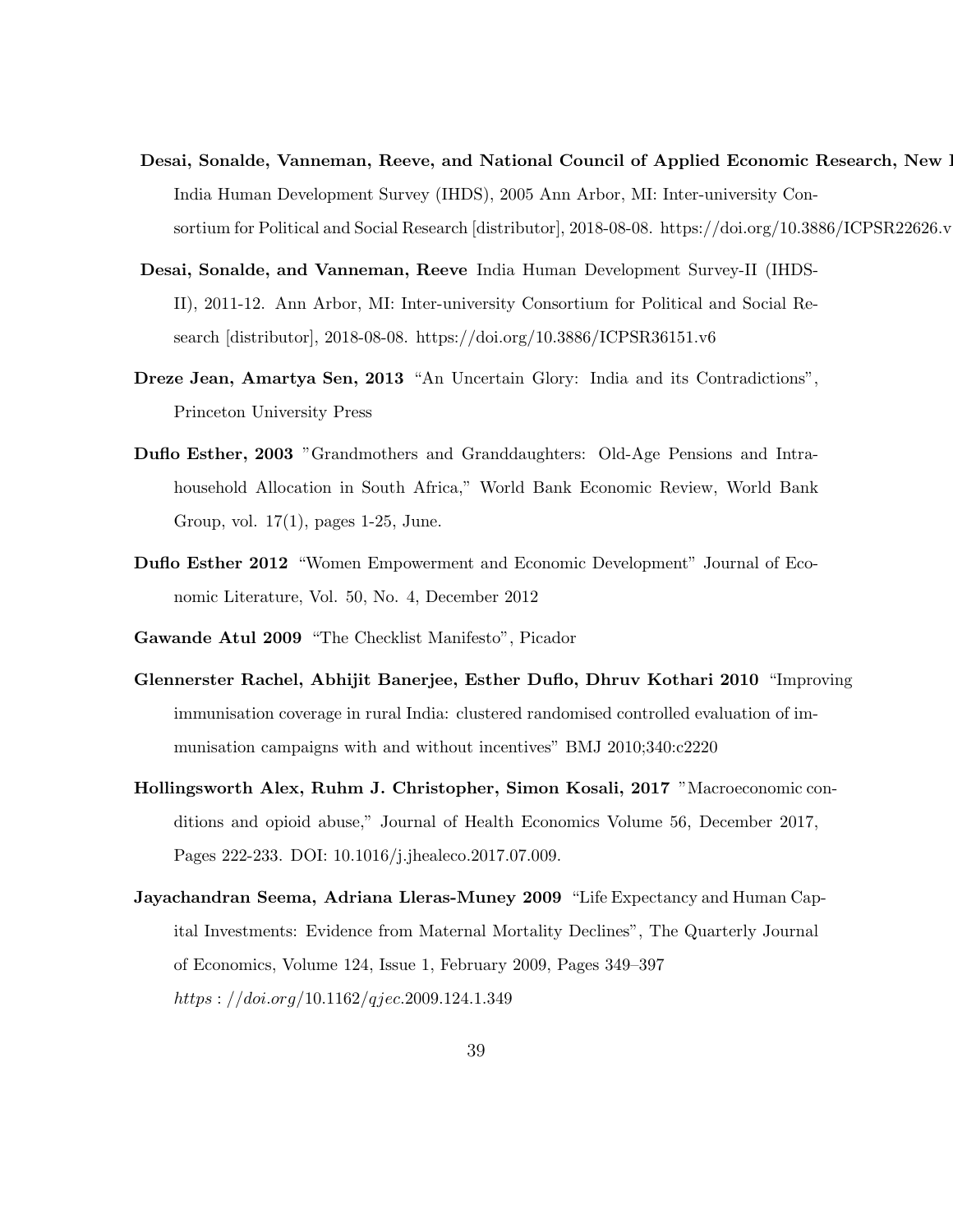- Jayachandran Seema, Ilyana Kuziemko 2011 "Why Do Mothers Breastfeed Girls Less than Boys? Evidence and Implications for Child Health in India", The Quarterly Journal of Economics, Volume 126, Issue 3, August 2011, Pages 1485–1538 https :  $//doi.org/10.1093/qje/qjr029$
- Jayachandran Seema 2015 " The Roots of Gender Inequality in Developing Countries" Annual Review of Economics, 2015, vol 7, pp. 63-88.
- Jayachandran Seema 2017 "Fertility Decline and Missing Women" American Economic Journal: Applied Economics, January 2017, vol 9(1), pp. 118-139.
- Jayachandran Seema, Rohini Pande 2017 "Why Are Indian Children So Short? The Role of Birth Order and Son Preference" American Economic Review, vol 107(9), September 2017, pp. 2600-2629.
- Joshi Shareen, Anusuya Sivaram, 2014 "Does it Pay to Deliver? An Evaluation of India's Safe Motherhood Program," World Development, Elsevier, vol. 64(C), pages 434- 447.
- Leone, Tiziana, James, K. S. and Padmadas, Sabu S. 2013 The burden of maternal health care expenditure in India: multilevel analysis of national data. Maternal and Child Health Journal, 17 (9). 1622-1630. ISSN 1092-7875
- Lim S. Stephen, Lalit Dandona, Joseph Hoisington, Spencer L James, Margaret C Hogan and E " India's Janani Suraksha Yojana, a conditional cash transfer programme to increase births in health facilities: an impact evaluation" The Lancet Volume 375, ISSUE 9730, P2009-2023,
- Mittal Prateek, Vartika Singh 2016 "Understaffed, Underserved: Human Problems Of India's Public-Health System." Indiaspend.com, https://archive.indiaspend.com/coverstory/understaffed-underserved-human-problems-of-indias-public-health-system-51346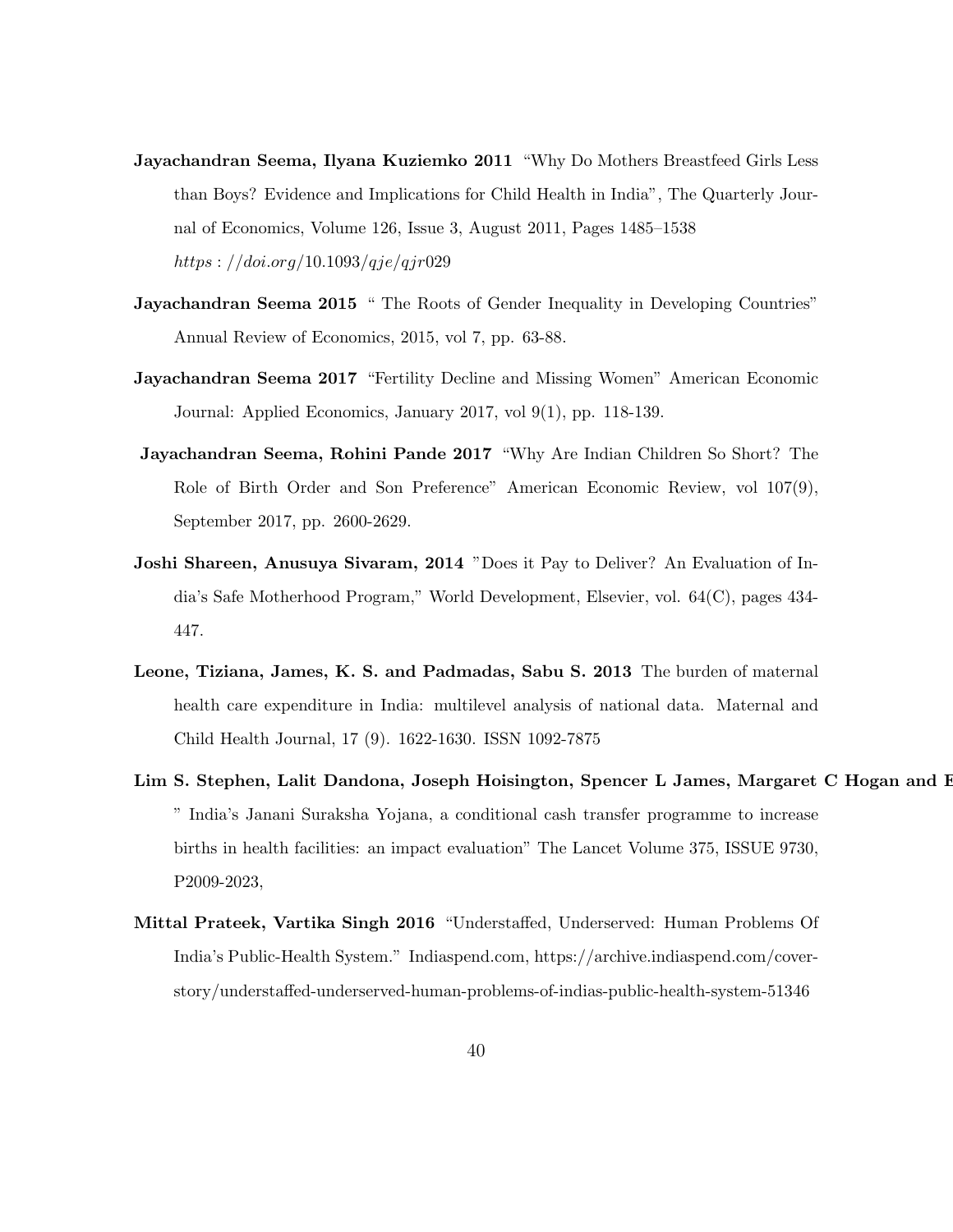- Mazumdar Sumit, Anne Mills, Timothy Powell-Jackson 2015 "Financial incentives in health: New evidence from India's Janani Suraksha Yojana," Journal of Health Economics, Elsevier, vol.  $43(C)$ , pages 154-169.
- Morris S. Saul, Pedro Olinto, Rafael Flores, Eduardo A. F. Nilson, Ana C. Figuero 2004 "Conditional cash transfers are associated with a small reduction in the rate of weight gain of preschool children in northeast brazil" The Journal of Nutrition, Volume 134, Issue 9, September 2004, Pages 2336–2341,
- Oster Emily 2009 "Does Increased Access Increase Equality? Gender and Child Health Investments in India" Journal of Development Economics, Elsevier, vol. 89(1), pages 62-76, May.
- Randive Bharat, Diwan Vishal Diwan, Ayesha De Costa 2013 India's Conditional Cash Transfer Programme (the JSY) to Promote Institutional Birth: Is There an Association between Institutional Birth Proportion and Maternal Mortality? PLoS ONE 8(6): e67452. https://doi.org/10.1371/journal.pone.0067452
- Shekhar T V 2012 "Ladlis and Lakshmis: Financial Incentive Schemes for the Girl Child", Economic and Political Weekly Vol. 47, Issue No. 17, 28 Apr, 2012
- Sen Amartya 1990 "More Than 100 Million Women Are Missing," The New York Review of Books (December 20, 1990).
- Tarozzi Alessandro 2012 , Some Facts about Boy versus Girl Health Indicators in India: 1992–2005, CESifo Economic Studies, Volume 58, Issue 2, June 2012, Pages 296–321, https://doi.org/10.1093/cesifo/ifs013
- United Nations Children's Fund 2018 , "Every Child Alive Report"  $https://www.unicef.org/publications/files/EveryChild_A live_T he_urgent_need_t o_end_newborn_aeaths.pdf$

World Health Orgnisation 2017 "Global Tuberculosis Report"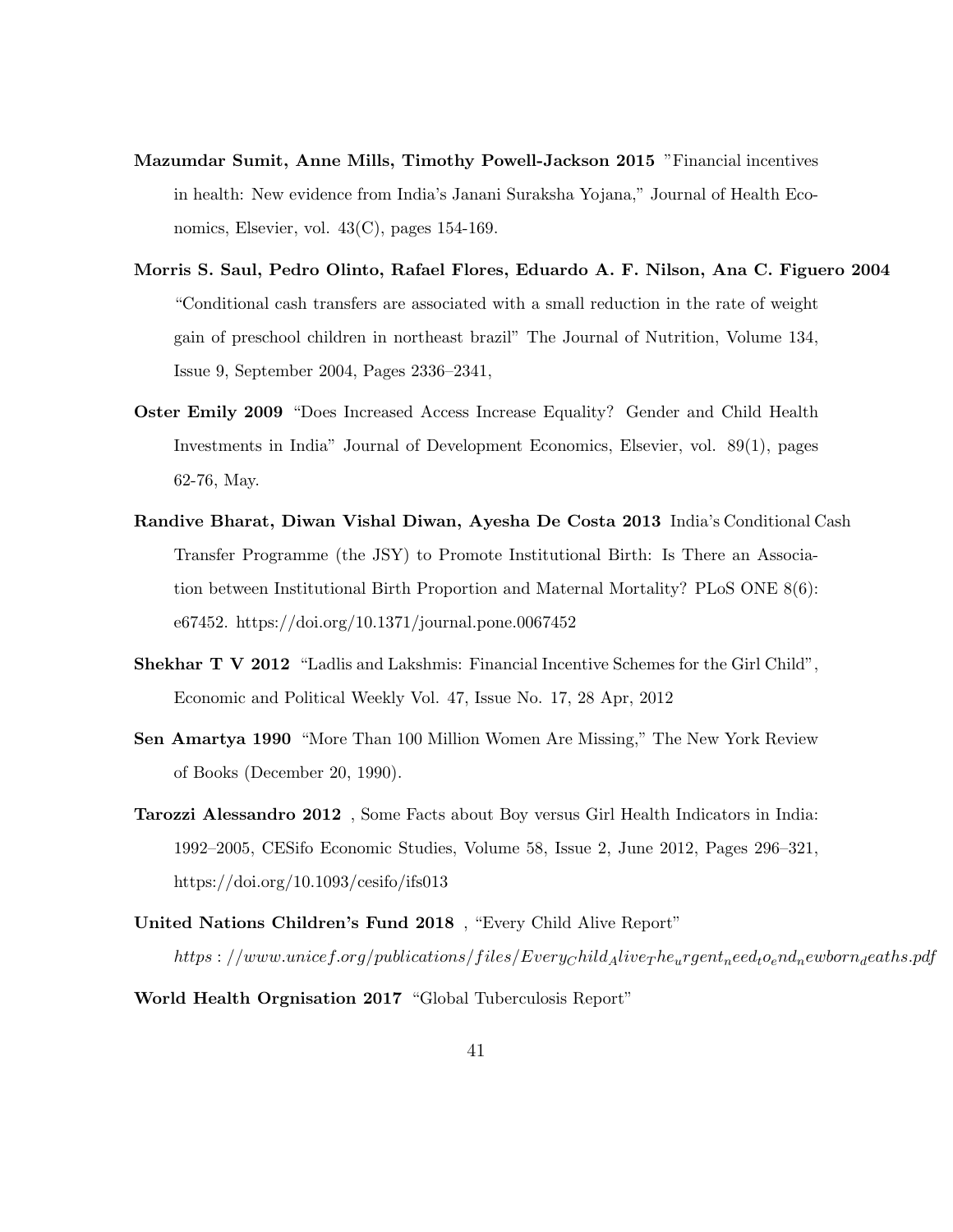https : //www.who.int/tb/publications/globalreport/gtbr2017maintext.pdf

## 7 Appendix

### 7.1 Main Results for High Performing States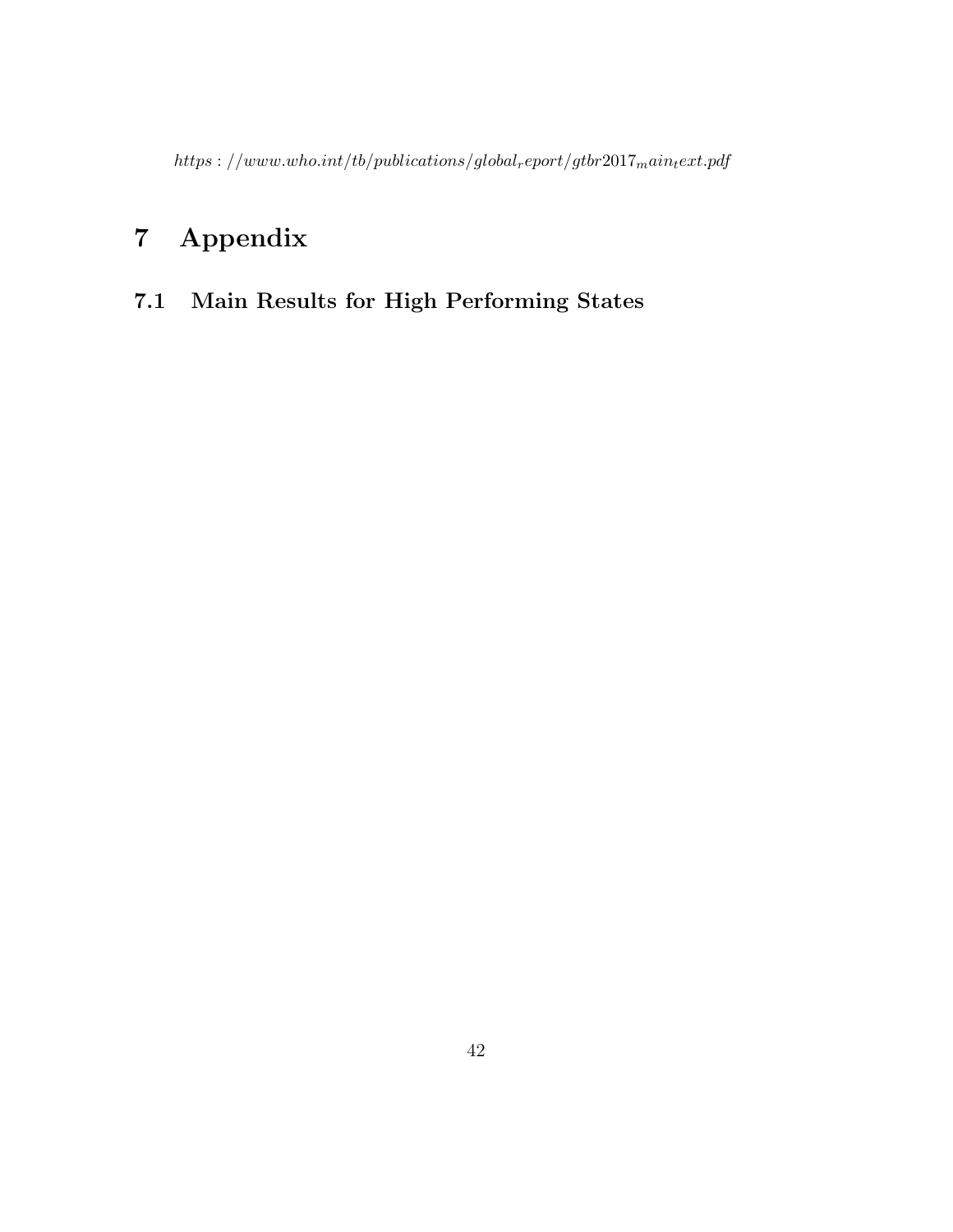| <b>High Performing States</b>     |                |                    |                    |
|-----------------------------------|----------------|--------------------|--------------------|
|                                   | (1)            | (2)                | (3)                |
|                                   | Overall effect | By Gender of Child | By Gender of Child |
| <b>VARIABLES</b>                  | All Children   | All Children       | Rural Areas        |
|                                   |                |                    |                    |
| Program                           | 0.00826        | 0.00780            | 0.0135             |
|                                   | (0.00825)      | (0.0123)           | (0.0193)           |
| Boy                               | $-0.000756$    | $-0.000952$        | $-0.000359$        |
|                                   | (0.00720)      | (0.00773)          | (0.00992)          |
| Program $\times$ Boy              |                | 0.000831           | 0.00586            |
|                                   |                | (0.0130)           | (0.0174)           |
| Mother's Age                      | 0.00102        | 0.00102            | 0.000377           |
|                                   | (0.00178)      | (0.00177)          | (0.00233)          |
| Number of sons                    | $-0.0170$      | $-0.0171$          | $-0.0223$          |
|                                   | (0.0137)       | (0.0141)           | (0.0185)           |
| Number of children                | $-0.0197$      | $-0.0197$          | $-0.0231$          |
|                                   | (0.0136)       | (0.0135)           | (0.0171)           |
|                                   |                |                    |                    |
| Observations                      | 14,147         | 14,147             | 10,287             |
| Number of Mothers                 | 7,153          | 7,153              | 5,032              |
| Mother FE, Year FE, State-Year FE | <b>YES</b>     | <b>YES</b>         | <b>YES</b>         |
| Clustered SE                      | <b>YES</b>     | <b>YES</b>         | <b>YES</b>         |

Table A6: Program Impact on Newborn Mortality with Mother Fixed Effects (HPS)

Notes: The outcome is an indicator of newborn mortality, taking value 1 if the child died within one month of birth. Column 1 gives the overall effect. In columns 2-3 program effects are allowed to vary by gender of the child. Column 3 only consider rural areas. Aside from the listed fixed effects, we include interactions in year fixed effects with a district's share of SC, ST and BPL households. All regressions control for mother-specific time-varying factors including: mother's age, years since marriage, the number of previous children, number of previous sons, years since marriage.  $\Box$